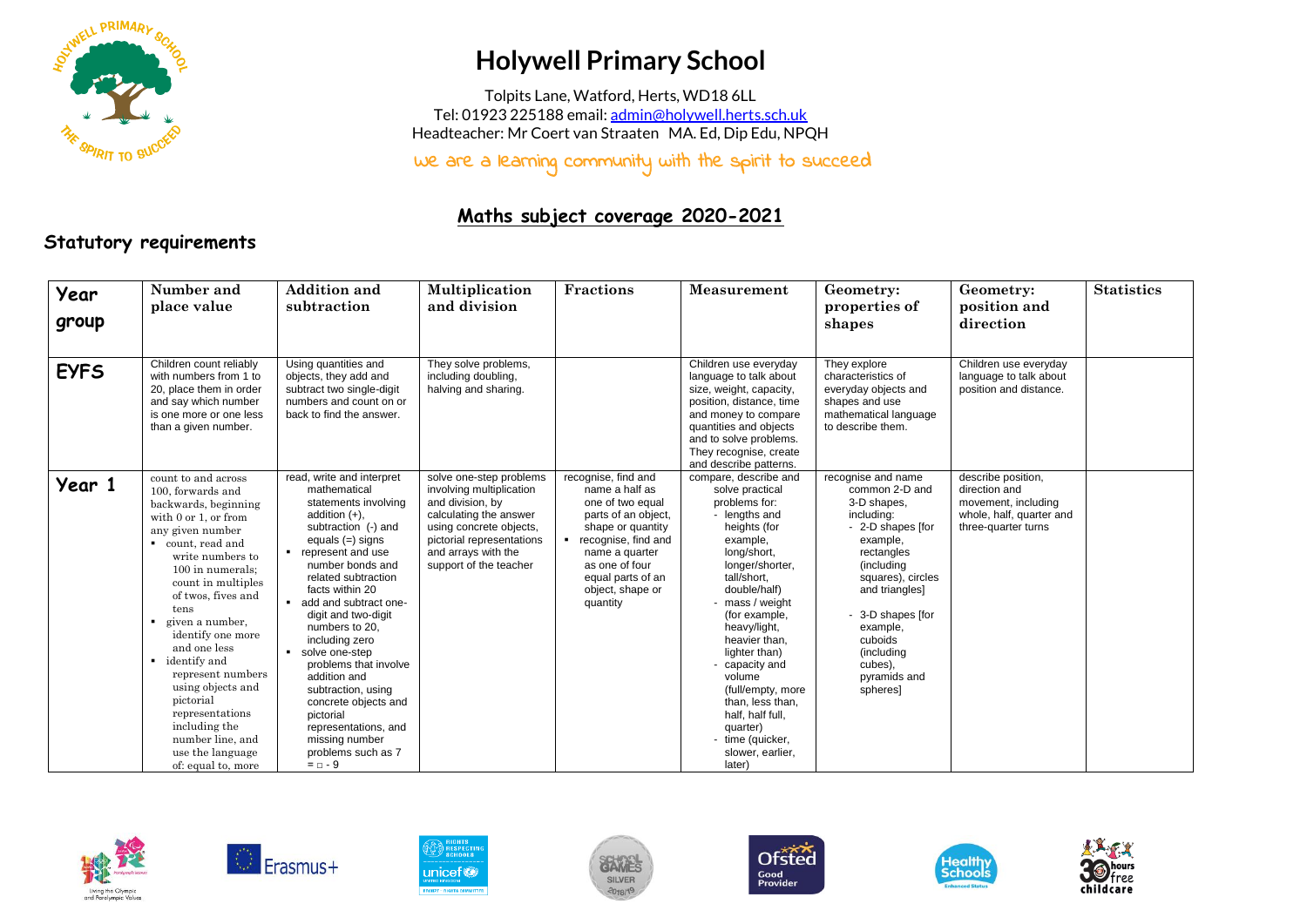|        | than, less than<br>(fewer), most, least<br>read and write<br>٠<br>numbers from 1 to<br>20 in numerals<br>and words                                                                                                                                                                                                                                                     |                                                                                                                                                                                                                                                                                      |                                                                                                                                                                                                                                                                                                                                                                                           |                                                                                                                                                                                                                                                                                                                                                        | ■ measure and begin<br>to record the<br>following:<br>- lengths and<br>heights<br>- mass/weight<br>- capacity and<br>volume<br>- time (hours,<br>minutes.<br>seconds)<br>■ recognise and know<br>the value of<br>different<br>denominations of<br>coins and notes<br>sequence events in<br>$\blacksquare$<br>chronological order<br>using language (for<br>example, before<br>and after, next,<br>first, today,<br>yesterday,<br>tomorrow, morning,<br>afternoon and<br>evening)<br>$\blacksquare$<br>recognise and use<br>language relating<br>to dates, including<br>days of the week,<br>weeks, months and<br>years<br>tell the time to the<br>$\bullet$<br>hour and half past<br>the hour and draw<br>the hands on a<br>clock face to show<br>these times |                                                                                                                                                                                                                                                                                                                                                               |                                                                                                                                                                                                                                                                                                                                                                 |  |
|--------|------------------------------------------------------------------------------------------------------------------------------------------------------------------------------------------------------------------------------------------------------------------------------------------------------------------------------------------------------------------------|--------------------------------------------------------------------------------------------------------------------------------------------------------------------------------------------------------------------------------------------------------------------------------------|-------------------------------------------------------------------------------------------------------------------------------------------------------------------------------------------------------------------------------------------------------------------------------------------------------------------------------------------------------------------------------------------|--------------------------------------------------------------------------------------------------------------------------------------------------------------------------------------------------------------------------------------------------------------------------------------------------------------------------------------------------------|---------------------------------------------------------------------------------------------------------------------------------------------------------------------------------------------------------------------------------------------------------------------------------------------------------------------------------------------------------------------------------------------------------------------------------------------------------------------------------------------------------------------------------------------------------------------------------------------------------------------------------------------------------------------------------------------------------------------------------------------------------------|---------------------------------------------------------------------------------------------------------------------------------------------------------------------------------------------------------------------------------------------------------------------------------------------------------------------------------------------------------------|-----------------------------------------------------------------------------------------------------------------------------------------------------------------------------------------------------------------------------------------------------------------------------------------------------------------------------------------------------------------|--|
| Year 2 | count in steps of 2, 3,<br>and 5 from 0, and<br>in tens from any<br>number, forward or<br>backward<br>□□recognise the place<br>value of each digit<br>in a two-digit<br>number (tens,<br>ones)<br>□□identify, represent<br>and estimate<br>numbers using<br>different<br>representations,<br>including the<br>number line<br>□□ compare and order<br>numbers from 0 up | solve problems with<br>addition and<br>subtraction:<br>- using concrete<br>objects and<br>pictorial<br>representations,<br>including those<br>involving<br>numbers,<br>quantities and<br>measures<br>- applying their<br>increasing<br>knowledge of<br>mental and<br>written methods | recall and use<br>multiplication and<br>division facts for<br>the $2, 5$ and $10$<br>multiplication<br>tables, including<br>recognising odd<br>and even numbers<br>$\Box\,\Box$ calculate<br>mathematical<br>statements for<br>multiplication and<br>division within the<br>multiplication<br>tables and write<br>them using the<br>multiplication (×),<br>division $\leftrightarrow$ and | recognise, find, name<br>and write<br>fractions $\overset{1}{\prime}_{3},\overset{1}{\prime}_{4}$<br>$\int_{4}$ and $\int_{4}^{9}$ of a<br>length, shape,<br>set of objects or<br>quantity<br>$\Box$ write simple<br>fractions for<br>example, / of 6<br>$=$ 3 and<br>recognise the<br>equivalence of<br>$^{2}$ .<br>$\frac{2}{l}$ and $\frac{1}{l}$ . | choose and use<br>appropriate<br>standard units to<br>estimate and<br>measure<br>length/height in<br>any direction<br>$(m/cm)$ ; mass<br>(kg/g);<br>temperature (°C);<br>capacity<br>(litres/ml) to the<br>nearest<br>appropriate unit,<br>using rulers,<br>scales.<br>thermometers and<br>measuring vessels                                                                                                                                                                                                                                                                                                                                                                                                                                                  | identify and describe<br>the properties of<br>2-D shapes,<br>including the<br>number of sides<br>and symmetry in<br>a vertical line<br>describe the<br>properties of 3-D<br>shapes, including<br>the number of<br>edges, vertices<br>and faces<br>$\Box$ identify 2-D shapes<br>on the surface of<br>3-D shapes [for<br>example a circle<br>on a cylinder and | interpret and construct<br>simple<br>pictograms, tally<br>charts, block<br>diagrams and<br>simple tables<br>$\Box$ ask and answer<br>simple questions<br>by counting the<br>number of objects<br>in each category<br>and sorting the<br>categories by<br>quantity<br>$\Box$ ask and answer<br>questions about<br>totalling and<br>comparing<br>categorical data |  |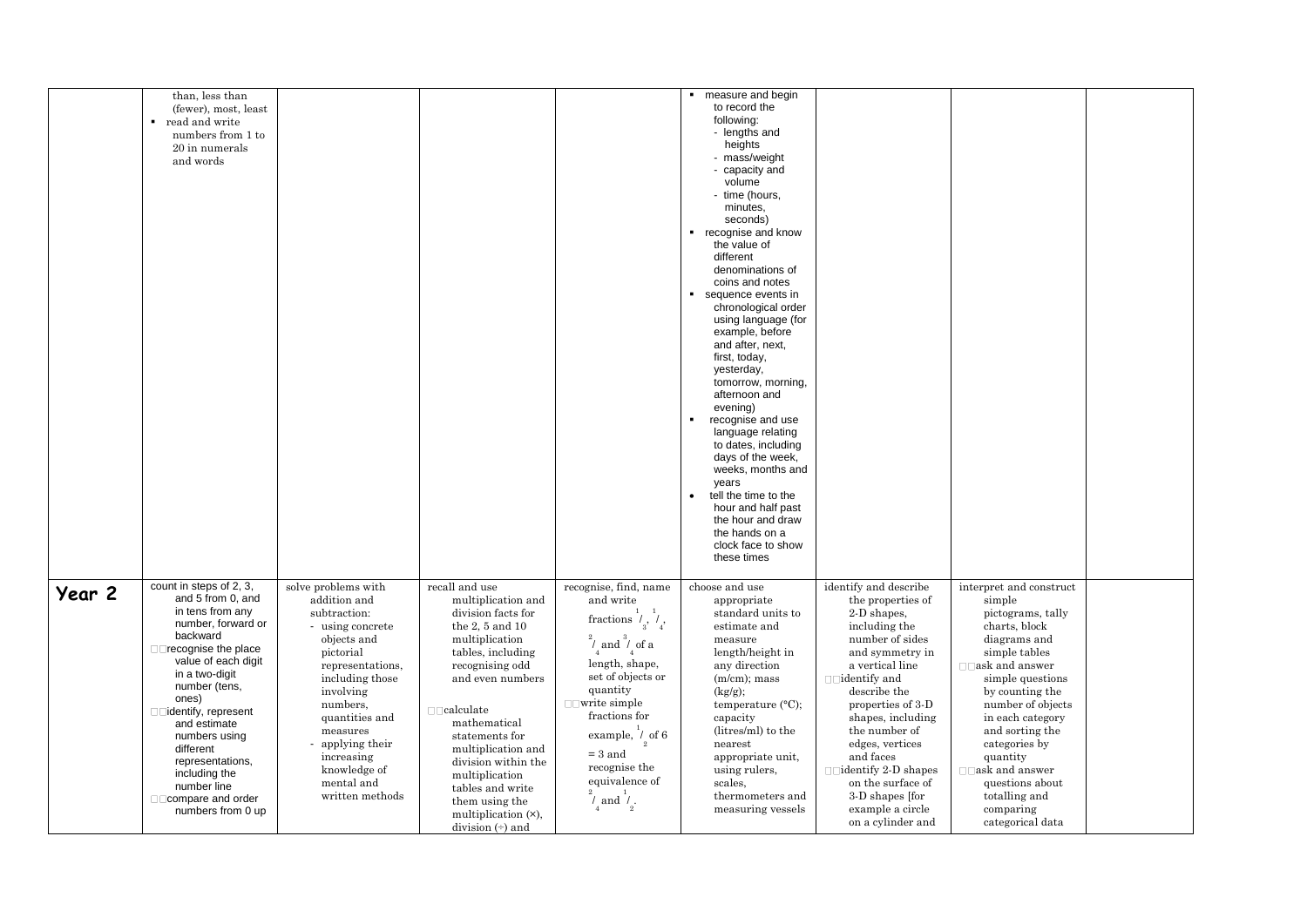|          | to 100; use $\lt$ , $>$                | $\Box$ recall and use             | equals $(=)$ signs                       |                        | $\Box$ $\Box$ compare and order       | a triangle on a                                        |                                              |                       |
|----------|----------------------------------------|-----------------------------------|------------------------------------------|------------------------|---------------------------------------|--------------------------------------------------------|----------------------------------------------|-----------------------|
|          | $and = signs$                          | addition and                      |                                          |                        | lengths, mass,                        | pyramid]                                               |                                              |                       |
|          | □□read and write                       | subtraction facts to              | $\Box$ show that                         |                        | volume/capacity                       | $\Box$ $\Box$ compare and sort                         |                                              |                       |
|          | numbers to at least<br>100 in numerals | 20 fluently, and                  | multiplication of                        |                        | and record the                        | common 2-D and                                         |                                              |                       |
|          | and in words                           | derive and use                    | two numbers can                          |                        | results using $>$ , $\lt$             | 3-D shapes and                                         |                                              |                       |
|          | $\Box$ use place value and             | related facts up to               | be done in any                           |                        | and $=$                               | everyday objects                                       |                                              |                       |
|          | number facts to                        | 100                               | order                                    |                        | $\Box$ recognise and use              |                                                        |                                              |                       |
|          | solve problems                         |                                   | (commutative) and                        |                        | symbols for                           |                                                        |                                              |                       |
|          |                                        | $\Box$ add and subtract           | division of one                          |                        | pounds $(\pounds)$ and                |                                                        |                                              |                       |
|          |                                        | numbers using                     | number by                                |                        | pence (p); combine                    |                                                        |                                              |                       |
|          |                                        | concrete objects,<br>pictorial    | another cannot                           |                        | amounts to make<br>a particular value |                                                        |                                              |                       |
|          |                                        | representations,                  |                                          |                        | □□find different                      |                                                        |                                              |                       |
|          |                                        | and mentally,                     | $\Box$ Solve problems                    |                        | combinations of                       |                                                        |                                              |                       |
|          |                                        | including:                        | involving multiplication                 |                        | coins that equal                      |                                                        |                                              |                       |
|          |                                        | - a two-digit                     | and division, using                      |                        | the same amounts                      |                                                        |                                              |                       |
|          |                                        | number and ones                   | materials, arrays,<br>repeated addition, |                        | of money                              |                                                        |                                              |                       |
|          |                                        | - a two-digit                     | mental methods, and                      |                        | $\Box$ solve simple                   |                                                        |                                              |                       |
|          |                                        | number and tens                   | multiplication and                       |                        | problems in a                         |                                                        |                                              |                       |
|          |                                        | - two two-digit                   | division facts, including                |                        | practical context                     |                                                        |                                              |                       |
|          |                                        | numbers                           | problems in contexts                     |                        | involving addition                    |                                                        |                                              |                       |
|          |                                        | - adding three one-               |                                          |                        | and subtraction of                    |                                                        |                                              |                       |
|          |                                        | digit numbers                     |                                          |                        | money of the same                     |                                                        |                                              |                       |
|          |                                        |                                   |                                          |                        | unit, including                       |                                                        |                                              |                       |
|          |                                        | $\Box$ Show that addition of      |                                          |                        | giving change                         |                                                        |                                              |                       |
|          |                                        | two numbers can                   |                                          |                        | $\Box$ compare and                    |                                                        |                                              |                       |
|          |                                        | be done in any                    |                                          |                        | sequence intervals                    |                                                        |                                              |                       |
|          |                                        | order                             |                                          |                        | of time                               |                                                        |                                              |                       |
|          |                                        | (commutative) and                 |                                          |                        | $\Box$ tell and write the             |                                                        |                                              |                       |
|          |                                        | subtraction of one<br>number from |                                          |                        | time to five<br>minutes,              |                                                        |                                              |                       |
|          |                                        | another cannot                    |                                          |                        | including quarter                     |                                                        |                                              |                       |
|          |                                        |                                   |                                          |                        | past/to the hour                      |                                                        |                                              |                       |
|          |                                        | $\Box$ recognise and use the      |                                          |                        | and draw the                          |                                                        |                                              |                       |
|          |                                        | inverse relationship              |                                          |                        | hands on a clock                      |                                                        |                                              |                       |
|          |                                        | between addition and              |                                          |                        | face to show these                    |                                                        |                                              |                       |
|          |                                        | subtraction and use this          |                                          |                        | times.                                |                                                        |                                              |                       |
|          |                                        | to check calculations and         |                                          |                        | know the number of                    |                                                        |                                              |                       |
|          |                                        | missing number problems           |                                          |                        | minutes in an hour and                |                                                        |                                              |                       |
|          |                                        |                                   |                                          |                        | the number of hours in a              |                                                        |                                              |                       |
|          |                                        |                                   |                                          |                        | day                                   |                                                        |                                              |                       |
| Year A   | Year 3                                 | Year 3                            | Year 3                                   | Year 3                 | Year 3                                | Year 3                                                 |                                              | Year 3                |
|          | count from 0 in                        |                                   |                                          |                        |                                       |                                                        |                                              |                       |
| (Year 3  | multiples of 4, 8,                     | $\Box$ add and subtract           | $\Box$ recall and use                    | count up and down in   | measure, compare, add                 | draw 2-D shapes and make 3-D shapes using              |                                              | interpret and         |
|          | 50 and 100; find 10                    | numbers mentally,                 | multiplication and                       | tenths; recognise      | and subtract:                         |                                                        | modelling materials; recognise 3-D shapes in | present data          |
| and $4)$ | or 100 more or less                    | including:                        | division facts for the                   | that tenths arise      | lengths $(m/cm/mm)$ ;                 |                                                        | different orientations and describe them     | using bar             |
|          | than a given                           | - a three-digit                   | 3.4 and 8                                | from dividing an       | mass $(kg/g)$ ;                       |                                                        |                                              | charts.               |
|          | number                                 | number and ones                   | multiplication                           | object into 10         | volume/capacity                       | $\Box$ recognise that angles are a property of shape   |                                              | pictograms            |
|          |                                        | - a three-digit                   | tables                                   | equal parts and        | (l/ml)                                | or a description of a turn                             |                                              | and tables            |
|          | $\Box$ recognise the place             | number and tens                   |                                          | in dividing one-       |                                       |                                                        |                                              |                       |
|          | value of each digit                    | - a three-digit                   | $\Box$ write and calculate               | digit numbers or       | $\Box$ measure the                    | $\Box$ identify right angles, recognise that two right |                                              | $\Box$ solve one-step |
|          | in a three-digit                       | number and                        | mathematical                             | quantities by 10       | perimeter of simple                   |                                                        | angles make a half-turn, three make three    | and two-step          |
|          | number                                 | hundreds                          | statements for                           | $\Box$ recognise, find | 2-D shapes                            |                                                        | quarters of a turn and four a complete turn; | questions for         |
|          | (hundreds, tens,                       |                                   | multiplication and                       | and write              |                                       |                                                        | identify whether angles are greater than or  | example, 'How         |
|          | ones)                                  | add and subtract                  | division using the                       | fractions of a         | $\Box$ add and subtract               | less than a right angle                                |                                              | many more?' and       |
|          |                                        | numbers with up to                | multiplication                           | discrete set of        | amounts of money                      |                                                        |                                              | 'How many             |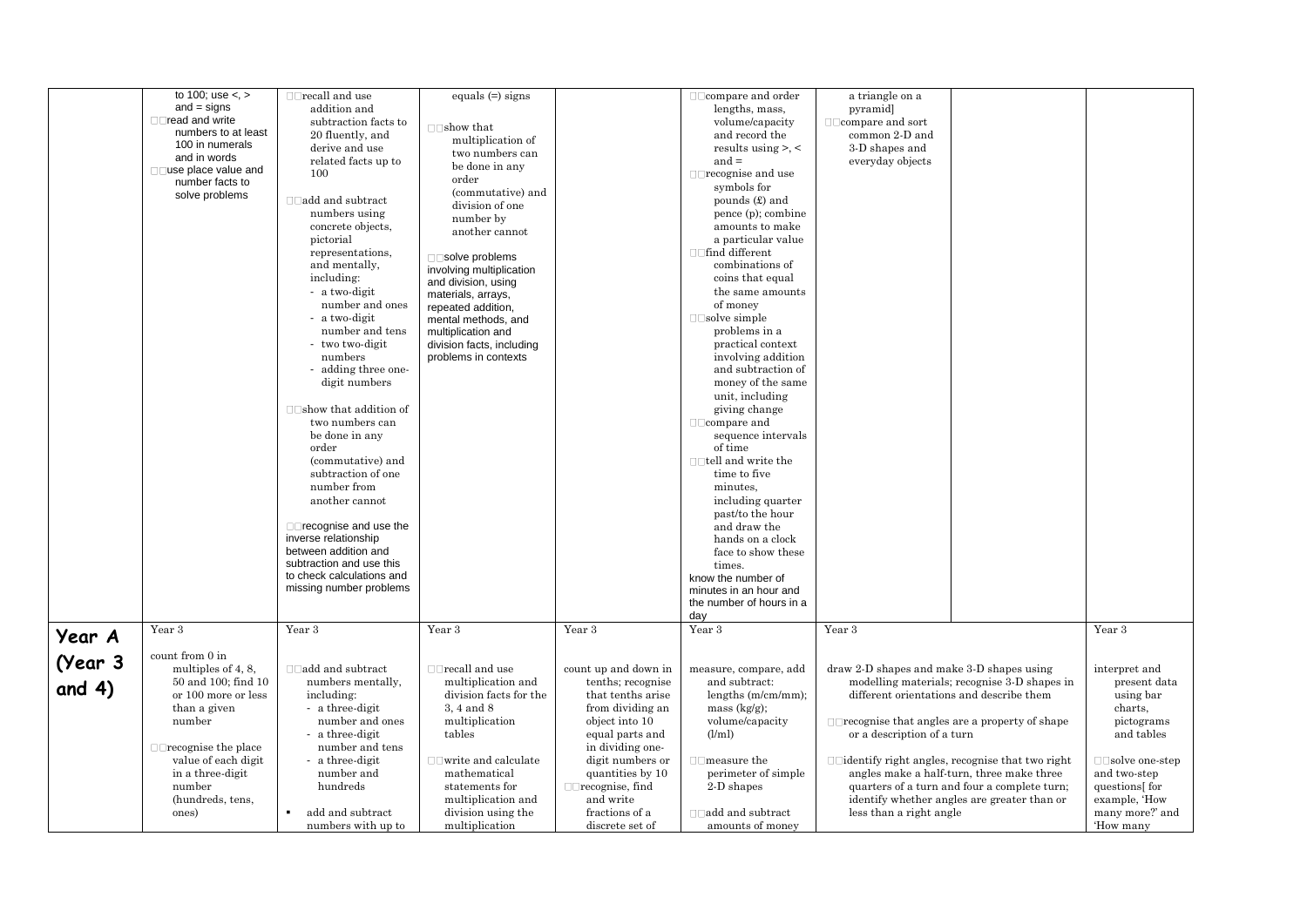| numbers up to<br>formal written<br>know, including for<br>fractions and<br>using both $\pounds$ and $p$<br>of perpendicular and parallel lines<br>information<br>1000<br>methods of<br>two-digit numbers<br>non-unit<br>in practical<br>presented in<br>scaled bar charts<br>columnar addition<br>times one-digit<br>fractions with<br>contexts<br>and pictograms<br>$\Box$ identify, represent<br>and subtraction<br>numbers, using<br>small<br>and estimate<br>mental and<br>$\Box$ tell and write the<br>and tables<br>denominators<br>time from an<br>Year 4<br>numbers using<br>estimate the answer<br>progressing to<br>$\Box$ recognise and use<br>different<br>to a calculation and<br>formal written<br>fractions as<br>analogue clock,<br>methods<br>including using<br>Year 4<br>representations<br>use inverse<br>numbers: unit<br>operations to check<br>fractions and<br>Roman numerals<br>describe positions on a 2-D grid as coordinates in<br>from I to XII, and<br>$\Box$ read and write<br>answers<br>$\Box$ solve problems,<br>non-unit<br>the first quadrant<br>interpret and<br>including missing<br>12-hour and 24-<br>$\square \square$ describe movements between positions as<br>numbers up to<br>fractions with<br>present<br>1000 in numerals<br>$\blacksquare$<br>Solve problems,<br>hour clocks<br>translations of a given unit to the left/right<br>number problems,<br>small<br>discrete and<br>and in words<br>including missing<br>involving<br>denominators<br>and up/down<br>continuous<br>□□ estimate and read<br>number problems,<br>multiplication and<br>$\Box$ recognise and<br>$\Box$ plot specified points and draw sides to<br>data using<br>time with increasing<br>using number facts.<br>complete a given polygon<br>$\Box$ solve number<br>division, including<br>show, using<br>appropriate<br>accuracy to the nearest<br>problems and<br>place value, and<br>positive integer<br>diagrams,<br>graphical<br>minute; record and<br>practical problems<br>more complex<br>scaling problems<br>equivalent<br>methods,<br>compare time in terms<br>including bar<br>involving these<br>addition and<br>and correspondence<br>fractions with<br>of seconds, minutes and<br>ideas<br>subtraction<br>problems in which n<br>small<br>charts and<br>hours; use vocabulary<br>objects are<br>denominators<br>time graphs<br>such as o'clock,<br>$\Box\Box$ add and subtract<br>connected to m<br>$\square \square$ solve<br>a.m./p.m., morning,<br>Year 4<br>fractions with<br>objects<br>comparison,<br>Year 4<br>afternoon, noon and<br>the same<br>sum and<br>midnight<br>count in multiples of 6,<br>Year 4<br>denominator<br>difference<br>7, 9, 25 and 1000<br>within one whole<br>problems<br>• add and subtract<br>Year 4<br>□□find 1000 more or<br>recognise and show.<br>using<br>numbers with up to 4<br>(for example, $\frac{1}{2}$<br>less than a given<br>using diagrams,<br>information<br>digits using the<br>compare and classify<br>families of<br>number<br>$+\frac{1}{7} = \frac{6}{7}$<br>presented in<br>formal written<br>geometric shapes,<br>$\Box$ count backwards<br>common<br>bar charts.<br>methods of columnar<br>including<br>through zero to<br>equivalent<br>$\Box$ compare and<br>pictograms,<br>addition and<br>quadrilaterals and<br>include negative<br>fractions<br>order unit<br>tables and<br>subtraction where<br>triangles, based on<br>numbers<br>$\Box$ count up and down<br>fractions, and<br>other graphs<br>their properties<br>appropriate<br>$\Box$ recognise the place<br>in hundredths;<br>fractions with<br>estimate and use<br>and sizes<br>value of each digit<br>recognise that<br>the same<br>inverse operations to<br>in a four-digit<br>denominators<br>hundredths arise<br>check answers to a<br>obtuse angles and<br>number<br>□□solve problems<br>when dividing an<br>calculation<br>compare and order<br>that involve all of the<br>(thousands,<br>object by a<br>solve addition and<br>$\bullet$<br>angles up to two<br>above<br>hundreds, tens,<br>hundred and<br>subtraction two-step<br>right angles by size<br>and ones)<br>dividing tenths by<br>problems in contexts,<br>$\Box$ identify lines of<br>Year 4<br>$\Box$ $\Box$ order and compare<br>ten.<br>deciding which<br>symmetry in 2-D<br>numbers beyond<br>$\Box$ solve problems<br>operations and<br>shapes presented<br>convert between<br>1000<br>involving<br>methods to use and<br>in different<br>different units of<br>$\Box$ identify, represent<br>increasingly<br>why<br>orientations<br>measure [for<br>and estimate<br>harder fractions<br>complete a simple<br>example,<br>numbers using<br>to calculate<br>symmetric figure<br>kilometre to<br>different<br>quantities, and<br>with respect to a<br>metre; hour to<br>representations<br>fractions to divide<br>specific line of<br>minutel<br>$\square$ Tround any number<br>quantities,<br>symmetry<br>$\Box$ measure and<br>to the nearest 10,<br>including non-<br>compare and classify<br>calculate the<br>100 or 1000<br>unit fractions<br>geometric shapes,<br>perimeter of a<br>$\Box$ solve number and<br>where the answer<br>including<br>rectilinear figure<br>practical problems<br>is a whole<br>quadrilaterals and<br><i>(including)</i><br>that involve all of<br>number<br>triangles, based on<br>squares) in<br>the above and with<br>$\Box$ add and subtract<br>their properties<br>centimetres and<br>increasingly large<br>fractions with the<br>and sizes<br>metres<br>positive numbers |  | three digits, using | tables that they | objects: unit | to give change, | □□identify horizontal and vertical lines and pairs | fewer?'] using |
|-----------------------------------------------------------------------------------------------------------------------------------------------------------------------------------------------------------------------------------------------------------------------------------------------------------------------------------------------------------------------------------------------------------------------------------------------------------------------------------------------------------------------------------------------------------------------------------------------------------------------------------------------------------------------------------------------------------------------------------------------------------------------------------------------------------------------------------------------------------------------------------------------------------------------------------------------------------------------------------------------------------------------------------------------------------------------------------------------------------------------------------------------------------------------------------------------------------------------------------------------------------------------------------------------------------------------------------------------------------------------------------------------------------------------------------------------------------------------------------------------------------------------------------------------------------------------------------------------------------------------------------------------------------------------------------------------------------------------------------------------------------------------------------------------------------------------------------------------------------------------------------------------------------------------------------------------------------------------------------------------------------------------------------------------------------------------------------------------------------------------------------------------------------------------------------------------------------------------------------------------------------------------------------------------------------------------------------------------------------------------------------------------------------------------------------------------------------------------------------------------------------------------------------------------------------------------------------------------------------------------------------------------------------------------------------------------------------------------------------------------------------------------------------------------------------------------------------------------------------------------------------------------------------------------------------------------------------------------------------------------------------------------------------------------------------------------------------------------------------------------------------------------------------------------------------------------------------------------------------------------------------------------------------------------------------------------------------------------------------------------------------------------------------------------------------------------------------------------------------------------------------------------------------------------------------------------------------------------------------------------------------------------------------------------------------------------------------------------------------------------------------------------------------------------------------------------------------------------------------------------------------------------------------------------------------------------------------------------------------------------------------------------------------------------------------------------------------------------------------------------------------------------------------------------------------------------------------------------------------------------------------------------------------------------------------------------------------------------------------------------------------------------------------------------------------------------------------------------------------------------------------------------------------------------------------------------------------------------------------------------------------------------------------------------------------------------------------------------------------------------------------------------------------------------------------------------------------------------------------------------------------------------------------------------------------------------------------------------------------------------------------------------------------------------------------------------------------------------------------------------------------------------------------------------------------------------------------------------------------------------------------------------------------------------------------------------------------------------------------------------------------------------------------------------------------------------------------------------------------------------------------------------------------------------|--|---------------------|------------------|---------------|-----------------|----------------------------------------------------|----------------|
|                                                                                                                                                                                                                                                                                                                                                                                                                                                                                                                                                                                                                                                                                                                                                                                                                                                                                                                                                                                                                                                                                                                                                                                                                                                                                                                                                                                                                                                                                                                                                                                                                                                                                                                                                                                                                                                                                                                                                                                                                                                                                                                                                                                                                                                                                                                                                                                                                                                                                                                                                                                                                                                                                                                                                                                                                                                                                                                                                                                                                                                                                                                                                                                                                                                                                                                                                                                                                                                                                                                                                                                                                                                                                                                                                                                                                                                                                                                                                                                                                                                                                                                                                                                                                                                                                                                                                                                                                                                                                                                                                                                                                                                                                                                                                                                                                                                                                                                                                                                                                                                                                                                                                                                                                                                                                                                                                                                                                                                                                                                                               |  |                     |                  |               |                 |                                                    |                |
|                                                                                                                                                                                                                                                                                                                                                                                                                                                                                                                                                                                                                                                                                                                                                                                                                                                                                                                                                                                                                                                                                                                                                                                                                                                                                                                                                                                                                                                                                                                                                                                                                                                                                                                                                                                                                                                                                                                                                                                                                                                                                                                                                                                                                                                                                                                                                                                                                                                                                                                                                                                                                                                                                                                                                                                                                                                                                                                                                                                                                                                                                                                                                                                                                                                                                                                                                                                                                                                                                                                                                                                                                                                                                                                                                                                                                                                                                                                                                                                                                                                                                                                                                                                                                                                                                                                                                                                                                                                                                                                                                                                                                                                                                                                                                                                                                                                                                                                                                                                                                                                                                                                                                                                                                                                                                                                                                                                                                                                                                                                                               |  |                     |                  |               |                 |                                                    |                |
|                                                                                                                                                                                                                                                                                                                                                                                                                                                                                                                                                                                                                                                                                                                                                                                                                                                                                                                                                                                                                                                                                                                                                                                                                                                                                                                                                                                                                                                                                                                                                                                                                                                                                                                                                                                                                                                                                                                                                                                                                                                                                                                                                                                                                                                                                                                                                                                                                                                                                                                                                                                                                                                                                                                                                                                                                                                                                                                                                                                                                                                                                                                                                                                                                                                                                                                                                                                                                                                                                                                                                                                                                                                                                                                                                                                                                                                                                                                                                                                                                                                                                                                                                                                                                                                                                                                                                                                                                                                                                                                                                                                                                                                                                                                                                                                                                                                                                                                                                                                                                                                                                                                                                                                                                                                                                                                                                                                                                                                                                                                                               |  |                     |                  |               |                 |                                                    |                |
|                                                                                                                                                                                                                                                                                                                                                                                                                                                                                                                                                                                                                                                                                                                                                                                                                                                                                                                                                                                                                                                                                                                                                                                                                                                                                                                                                                                                                                                                                                                                                                                                                                                                                                                                                                                                                                                                                                                                                                                                                                                                                                                                                                                                                                                                                                                                                                                                                                                                                                                                                                                                                                                                                                                                                                                                                                                                                                                                                                                                                                                                                                                                                                                                                                                                                                                                                                                                                                                                                                                                                                                                                                                                                                                                                                                                                                                                                                                                                                                                                                                                                                                                                                                                                                                                                                                                                                                                                                                                                                                                                                                                                                                                                                                                                                                                                                                                                                                                                                                                                                                                                                                                                                                                                                                                                                                                                                                                                                                                                                                                               |  |                     |                  |               |                 |                                                    |                |
|                                                                                                                                                                                                                                                                                                                                                                                                                                                                                                                                                                                                                                                                                                                                                                                                                                                                                                                                                                                                                                                                                                                                                                                                                                                                                                                                                                                                                                                                                                                                                                                                                                                                                                                                                                                                                                                                                                                                                                                                                                                                                                                                                                                                                                                                                                                                                                                                                                                                                                                                                                                                                                                                                                                                                                                                                                                                                                                                                                                                                                                                                                                                                                                                                                                                                                                                                                                                                                                                                                                                                                                                                                                                                                                                                                                                                                                                                                                                                                                                                                                                                                                                                                                                                                                                                                                                                                                                                                                                                                                                                                                                                                                                                                                                                                                                                                                                                                                                                                                                                                                                                                                                                                                                                                                                                                                                                                                                                                                                                                                                               |  |                     |                  |               |                 |                                                    |                |
|                                                                                                                                                                                                                                                                                                                                                                                                                                                                                                                                                                                                                                                                                                                                                                                                                                                                                                                                                                                                                                                                                                                                                                                                                                                                                                                                                                                                                                                                                                                                                                                                                                                                                                                                                                                                                                                                                                                                                                                                                                                                                                                                                                                                                                                                                                                                                                                                                                                                                                                                                                                                                                                                                                                                                                                                                                                                                                                                                                                                                                                                                                                                                                                                                                                                                                                                                                                                                                                                                                                                                                                                                                                                                                                                                                                                                                                                                                                                                                                                                                                                                                                                                                                                                                                                                                                                                                                                                                                                                                                                                                                                                                                                                                                                                                                                                                                                                                                                                                                                                                                                                                                                                                                                                                                                                                                                                                                                                                                                                                                                               |  |                     |                  |               |                 |                                                    |                |
|                                                                                                                                                                                                                                                                                                                                                                                                                                                                                                                                                                                                                                                                                                                                                                                                                                                                                                                                                                                                                                                                                                                                                                                                                                                                                                                                                                                                                                                                                                                                                                                                                                                                                                                                                                                                                                                                                                                                                                                                                                                                                                                                                                                                                                                                                                                                                                                                                                                                                                                                                                                                                                                                                                                                                                                                                                                                                                                                                                                                                                                                                                                                                                                                                                                                                                                                                                                                                                                                                                                                                                                                                                                                                                                                                                                                                                                                                                                                                                                                                                                                                                                                                                                                                                                                                                                                                                                                                                                                                                                                                                                                                                                                                                                                                                                                                                                                                                                                                                                                                                                                                                                                                                                                                                                                                                                                                                                                                                                                                                                                               |  |                     |                  |               |                 |                                                    |                |
|                                                                                                                                                                                                                                                                                                                                                                                                                                                                                                                                                                                                                                                                                                                                                                                                                                                                                                                                                                                                                                                                                                                                                                                                                                                                                                                                                                                                                                                                                                                                                                                                                                                                                                                                                                                                                                                                                                                                                                                                                                                                                                                                                                                                                                                                                                                                                                                                                                                                                                                                                                                                                                                                                                                                                                                                                                                                                                                                                                                                                                                                                                                                                                                                                                                                                                                                                                                                                                                                                                                                                                                                                                                                                                                                                                                                                                                                                                                                                                                                                                                                                                                                                                                                                                                                                                                                                                                                                                                                                                                                                                                                                                                                                                                                                                                                                                                                                                                                                                                                                                                                                                                                                                                                                                                                                                                                                                                                                                                                                                                                               |  |                     |                  |               |                 |                                                    |                |
|                                                                                                                                                                                                                                                                                                                                                                                                                                                                                                                                                                                                                                                                                                                                                                                                                                                                                                                                                                                                                                                                                                                                                                                                                                                                                                                                                                                                                                                                                                                                                                                                                                                                                                                                                                                                                                                                                                                                                                                                                                                                                                                                                                                                                                                                                                                                                                                                                                                                                                                                                                                                                                                                                                                                                                                                                                                                                                                                                                                                                                                                                                                                                                                                                                                                                                                                                                                                                                                                                                                                                                                                                                                                                                                                                                                                                                                                                                                                                                                                                                                                                                                                                                                                                                                                                                                                                                                                                                                                                                                                                                                                                                                                                                                                                                                                                                                                                                                                                                                                                                                                                                                                                                                                                                                                                                                                                                                                                                                                                                                                               |  |                     |                  |               |                 |                                                    |                |
|                                                                                                                                                                                                                                                                                                                                                                                                                                                                                                                                                                                                                                                                                                                                                                                                                                                                                                                                                                                                                                                                                                                                                                                                                                                                                                                                                                                                                                                                                                                                                                                                                                                                                                                                                                                                                                                                                                                                                                                                                                                                                                                                                                                                                                                                                                                                                                                                                                                                                                                                                                                                                                                                                                                                                                                                                                                                                                                                                                                                                                                                                                                                                                                                                                                                                                                                                                                                                                                                                                                                                                                                                                                                                                                                                                                                                                                                                                                                                                                                                                                                                                                                                                                                                                                                                                                                                                                                                                                                                                                                                                                                                                                                                                                                                                                                                                                                                                                                                                                                                                                                                                                                                                                                                                                                                                                                                                                                                                                                                                                                               |  |                     |                  |               |                 |                                                    |                |
|                                                                                                                                                                                                                                                                                                                                                                                                                                                                                                                                                                                                                                                                                                                                                                                                                                                                                                                                                                                                                                                                                                                                                                                                                                                                                                                                                                                                                                                                                                                                                                                                                                                                                                                                                                                                                                                                                                                                                                                                                                                                                                                                                                                                                                                                                                                                                                                                                                                                                                                                                                                                                                                                                                                                                                                                                                                                                                                                                                                                                                                                                                                                                                                                                                                                                                                                                                                                                                                                                                                                                                                                                                                                                                                                                                                                                                                                                                                                                                                                                                                                                                                                                                                                                                                                                                                                                                                                                                                                                                                                                                                                                                                                                                                                                                                                                                                                                                                                                                                                                                                                                                                                                                                                                                                                                                                                                                                                                                                                                                                                               |  |                     |                  |               |                 |                                                    |                |
|                                                                                                                                                                                                                                                                                                                                                                                                                                                                                                                                                                                                                                                                                                                                                                                                                                                                                                                                                                                                                                                                                                                                                                                                                                                                                                                                                                                                                                                                                                                                                                                                                                                                                                                                                                                                                                                                                                                                                                                                                                                                                                                                                                                                                                                                                                                                                                                                                                                                                                                                                                                                                                                                                                                                                                                                                                                                                                                                                                                                                                                                                                                                                                                                                                                                                                                                                                                                                                                                                                                                                                                                                                                                                                                                                                                                                                                                                                                                                                                                                                                                                                                                                                                                                                                                                                                                                                                                                                                                                                                                                                                                                                                                                                                                                                                                                                                                                                                                                                                                                                                                                                                                                                                                                                                                                                                                                                                                                                                                                                                                               |  |                     |                  |               |                 |                                                    |                |
|                                                                                                                                                                                                                                                                                                                                                                                                                                                                                                                                                                                                                                                                                                                                                                                                                                                                                                                                                                                                                                                                                                                                                                                                                                                                                                                                                                                                                                                                                                                                                                                                                                                                                                                                                                                                                                                                                                                                                                                                                                                                                                                                                                                                                                                                                                                                                                                                                                                                                                                                                                                                                                                                                                                                                                                                                                                                                                                                                                                                                                                                                                                                                                                                                                                                                                                                                                                                                                                                                                                                                                                                                                                                                                                                                                                                                                                                                                                                                                                                                                                                                                                                                                                                                                                                                                                                                                                                                                                                                                                                                                                                                                                                                                                                                                                                                                                                                                                                                                                                                                                                                                                                                                                                                                                                                                                                                                                                                                                                                                                                               |  |                     |                  |               |                 |                                                    |                |
|                                                                                                                                                                                                                                                                                                                                                                                                                                                                                                                                                                                                                                                                                                                                                                                                                                                                                                                                                                                                                                                                                                                                                                                                                                                                                                                                                                                                                                                                                                                                                                                                                                                                                                                                                                                                                                                                                                                                                                                                                                                                                                                                                                                                                                                                                                                                                                                                                                                                                                                                                                                                                                                                                                                                                                                                                                                                                                                                                                                                                                                                                                                                                                                                                                                                                                                                                                                                                                                                                                                                                                                                                                                                                                                                                                                                                                                                                                                                                                                                                                                                                                                                                                                                                                                                                                                                                                                                                                                                                                                                                                                                                                                                                                                                                                                                                                                                                                                                                                                                                                                                                                                                                                                                                                                                                                                                                                                                                                                                                                                                               |  |                     |                  |               |                 |                                                    |                |
|                                                                                                                                                                                                                                                                                                                                                                                                                                                                                                                                                                                                                                                                                                                                                                                                                                                                                                                                                                                                                                                                                                                                                                                                                                                                                                                                                                                                                                                                                                                                                                                                                                                                                                                                                                                                                                                                                                                                                                                                                                                                                                                                                                                                                                                                                                                                                                                                                                                                                                                                                                                                                                                                                                                                                                                                                                                                                                                                                                                                                                                                                                                                                                                                                                                                                                                                                                                                                                                                                                                                                                                                                                                                                                                                                                                                                                                                                                                                                                                                                                                                                                                                                                                                                                                                                                                                                                                                                                                                                                                                                                                                                                                                                                                                                                                                                                                                                                                                                                                                                                                                                                                                                                                                                                                                                                                                                                                                                                                                                                                                               |  |                     |                  |               |                 |                                                    |                |
|                                                                                                                                                                                                                                                                                                                                                                                                                                                                                                                                                                                                                                                                                                                                                                                                                                                                                                                                                                                                                                                                                                                                                                                                                                                                                                                                                                                                                                                                                                                                                                                                                                                                                                                                                                                                                                                                                                                                                                                                                                                                                                                                                                                                                                                                                                                                                                                                                                                                                                                                                                                                                                                                                                                                                                                                                                                                                                                                                                                                                                                                                                                                                                                                                                                                                                                                                                                                                                                                                                                                                                                                                                                                                                                                                                                                                                                                                                                                                                                                                                                                                                                                                                                                                                                                                                                                                                                                                                                                                                                                                                                                                                                                                                                                                                                                                                                                                                                                                                                                                                                                                                                                                                                                                                                                                                                                                                                                                                                                                                                                               |  |                     |                  |               |                 |                                                    |                |
|                                                                                                                                                                                                                                                                                                                                                                                                                                                                                                                                                                                                                                                                                                                                                                                                                                                                                                                                                                                                                                                                                                                                                                                                                                                                                                                                                                                                                                                                                                                                                                                                                                                                                                                                                                                                                                                                                                                                                                                                                                                                                                                                                                                                                                                                                                                                                                                                                                                                                                                                                                                                                                                                                                                                                                                                                                                                                                                                                                                                                                                                                                                                                                                                                                                                                                                                                                                                                                                                                                                                                                                                                                                                                                                                                                                                                                                                                                                                                                                                                                                                                                                                                                                                                                                                                                                                                                                                                                                                                                                                                                                                                                                                                                                                                                                                                                                                                                                                                                                                                                                                                                                                                                                                                                                                                                                                                                                                                                                                                                                                               |  |                     |                  |               |                 |                                                    |                |
|                                                                                                                                                                                                                                                                                                                                                                                                                                                                                                                                                                                                                                                                                                                                                                                                                                                                                                                                                                                                                                                                                                                                                                                                                                                                                                                                                                                                                                                                                                                                                                                                                                                                                                                                                                                                                                                                                                                                                                                                                                                                                                                                                                                                                                                                                                                                                                                                                                                                                                                                                                                                                                                                                                                                                                                                                                                                                                                                                                                                                                                                                                                                                                                                                                                                                                                                                                                                                                                                                                                                                                                                                                                                                                                                                                                                                                                                                                                                                                                                                                                                                                                                                                                                                                                                                                                                                                                                                                                                                                                                                                                                                                                                                                                                                                                                                                                                                                                                                                                                                                                                                                                                                                                                                                                                                                                                                                                                                                                                                                                                               |  |                     |                  |               |                 |                                                    |                |
|                                                                                                                                                                                                                                                                                                                                                                                                                                                                                                                                                                                                                                                                                                                                                                                                                                                                                                                                                                                                                                                                                                                                                                                                                                                                                                                                                                                                                                                                                                                                                                                                                                                                                                                                                                                                                                                                                                                                                                                                                                                                                                                                                                                                                                                                                                                                                                                                                                                                                                                                                                                                                                                                                                                                                                                                                                                                                                                                                                                                                                                                                                                                                                                                                                                                                                                                                                                                                                                                                                                                                                                                                                                                                                                                                                                                                                                                                                                                                                                                                                                                                                                                                                                                                                                                                                                                                                                                                                                                                                                                                                                                                                                                                                                                                                                                                                                                                                                                                                                                                                                                                                                                                                                                                                                                                                                                                                                                                                                                                                                                               |  |                     |                  |               |                 |                                                    |                |
|                                                                                                                                                                                                                                                                                                                                                                                                                                                                                                                                                                                                                                                                                                                                                                                                                                                                                                                                                                                                                                                                                                                                                                                                                                                                                                                                                                                                                                                                                                                                                                                                                                                                                                                                                                                                                                                                                                                                                                                                                                                                                                                                                                                                                                                                                                                                                                                                                                                                                                                                                                                                                                                                                                                                                                                                                                                                                                                                                                                                                                                                                                                                                                                                                                                                                                                                                                                                                                                                                                                                                                                                                                                                                                                                                                                                                                                                                                                                                                                                                                                                                                                                                                                                                                                                                                                                                                                                                                                                                                                                                                                                                                                                                                                                                                                                                                                                                                                                                                                                                                                                                                                                                                                                                                                                                                                                                                                                                                                                                                                                               |  |                     |                  |               |                 |                                                    |                |
|                                                                                                                                                                                                                                                                                                                                                                                                                                                                                                                                                                                                                                                                                                                                                                                                                                                                                                                                                                                                                                                                                                                                                                                                                                                                                                                                                                                                                                                                                                                                                                                                                                                                                                                                                                                                                                                                                                                                                                                                                                                                                                                                                                                                                                                                                                                                                                                                                                                                                                                                                                                                                                                                                                                                                                                                                                                                                                                                                                                                                                                                                                                                                                                                                                                                                                                                                                                                                                                                                                                                                                                                                                                                                                                                                                                                                                                                                                                                                                                                                                                                                                                                                                                                                                                                                                                                                                                                                                                                                                                                                                                                                                                                                                                                                                                                                                                                                                                                                                                                                                                                                                                                                                                                                                                                                                                                                                                                                                                                                                                                               |  |                     |                  |               |                 |                                                    |                |
|                                                                                                                                                                                                                                                                                                                                                                                                                                                                                                                                                                                                                                                                                                                                                                                                                                                                                                                                                                                                                                                                                                                                                                                                                                                                                                                                                                                                                                                                                                                                                                                                                                                                                                                                                                                                                                                                                                                                                                                                                                                                                                                                                                                                                                                                                                                                                                                                                                                                                                                                                                                                                                                                                                                                                                                                                                                                                                                                                                                                                                                                                                                                                                                                                                                                                                                                                                                                                                                                                                                                                                                                                                                                                                                                                                                                                                                                                                                                                                                                                                                                                                                                                                                                                                                                                                                                                                                                                                                                                                                                                                                                                                                                                                                                                                                                                                                                                                                                                                                                                                                                                                                                                                                                                                                                                                                                                                                                                                                                                                                                               |  |                     |                  |               |                 |                                                    |                |
|                                                                                                                                                                                                                                                                                                                                                                                                                                                                                                                                                                                                                                                                                                                                                                                                                                                                                                                                                                                                                                                                                                                                                                                                                                                                                                                                                                                                                                                                                                                                                                                                                                                                                                                                                                                                                                                                                                                                                                                                                                                                                                                                                                                                                                                                                                                                                                                                                                                                                                                                                                                                                                                                                                                                                                                                                                                                                                                                                                                                                                                                                                                                                                                                                                                                                                                                                                                                                                                                                                                                                                                                                                                                                                                                                                                                                                                                                                                                                                                                                                                                                                                                                                                                                                                                                                                                                                                                                                                                                                                                                                                                                                                                                                                                                                                                                                                                                                                                                                                                                                                                                                                                                                                                                                                                                                                                                                                                                                                                                                                                               |  |                     |                  |               |                 |                                                    |                |
|                                                                                                                                                                                                                                                                                                                                                                                                                                                                                                                                                                                                                                                                                                                                                                                                                                                                                                                                                                                                                                                                                                                                                                                                                                                                                                                                                                                                                                                                                                                                                                                                                                                                                                                                                                                                                                                                                                                                                                                                                                                                                                                                                                                                                                                                                                                                                                                                                                                                                                                                                                                                                                                                                                                                                                                                                                                                                                                                                                                                                                                                                                                                                                                                                                                                                                                                                                                                                                                                                                                                                                                                                                                                                                                                                                                                                                                                                                                                                                                                                                                                                                                                                                                                                                                                                                                                                                                                                                                                                                                                                                                                                                                                                                                                                                                                                                                                                                                                                                                                                                                                                                                                                                                                                                                                                                                                                                                                                                                                                                                                               |  |                     |                  |               |                 |                                                    |                |
|                                                                                                                                                                                                                                                                                                                                                                                                                                                                                                                                                                                                                                                                                                                                                                                                                                                                                                                                                                                                                                                                                                                                                                                                                                                                                                                                                                                                                                                                                                                                                                                                                                                                                                                                                                                                                                                                                                                                                                                                                                                                                                                                                                                                                                                                                                                                                                                                                                                                                                                                                                                                                                                                                                                                                                                                                                                                                                                                                                                                                                                                                                                                                                                                                                                                                                                                                                                                                                                                                                                                                                                                                                                                                                                                                                                                                                                                                                                                                                                                                                                                                                                                                                                                                                                                                                                                                                                                                                                                                                                                                                                                                                                                                                                                                                                                                                                                                                                                                                                                                                                                                                                                                                                                                                                                                                                                                                                                                                                                                                                                               |  |                     |                  |               |                 |                                                    |                |
|                                                                                                                                                                                                                                                                                                                                                                                                                                                                                                                                                                                                                                                                                                                                                                                                                                                                                                                                                                                                                                                                                                                                                                                                                                                                                                                                                                                                                                                                                                                                                                                                                                                                                                                                                                                                                                                                                                                                                                                                                                                                                                                                                                                                                                                                                                                                                                                                                                                                                                                                                                                                                                                                                                                                                                                                                                                                                                                                                                                                                                                                                                                                                                                                                                                                                                                                                                                                                                                                                                                                                                                                                                                                                                                                                                                                                                                                                                                                                                                                                                                                                                                                                                                                                                                                                                                                                                                                                                                                                                                                                                                                                                                                                                                                                                                                                                                                                                                                                                                                                                                                                                                                                                                                                                                                                                                                                                                                                                                                                                                                               |  |                     |                  |               |                 |                                                    |                |
|                                                                                                                                                                                                                                                                                                                                                                                                                                                                                                                                                                                                                                                                                                                                                                                                                                                                                                                                                                                                                                                                                                                                                                                                                                                                                                                                                                                                                                                                                                                                                                                                                                                                                                                                                                                                                                                                                                                                                                                                                                                                                                                                                                                                                                                                                                                                                                                                                                                                                                                                                                                                                                                                                                                                                                                                                                                                                                                                                                                                                                                                                                                                                                                                                                                                                                                                                                                                                                                                                                                                                                                                                                                                                                                                                                                                                                                                                                                                                                                                                                                                                                                                                                                                                                                                                                                                                                                                                                                                                                                                                                                                                                                                                                                                                                                                                                                                                                                                                                                                                                                                                                                                                                                                                                                                                                                                                                                                                                                                                                                                               |  |                     |                  |               |                 |                                                    |                |
|                                                                                                                                                                                                                                                                                                                                                                                                                                                                                                                                                                                                                                                                                                                                                                                                                                                                                                                                                                                                                                                                                                                                                                                                                                                                                                                                                                                                                                                                                                                                                                                                                                                                                                                                                                                                                                                                                                                                                                                                                                                                                                                                                                                                                                                                                                                                                                                                                                                                                                                                                                                                                                                                                                                                                                                                                                                                                                                                                                                                                                                                                                                                                                                                                                                                                                                                                                                                                                                                                                                                                                                                                                                                                                                                                                                                                                                                                                                                                                                                                                                                                                                                                                                                                                                                                                                                                                                                                                                                                                                                                                                                                                                                                                                                                                                                                                                                                                                                                                                                                                                                                                                                                                                                                                                                                                                                                                                                                                                                                                                                               |  |                     |                  |               |                 |                                                    |                |
|                                                                                                                                                                                                                                                                                                                                                                                                                                                                                                                                                                                                                                                                                                                                                                                                                                                                                                                                                                                                                                                                                                                                                                                                                                                                                                                                                                                                                                                                                                                                                                                                                                                                                                                                                                                                                                                                                                                                                                                                                                                                                                                                                                                                                                                                                                                                                                                                                                                                                                                                                                                                                                                                                                                                                                                                                                                                                                                                                                                                                                                                                                                                                                                                                                                                                                                                                                                                                                                                                                                                                                                                                                                                                                                                                                                                                                                                                                                                                                                                                                                                                                                                                                                                                                                                                                                                                                                                                                                                                                                                                                                                                                                                                                                                                                                                                                                                                                                                                                                                                                                                                                                                                                                                                                                                                                                                                                                                                                                                                                                                               |  |                     |                  |               |                 |                                                    |                |
|                                                                                                                                                                                                                                                                                                                                                                                                                                                                                                                                                                                                                                                                                                                                                                                                                                                                                                                                                                                                                                                                                                                                                                                                                                                                                                                                                                                                                                                                                                                                                                                                                                                                                                                                                                                                                                                                                                                                                                                                                                                                                                                                                                                                                                                                                                                                                                                                                                                                                                                                                                                                                                                                                                                                                                                                                                                                                                                                                                                                                                                                                                                                                                                                                                                                                                                                                                                                                                                                                                                                                                                                                                                                                                                                                                                                                                                                                                                                                                                                                                                                                                                                                                                                                                                                                                                                                                                                                                                                                                                                                                                                                                                                                                                                                                                                                                                                                                                                                                                                                                                                                                                                                                                                                                                                                                                                                                                                                                                                                                                                               |  |                     |                  |               |                 |                                                    |                |
|                                                                                                                                                                                                                                                                                                                                                                                                                                                                                                                                                                                                                                                                                                                                                                                                                                                                                                                                                                                                                                                                                                                                                                                                                                                                                                                                                                                                                                                                                                                                                                                                                                                                                                                                                                                                                                                                                                                                                                                                                                                                                                                                                                                                                                                                                                                                                                                                                                                                                                                                                                                                                                                                                                                                                                                                                                                                                                                                                                                                                                                                                                                                                                                                                                                                                                                                                                                                                                                                                                                                                                                                                                                                                                                                                                                                                                                                                                                                                                                                                                                                                                                                                                                                                                                                                                                                                                                                                                                                                                                                                                                                                                                                                                                                                                                                                                                                                                                                                                                                                                                                                                                                                                                                                                                                                                                                                                                                                                                                                                                                               |  |                     |                  |               |                 |                                                    |                |
|                                                                                                                                                                                                                                                                                                                                                                                                                                                                                                                                                                                                                                                                                                                                                                                                                                                                                                                                                                                                                                                                                                                                                                                                                                                                                                                                                                                                                                                                                                                                                                                                                                                                                                                                                                                                                                                                                                                                                                                                                                                                                                                                                                                                                                                                                                                                                                                                                                                                                                                                                                                                                                                                                                                                                                                                                                                                                                                                                                                                                                                                                                                                                                                                                                                                                                                                                                                                                                                                                                                                                                                                                                                                                                                                                                                                                                                                                                                                                                                                                                                                                                                                                                                                                                                                                                                                                                                                                                                                                                                                                                                                                                                                                                                                                                                                                                                                                                                                                                                                                                                                                                                                                                                                                                                                                                                                                                                                                                                                                                                                               |  |                     |                  |               |                 |                                                    |                |
|                                                                                                                                                                                                                                                                                                                                                                                                                                                                                                                                                                                                                                                                                                                                                                                                                                                                                                                                                                                                                                                                                                                                                                                                                                                                                                                                                                                                                                                                                                                                                                                                                                                                                                                                                                                                                                                                                                                                                                                                                                                                                                                                                                                                                                                                                                                                                                                                                                                                                                                                                                                                                                                                                                                                                                                                                                                                                                                                                                                                                                                                                                                                                                                                                                                                                                                                                                                                                                                                                                                                                                                                                                                                                                                                                                                                                                                                                                                                                                                                                                                                                                                                                                                                                                                                                                                                                                                                                                                                                                                                                                                                                                                                                                                                                                                                                                                                                                                                                                                                                                                                                                                                                                                                                                                                                                                                                                                                                                                                                                                                               |  |                     |                  |               |                 |                                                    |                |
|                                                                                                                                                                                                                                                                                                                                                                                                                                                                                                                                                                                                                                                                                                                                                                                                                                                                                                                                                                                                                                                                                                                                                                                                                                                                                                                                                                                                                                                                                                                                                                                                                                                                                                                                                                                                                                                                                                                                                                                                                                                                                                                                                                                                                                                                                                                                                                                                                                                                                                                                                                                                                                                                                                                                                                                                                                                                                                                                                                                                                                                                                                                                                                                                                                                                                                                                                                                                                                                                                                                                                                                                                                                                                                                                                                                                                                                                                                                                                                                                                                                                                                                                                                                                                                                                                                                                                                                                                                                                                                                                                                                                                                                                                                                                                                                                                                                                                                                                                                                                                                                                                                                                                                                                                                                                                                                                                                                                                                                                                                                                               |  |                     |                  |               |                 |                                                    |                |
|                                                                                                                                                                                                                                                                                                                                                                                                                                                                                                                                                                                                                                                                                                                                                                                                                                                                                                                                                                                                                                                                                                                                                                                                                                                                                                                                                                                                                                                                                                                                                                                                                                                                                                                                                                                                                                                                                                                                                                                                                                                                                                                                                                                                                                                                                                                                                                                                                                                                                                                                                                                                                                                                                                                                                                                                                                                                                                                                                                                                                                                                                                                                                                                                                                                                                                                                                                                                                                                                                                                                                                                                                                                                                                                                                                                                                                                                                                                                                                                                                                                                                                                                                                                                                                                                                                                                                                                                                                                                                                                                                                                                                                                                                                                                                                                                                                                                                                                                                                                                                                                                                                                                                                                                                                                                                                                                                                                                                                                                                                                                               |  |                     |                  |               |                 |                                                    |                |
|                                                                                                                                                                                                                                                                                                                                                                                                                                                                                                                                                                                                                                                                                                                                                                                                                                                                                                                                                                                                                                                                                                                                                                                                                                                                                                                                                                                                                                                                                                                                                                                                                                                                                                                                                                                                                                                                                                                                                                                                                                                                                                                                                                                                                                                                                                                                                                                                                                                                                                                                                                                                                                                                                                                                                                                                                                                                                                                                                                                                                                                                                                                                                                                                                                                                                                                                                                                                                                                                                                                                                                                                                                                                                                                                                                                                                                                                                                                                                                                                                                                                                                                                                                                                                                                                                                                                                                                                                                                                                                                                                                                                                                                                                                                                                                                                                                                                                                                                                                                                                                                                                                                                                                                                                                                                                                                                                                                                                                                                                                                                               |  |                     |                  |               |                 |                                                    |                |
|                                                                                                                                                                                                                                                                                                                                                                                                                                                                                                                                                                                                                                                                                                                                                                                                                                                                                                                                                                                                                                                                                                                                                                                                                                                                                                                                                                                                                                                                                                                                                                                                                                                                                                                                                                                                                                                                                                                                                                                                                                                                                                                                                                                                                                                                                                                                                                                                                                                                                                                                                                                                                                                                                                                                                                                                                                                                                                                                                                                                                                                                                                                                                                                                                                                                                                                                                                                                                                                                                                                                                                                                                                                                                                                                                                                                                                                                                                                                                                                                                                                                                                                                                                                                                                                                                                                                                                                                                                                                                                                                                                                                                                                                                                                                                                                                                                                                                                                                                                                                                                                                                                                                                                                                                                                                                                                                                                                                                                                                                                                                               |  |                     |                  |               |                 |                                                    |                |
|                                                                                                                                                                                                                                                                                                                                                                                                                                                                                                                                                                                                                                                                                                                                                                                                                                                                                                                                                                                                                                                                                                                                                                                                                                                                                                                                                                                                                                                                                                                                                                                                                                                                                                                                                                                                                                                                                                                                                                                                                                                                                                                                                                                                                                                                                                                                                                                                                                                                                                                                                                                                                                                                                                                                                                                                                                                                                                                                                                                                                                                                                                                                                                                                                                                                                                                                                                                                                                                                                                                                                                                                                                                                                                                                                                                                                                                                                                                                                                                                                                                                                                                                                                                                                                                                                                                                                                                                                                                                                                                                                                                                                                                                                                                                                                                                                                                                                                                                                                                                                                                                                                                                                                                                                                                                                                                                                                                                                                                                                                                                               |  |                     |                  |               |                 |                                                    |                |
|                                                                                                                                                                                                                                                                                                                                                                                                                                                                                                                                                                                                                                                                                                                                                                                                                                                                                                                                                                                                                                                                                                                                                                                                                                                                                                                                                                                                                                                                                                                                                                                                                                                                                                                                                                                                                                                                                                                                                                                                                                                                                                                                                                                                                                                                                                                                                                                                                                                                                                                                                                                                                                                                                                                                                                                                                                                                                                                                                                                                                                                                                                                                                                                                                                                                                                                                                                                                                                                                                                                                                                                                                                                                                                                                                                                                                                                                                                                                                                                                                                                                                                                                                                                                                                                                                                                                                                                                                                                                                                                                                                                                                                                                                                                                                                                                                                                                                                                                                                                                                                                                                                                                                                                                                                                                                                                                                                                                                                                                                                                                               |  |                     |                  |               |                 |                                                    |                |
|                                                                                                                                                                                                                                                                                                                                                                                                                                                                                                                                                                                                                                                                                                                                                                                                                                                                                                                                                                                                                                                                                                                                                                                                                                                                                                                                                                                                                                                                                                                                                                                                                                                                                                                                                                                                                                                                                                                                                                                                                                                                                                                                                                                                                                                                                                                                                                                                                                                                                                                                                                                                                                                                                                                                                                                                                                                                                                                                                                                                                                                                                                                                                                                                                                                                                                                                                                                                                                                                                                                                                                                                                                                                                                                                                                                                                                                                                                                                                                                                                                                                                                                                                                                                                                                                                                                                                                                                                                                                                                                                                                                                                                                                                                                                                                                                                                                                                                                                                                                                                                                                                                                                                                                                                                                                                                                                                                                                                                                                                                                                               |  |                     |                  |               |                 |                                                    |                |
|                                                                                                                                                                                                                                                                                                                                                                                                                                                                                                                                                                                                                                                                                                                                                                                                                                                                                                                                                                                                                                                                                                                                                                                                                                                                                                                                                                                                                                                                                                                                                                                                                                                                                                                                                                                                                                                                                                                                                                                                                                                                                                                                                                                                                                                                                                                                                                                                                                                                                                                                                                                                                                                                                                                                                                                                                                                                                                                                                                                                                                                                                                                                                                                                                                                                                                                                                                                                                                                                                                                                                                                                                                                                                                                                                                                                                                                                                                                                                                                                                                                                                                                                                                                                                                                                                                                                                                                                                                                                                                                                                                                                                                                                                                                                                                                                                                                                                                                                                                                                                                                                                                                                                                                                                                                                                                                                                                                                                                                                                                                                               |  |                     |                  |               |                 |                                                    |                |
|                                                                                                                                                                                                                                                                                                                                                                                                                                                                                                                                                                                                                                                                                                                                                                                                                                                                                                                                                                                                                                                                                                                                                                                                                                                                                                                                                                                                                                                                                                                                                                                                                                                                                                                                                                                                                                                                                                                                                                                                                                                                                                                                                                                                                                                                                                                                                                                                                                                                                                                                                                                                                                                                                                                                                                                                                                                                                                                                                                                                                                                                                                                                                                                                                                                                                                                                                                                                                                                                                                                                                                                                                                                                                                                                                                                                                                                                                                                                                                                                                                                                                                                                                                                                                                                                                                                                                                                                                                                                                                                                                                                                                                                                                                                                                                                                                                                                                                                                                                                                                                                                                                                                                                                                                                                                                                                                                                                                                                                                                                                                               |  |                     |                  |               |                 |                                                    |                |
|                                                                                                                                                                                                                                                                                                                                                                                                                                                                                                                                                                                                                                                                                                                                                                                                                                                                                                                                                                                                                                                                                                                                                                                                                                                                                                                                                                                                                                                                                                                                                                                                                                                                                                                                                                                                                                                                                                                                                                                                                                                                                                                                                                                                                                                                                                                                                                                                                                                                                                                                                                                                                                                                                                                                                                                                                                                                                                                                                                                                                                                                                                                                                                                                                                                                                                                                                                                                                                                                                                                                                                                                                                                                                                                                                                                                                                                                                                                                                                                                                                                                                                                                                                                                                                                                                                                                                                                                                                                                                                                                                                                                                                                                                                                                                                                                                                                                                                                                                                                                                                                                                                                                                                                                                                                                                                                                                                                                                                                                                                                                               |  |                     |                  |               |                 |                                                    |                |
|                                                                                                                                                                                                                                                                                                                                                                                                                                                                                                                                                                                                                                                                                                                                                                                                                                                                                                                                                                                                                                                                                                                                                                                                                                                                                                                                                                                                                                                                                                                                                                                                                                                                                                                                                                                                                                                                                                                                                                                                                                                                                                                                                                                                                                                                                                                                                                                                                                                                                                                                                                                                                                                                                                                                                                                                                                                                                                                                                                                                                                                                                                                                                                                                                                                                                                                                                                                                                                                                                                                                                                                                                                                                                                                                                                                                                                                                                                                                                                                                                                                                                                                                                                                                                                                                                                                                                                                                                                                                                                                                                                                                                                                                                                                                                                                                                                                                                                                                                                                                                                                                                                                                                                                                                                                                                                                                                                                                                                                                                                                                               |  |                     |                  |               |                 |                                                    |                |
|                                                                                                                                                                                                                                                                                                                                                                                                                                                                                                                                                                                                                                                                                                                                                                                                                                                                                                                                                                                                                                                                                                                                                                                                                                                                                                                                                                                                                                                                                                                                                                                                                                                                                                                                                                                                                                                                                                                                                                                                                                                                                                                                                                                                                                                                                                                                                                                                                                                                                                                                                                                                                                                                                                                                                                                                                                                                                                                                                                                                                                                                                                                                                                                                                                                                                                                                                                                                                                                                                                                                                                                                                                                                                                                                                                                                                                                                                                                                                                                                                                                                                                                                                                                                                                                                                                                                                                                                                                                                                                                                                                                                                                                                                                                                                                                                                                                                                                                                                                                                                                                                                                                                                                                                                                                                                                                                                                                                                                                                                                                                               |  |                     |                  |               |                 |                                                    |                |
|                                                                                                                                                                                                                                                                                                                                                                                                                                                                                                                                                                                                                                                                                                                                                                                                                                                                                                                                                                                                                                                                                                                                                                                                                                                                                                                                                                                                                                                                                                                                                                                                                                                                                                                                                                                                                                                                                                                                                                                                                                                                                                                                                                                                                                                                                                                                                                                                                                                                                                                                                                                                                                                                                                                                                                                                                                                                                                                                                                                                                                                                                                                                                                                                                                                                                                                                                                                                                                                                                                                                                                                                                                                                                                                                                                                                                                                                                                                                                                                                                                                                                                                                                                                                                                                                                                                                                                                                                                                                                                                                                                                                                                                                                                                                                                                                                                                                                                                                                                                                                                                                                                                                                                                                                                                                                                                                                                                                                                                                                                                                               |  |                     |                  |               |                 |                                                    |                |
|                                                                                                                                                                                                                                                                                                                                                                                                                                                                                                                                                                                                                                                                                                                                                                                                                                                                                                                                                                                                                                                                                                                                                                                                                                                                                                                                                                                                                                                                                                                                                                                                                                                                                                                                                                                                                                                                                                                                                                                                                                                                                                                                                                                                                                                                                                                                                                                                                                                                                                                                                                                                                                                                                                                                                                                                                                                                                                                                                                                                                                                                                                                                                                                                                                                                                                                                                                                                                                                                                                                                                                                                                                                                                                                                                                                                                                                                                                                                                                                                                                                                                                                                                                                                                                                                                                                                                                                                                                                                                                                                                                                                                                                                                                                                                                                                                                                                                                                                                                                                                                                                                                                                                                                                                                                                                                                                                                                                                                                                                                                                               |  |                     |                  |               |                 |                                                    |                |
|                                                                                                                                                                                                                                                                                                                                                                                                                                                                                                                                                                                                                                                                                                                                                                                                                                                                                                                                                                                                                                                                                                                                                                                                                                                                                                                                                                                                                                                                                                                                                                                                                                                                                                                                                                                                                                                                                                                                                                                                                                                                                                                                                                                                                                                                                                                                                                                                                                                                                                                                                                                                                                                                                                                                                                                                                                                                                                                                                                                                                                                                                                                                                                                                                                                                                                                                                                                                                                                                                                                                                                                                                                                                                                                                                                                                                                                                                                                                                                                                                                                                                                                                                                                                                                                                                                                                                                                                                                                                                                                                                                                                                                                                                                                                                                                                                                                                                                                                                                                                                                                                                                                                                                                                                                                                                                                                                                                                                                                                                                                                               |  |                     |                  |               |                 |                                                    |                |
|                                                                                                                                                                                                                                                                                                                                                                                                                                                                                                                                                                                                                                                                                                                                                                                                                                                                                                                                                                                                                                                                                                                                                                                                                                                                                                                                                                                                                                                                                                                                                                                                                                                                                                                                                                                                                                                                                                                                                                                                                                                                                                                                                                                                                                                                                                                                                                                                                                                                                                                                                                                                                                                                                                                                                                                                                                                                                                                                                                                                                                                                                                                                                                                                                                                                                                                                                                                                                                                                                                                                                                                                                                                                                                                                                                                                                                                                                                                                                                                                                                                                                                                                                                                                                                                                                                                                                                                                                                                                                                                                                                                                                                                                                                                                                                                                                                                                                                                                                                                                                                                                                                                                                                                                                                                                                                                                                                                                                                                                                                                                               |  |                     |                  |               |                 |                                                    |                |
|                                                                                                                                                                                                                                                                                                                                                                                                                                                                                                                                                                                                                                                                                                                                                                                                                                                                                                                                                                                                                                                                                                                                                                                                                                                                                                                                                                                                                                                                                                                                                                                                                                                                                                                                                                                                                                                                                                                                                                                                                                                                                                                                                                                                                                                                                                                                                                                                                                                                                                                                                                                                                                                                                                                                                                                                                                                                                                                                                                                                                                                                                                                                                                                                                                                                                                                                                                                                                                                                                                                                                                                                                                                                                                                                                                                                                                                                                                                                                                                                                                                                                                                                                                                                                                                                                                                                                                                                                                                                                                                                                                                                                                                                                                                                                                                                                                                                                                                                                                                                                                                                                                                                                                                                                                                                                                                                                                                                                                                                                                                                               |  |                     |                  |               |                 |                                                    |                |
|                                                                                                                                                                                                                                                                                                                                                                                                                                                                                                                                                                                                                                                                                                                                                                                                                                                                                                                                                                                                                                                                                                                                                                                                                                                                                                                                                                                                                                                                                                                                                                                                                                                                                                                                                                                                                                                                                                                                                                                                                                                                                                                                                                                                                                                                                                                                                                                                                                                                                                                                                                                                                                                                                                                                                                                                                                                                                                                                                                                                                                                                                                                                                                                                                                                                                                                                                                                                                                                                                                                                                                                                                                                                                                                                                                                                                                                                                                                                                                                                                                                                                                                                                                                                                                                                                                                                                                                                                                                                                                                                                                                                                                                                                                                                                                                                                                                                                                                                                                                                                                                                                                                                                                                                                                                                                                                                                                                                                                                                                                                                               |  |                     |                  |               |                 |                                                    |                |
|                                                                                                                                                                                                                                                                                                                                                                                                                                                                                                                                                                                                                                                                                                                                                                                                                                                                                                                                                                                                                                                                                                                                                                                                                                                                                                                                                                                                                                                                                                                                                                                                                                                                                                                                                                                                                                                                                                                                                                                                                                                                                                                                                                                                                                                                                                                                                                                                                                                                                                                                                                                                                                                                                                                                                                                                                                                                                                                                                                                                                                                                                                                                                                                                                                                                                                                                                                                                                                                                                                                                                                                                                                                                                                                                                                                                                                                                                                                                                                                                                                                                                                                                                                                                                                                                                                                                                                                                                                                                                                                                                                                                                                                                                                                                                                                                                                                                                                                                                                                                                                                                                                                                                                                                                                                                                                                                                                                                                                                                                                                                               |  |                     |                  |               |                 |                                                    |                |
|                                                                                                                                                                                                                                                                                                                                                                                                                                                                                                                                                                                                                                                                                                                                                                                                                                                                                                                                                                                                                                                                                                                                                                                                                                                                                                                                                                                                                                                                                                                                                                                                                                                                                                                                                                                                                                                                                                                                                                                                                                                                                                                                                                                                                                                                                                                                                                                                                                                                                                                                                                                                                                                                                                                                                                                                                                                                                                                                                                                                                                                                                                                                                                                                                                                                                                                                                                                                                                                                                                                                                                                                                                                                                                                                                                                                                                                                                                                                                                                                                                                                                                                                                                                                                                                                                                                                                                                                                                                                                                                                                                                                                                                                                                                                                                                                                                                                                                                                                                                                                                                                                                                                                                                                                                                                                                                                                                                                                                                                                                                                               |  |                     |                  |               |                 |                                                    |                |
|                                                                                                                                                                                                                                                                                                                                                                                                                                                                                                                                                                                                                                                                                                                                                                                                                                                                                                                                                                                                                                                                                                                                                                                                                                                                                                                                                                                                                                                                                                                                                                                                                                                                                                                                                                                                                                                                                                                                                                                                                                                                                                                                                                                                                                                                                                                                                                                                                                                                                                                                                                                                                                                                                                                                                                                                                                                                                                                                                                                                                                                                                                                                                                                                                                                                                                                                                                                                                                                                                                                                                                                                                                                                                                                                                                                                                                                                                                                                                                                                                                                                                                                                                                                                                                                                                                                                                                                                                                                                                                                                                                                                                                                                                                                                                                                                                                                                                                                                                                                                                                                                                                                                                                                                                                                                                                                                                                                                                                                                                                                                               |  |                     |                  |               |                 |                                                    |                |
|                                                                                                                                                                                                                                                                                                                                                                                                                                                                                                                                                                                                                                                                                                                                                                                                                                                                                                                                                                                                                                                                                                                                                                                                                                                                                                                                                                                                                                                                                                                                                                                                                                                                                                                                                                                                                                                                                                                                                                                                                                                                                                                                                                                                                                                                                                                                                                                                                                                                                                                                                                                                                                                                                                                                                                                                                                                                                                                                                                                                                                                                                                                                                                                                                                                                                                                                                                                                                                                                                                                                                                                                                                                                                                                                                                                                                                                                                                                                                                                                                                                                                                                                                                                                                                                                                                                                                                                                                                                                                                                                                                                                                                                                                                                                                                                                                                                                                                                                                                                                                                                                                                                                                                                                                                                                                                                                                                                                                                                                                                                                               |  |                     |                  |               |                 |                                                    |                |
|                                                                                                                                                                                                                                                                                                                                                                                                                                                                                                                                                                                                                                                                                                                                                                                                                                                                                                                                                                                                                                                                                                                                                                                                                                                                                                                                                                                                                                                                                                                                                                                                                                                                                                                                                                                                                                                                                                                                                                                                                                                                                                                                                                                                                                                                                                                                                                                                                                                                                                                                                                                                                                                                                                                                                                                                                                                                                                                                                                                                                                                                                                                                                                                                                                                                                                                                                                                                                                                                                                                                                                                                                                                                                                                                                                                                                                                                                                                                                                                                                                                                                                                                                                                                                                                                                                                                                                                                                                                                                                                                                                                                                                                                                                                                                                                                                                                                                                                                                                                                                                                                                                                                                                                                                                                                                                                                                                                                                                                                                                                                               |  |                     |                  |               |                 |                                                    |                |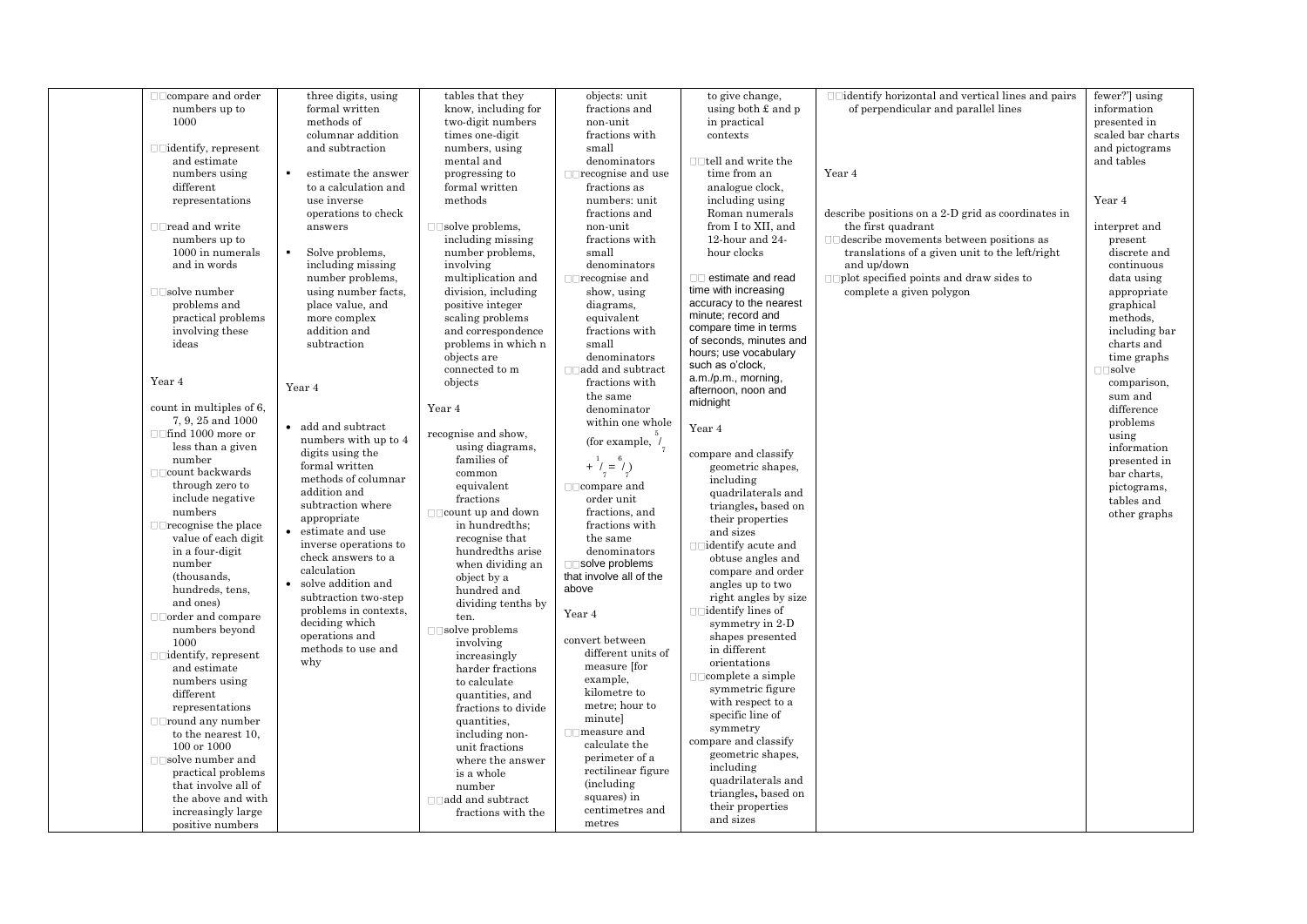|        | □□read Roman<br>numerals to 100 (I to C)<br>and know that over<br>time, the numeral<br>system changed to<br>include the concept of<br>zero and place value                                                                                                                                                                        |                                                                                                                                                                                                                                                                                                                               | same<br>denominator<br>$\Box$ recognise and write<br>decimal<br>equivalents of<br>any number of<br>tenths or<br>hundredths<br>$\Box$ recognise and write<br>decimal<br>equivalents to $\dot{\ }$ ;<br>$\frac{1}{2}$ ; $\frac{1}{4}$<br>find the effect of<br>dividing a one- or<br>two-digit number<br>by 10 and 100,<br>identifying the<br>value of the digits<br>in the answer as<br>ones, tenths and<br>hundredths<br>round decimals<br>with one decimal<br>place to the<br>nearest whole<br>number<br>compare numbers<br>with the same<br>number of<br>decimal places up<br>to two decimal<br>places<br>solve simple<br>measure and<br>money problems<br>involving<br>fractions and<br>decimals to two<br>decimal places | $\Box$ find the area of<br>rectilinear<br>shapes by<br>counting squares<br>$\Box$ estimate, compare<br>and calculate<br>different<br>measures,<br>including money<br>in pounds and<br>pence<br>$\Box$ read, write and<br>convert time<br>between<br>analogue and<br>digital 12 and<br>24-hour clocks<br>□□solve problems<br>involving converting<br>from hours to minutes;<br>minutes to seconds:<br>years to months;<br>weeks to days | $\Box$ identify acute and<br>obtuse angles and<br>compare and order<br>angles up to two<br>right angles by size<br>$\Box$ identify lines of<br>symmetry in 2-D<br>shapes presented<br>in different<br>orientations<br>$\Box$ complete a simple<br>symmetric figure<br>with respect to a<br>specific line of<br>symmetry |                                                                                                                                                                                                                                                                                                               |                                                                                                                                                                                                        |                                                                                                                                                                                                                         |
|--------|-----------------------------------------------------------------------------------------------------------------------------------------------------------------------------------------------------------------------------------------------------------------------------------------------------------------------------------|-------------------------------------------------------------------------------------------------------------------------------------------------------------------------------------------------------------------------------------------------------------------------------------------------------------------------------|------------------------------------------------------------------------------------------------------------------------------------------------------------------------------------------------------------------------------------------------------------------------------------------------------------------------------------------------------------------------------------------------------------------------------------------------------------------------------------------------------------------------------------------------------------------------------------------------------------------------------------------------------------------------------------------------------------------------------|----------------------------------------------------------------------------------------------------------------------------------------------------------------------------------------------------------------------------------------------------------------------------------------------------------------------------------------------------------------------------------------------------------------------------------------|-------------------------------------------------------------------------------------------------------------------------------------------------------------------------------------------------------------------------------------------------------------------------------------------------------------------------|---------------------------------------------------------------------------------------------------------------------------------------------------------------------------------------------------------------------------------------------------------------------------------------------------------------|--------------------------------------------------------------------------------------------------------------------------------------------------------------------------------------------------------|-------------------------------------------------------------------------------------------------------------------------------------------------------------------------------------------------------------------------|
| Year 5 | □□read, write, order<br>and compare numbers<br>to at least<br>1 0 0 0<br>000 and determine the<br>value of each digit<br>□□ count forwards or<br>backwards in steps of<br>powers of 10 for any<br>given number up to<br>1 000 000<br>□□interpret negative<br>numbers in context,<br>count forwards and<br>backwards with positive | add and subtract whole<br>numbers with more than<br>4 digits, including using<br>formal written methods<br>(columnar addition and<br>subtraction)<br>$\Box$ add and subtract<br>numbers mentally with<br>increasingly large<br>numbers<br>$\Box$ use rounding to<br>check answers to<br>calculations and<br>determine, in the | identify multiples and<br>factors, including<br>finding all factor pairs<br>of a number, and<br>common factors of two<br>numbers.<br>$\Box$ know and use the<br>vocabulary of prime<br>numbers, prime factors<br>and composite (non-<br>prime) numbers<br>$\Box$ establish whether a<br>number up to 100 is                                                                                                                                                                                                                                                                                                                                                                                                                  | compare and order<br>fractions whose<br>denominators are all<br>multiples of the same<br>number<br>and write equivalent<br>fractions of a given<br>fraction, represented<br>visually, including<br>tenths and<br>hundredths<br>$\Box$ recognise mixed<br>numbers and                                                                                                                                                                   | convert between<br>different units of<br>metric measure (for<br>example, kilometre<br>and metre; centimetre<br>and metre; centimetre<br>and millimetre; gram<br>and kilogram; litre and<br>millilitre)<br>□□understand and use<br>approximate<br>equivalences between<br>metric units and<br>common imperial units      | identify 3-D shapes.<br>including cubes and<br>other cuboids, from 2-D<br>representations<br>$\Box$ know angles are<br>measured in degrees:<br>estimate and compare<br>acute, obtuse and<br>reflex angles<br>$\Box$ draw given angles,<br>and measure them in<br>degrees $\ddot{\text{}}$<br>$\Box$ identify: | $\Box$ identify, describe<br>and represent the<br>position of a shape<br>following a reflection<br>or translation, using<br>the appropriate<br>language, and know<br>that the shape has not<br>changed | $\square \square$ solve<br>comparison, sum<br>and difference<br>problems using<br>information<br>presented in a<br>line graph<br>□□complete, read<br>and interpret<br>information in<br>tables, including<br>timetables |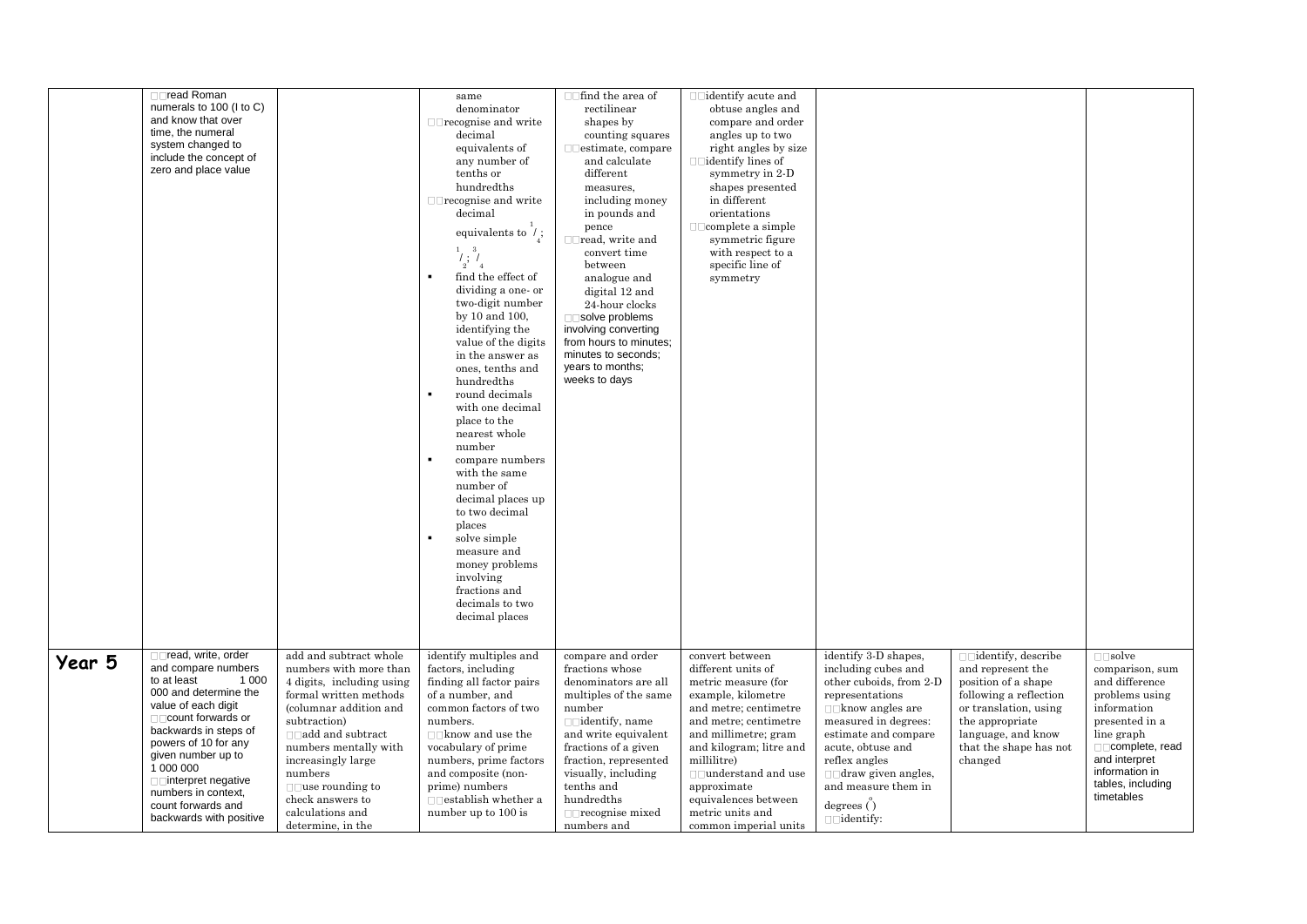|  | numbers, including<br>through zero<br>□□round any number<br>up to<br>1 000 000 to the<br>nearest 10, 100, 1000,<br>10 000 and 100 000<br>□□solve number<br>problems and practical<br>problems that involve all<br>of the above<br>□□read Roman<br>numerals to 1000 (M)<br>and recognise years<br>written in Roman<br>numerals | levels of accuracy<br>$\Box$ Solve addition and<br>subtraction multi-step<br>problems in contexts,<br>deciding which<br>operations and methods<br>to use and why | numbers up to 19<br>$\Box$ multiply numbers<br>up to 4 digits by a one-<br>or two-digit number<br>using a formal written<br>method, including long<br>multiplication for two-<br>digit numbers<br>$\Box$ multiply and divide<br>numbers mentally<br>drawing upon known<br>facts<br>divide numbers up<br>$\blacksquare$<br>to 4 digits by a one-<br>digit number using the<br>formal written method<br>of short division and<br>interpret remainders<br>appropriately for the<br>context<br>multiply and divide<br>whole numbers and<br>those involving<br>decimals by 10, 100<br>and 1000<br>recognise and use<br>$\mathbf{r}$<br>square numbers and<br>cube numbers, and the<br>notation for squared ()<br>and cubed $\binom{3}{1}$<br>• solve problems<br>involving<br>multiplication and<br>division including<br>using their knowledge<br>of factors and<br>multiples, squares and<br>cubes<br>solve problems<br>involving addition,<br>subtraction,<br>multiplication and<br>division and a<br>combination of these,<br>including<br>understanding the<br>meaning of the equals<br>sign<br>solve problems involving<br>multiplication and<br>division, including<br>scaling by simple<br>fractions and problems<br>involving simple rates | and convert from one<br>form to the other and<br>write mathematical<br>statements > 1 as a<br>mixed number [for<br>example, $\overset{2}{\prime}_{5} + \overset{4}{\prime}_{5} = \overset{6}{\prime}_{5}$<br>$= 1/1$<br>$\Box$ add and subtract<br>fractions with the<br>same denominator<br>and multiples of the<br>same number<br>$\Box$ multiply proper<br>fractions and mixed<br>numbers by whole<br>numbers, supported<br>by materials and<br>diagrams<br>$\Box$ read and write<br>decimal numbers as<br>fractions $\lceil$ for<br>example, $0.71 = \frac{71}{100}$<br>$\Box$ recognise and use<br>thousandths and<br>relate them to<br>tenths, hundredths<br>and decimal<br>equivalents<br>$\Box$ round decimals<br>with two decimal<br>places to the nearest<br>whole number and to<br>one decimal place<br>□□read, write, order<br>and compare<br>numbers with up to<br>three decimal places<br>$\Box$ solve problems<br>involving number up<br>to three decimal<br>places<br>$\Box$ recognise the per<br>cent symbol (%) and<br>understand that per<br>cent relates to<br>"number of parts per<br>hundred", and write<br>percentages as a<br>fraction with<br>denominator 100,<br>and as a decimal | and pints<br>$\Box$ measure and<br>calculate the perimeter<br>of composite rectilinear<br>shapes in centimetres<br>and metres<br>compare the area of<br>rectangles (including<br>squares) using<br>standard units, square<br>centimetres (cm) and<br>square metres (m) and<br>estimate the area of<br>irregular shapes<br>$\Box$ estimate volume<br>[for example, using 1<br>cm blocks to build<br>cuboids(including<br>cubes)] and<br>capacity[for example,<br>using water ]<br>$\Box$ solve problems<br>involving converting<br>between units of time<br>$\Box$ use all four<br>operations to solve<br>problems involving<br>measure [for example,<br>length, mass, volume,<br>money] using decimal<br>notation including<br>scaling | and one whole turn<br>(total 360)<br>angles at a point<br>on a straight line and<br>$\frac{1}{2}$ a turn (total 180)<br>other multiples of<br>$\omega$<br>90 <sup>°</sup><br>use the<br>properties of rectangles<br>to deduce related facts<br>and find missing<br>lengths and angles<br>distinguish between<br>regular and irregular<br>polygons based on<br>reasoning about equal<br>sides and angles |  |  |
|--|-------------------------------------------------------------------------------------------------------------------------------------------------------------------------------------------------------------------------------------------------------------------------------------------------------------------------------|------------------------------------------------------------------------------------------------------------------------------------------------------------------|------------------------------------------------------------------------------------------------------------------------------------------------------------------------------------------------------------------------------------------------------------------------------------------------------------------------------------------------------------------------------------------------------------------------------------------------------------------------------------------------------------------------------------------------------------------------------------------------------------------------------------------------------------------------------------------------------------------------------------------------------------------------------------------------------------------------------------------------------------------------------------------------------------------------------------------------------------------------------------------------------------------------------------------------------------------------------------------------------------------------------------------------------------------------------------------------------------------------------------------------|-------------------------------------------------------------------------------------------------------------------------------------------------------------------------------------------------------------------------------------------------------------------------------------------------------------------------------------------------------------------------------------------------------------------------------------------------------------------------------------------------------------------------------------------------------------------------------------------------------------------------------------------------------------------------------------------------------------------------------------------------------------------------------------------------------------------------------------------------------------------------------------------------------------------------------------------------------------------------------------------------------------------------------------------------------------------------------------------------------------------------------------------------------------------------------------------------------------|----------------------------------------------------------------------------------------------------------------------------------------------------------------------------------------------------------------------------------------------------------------------------------------------------------------------------------------------------------------------------------------------------------------------------------------------------------------------------------------------------------------------------------------------------------------------------------------------------------------------------------------------------------------------------------------------------------------------------------------|---------------------------------------------------------------------------------------------------------------------------------------------------------------------------------------------------------------------------------------------------------------------------------------------------------------------------------------------------------------------------------------------------------|--|--|
|--|-------------------------------------------------------------------------------------------------------------------------------------------------------------------------------------------------------------------------------------------------------------------------------------------------------------------------------|------------------------------------------------------------------------------------------------------------------------------------------------------------------|------------------------------------------------------------------------------------------------------------------------------------------------------------------------------------------------------------------------------------------------------------------------------------------------------------------------------------------------------------------------------------------------------------------------------------------------------------------------------------------------------------------------------------------------------------------------------------------------------------------------------------------------------------------------------------------------------------------------------------------------------------------------------------------------------------------------------------------------------------------------------------------------------------------------------------------------------------------------------------------------------------------------------------------------------------------------------------------------------------------------------------------------------------------------------------------------------------------------------------------------|-------------------------------------------------------------------------------------------------------------------------------------------------------------------------------------------------------------------------------------------------------------------------------------------------------------------------------------------------------------------------------------------------------------------------------------------------------------------------------------------------------------------------------------------------------------------------------------------------------------------------------------------------------------------------------------------------------------------------------------------------------------------------------------------------------------------------------------------------------------------------------------------------------------------------------------------------------------------------------------------------------------------------------------------------------------------------------------------------------------------------------------------------------------------------------------------------------------|----------------------------------------------------------------------------------------------------------------------------------------------------------------------------------------------------------------------------------------------------------------------------------------------------------------------------------------------------------------------------------------------------------------------------------------------------------------------------------------------------------------------------------------------------------------------------------------------------------------------------------------------------------------------------------------------------------------------------------------|---------------------------------------------------------------------------------------------------------------------------------------------------------------------------------------------------------------------------------------------------------------------------------------------------------------------------------------------------------------------------------------------------------|--|--|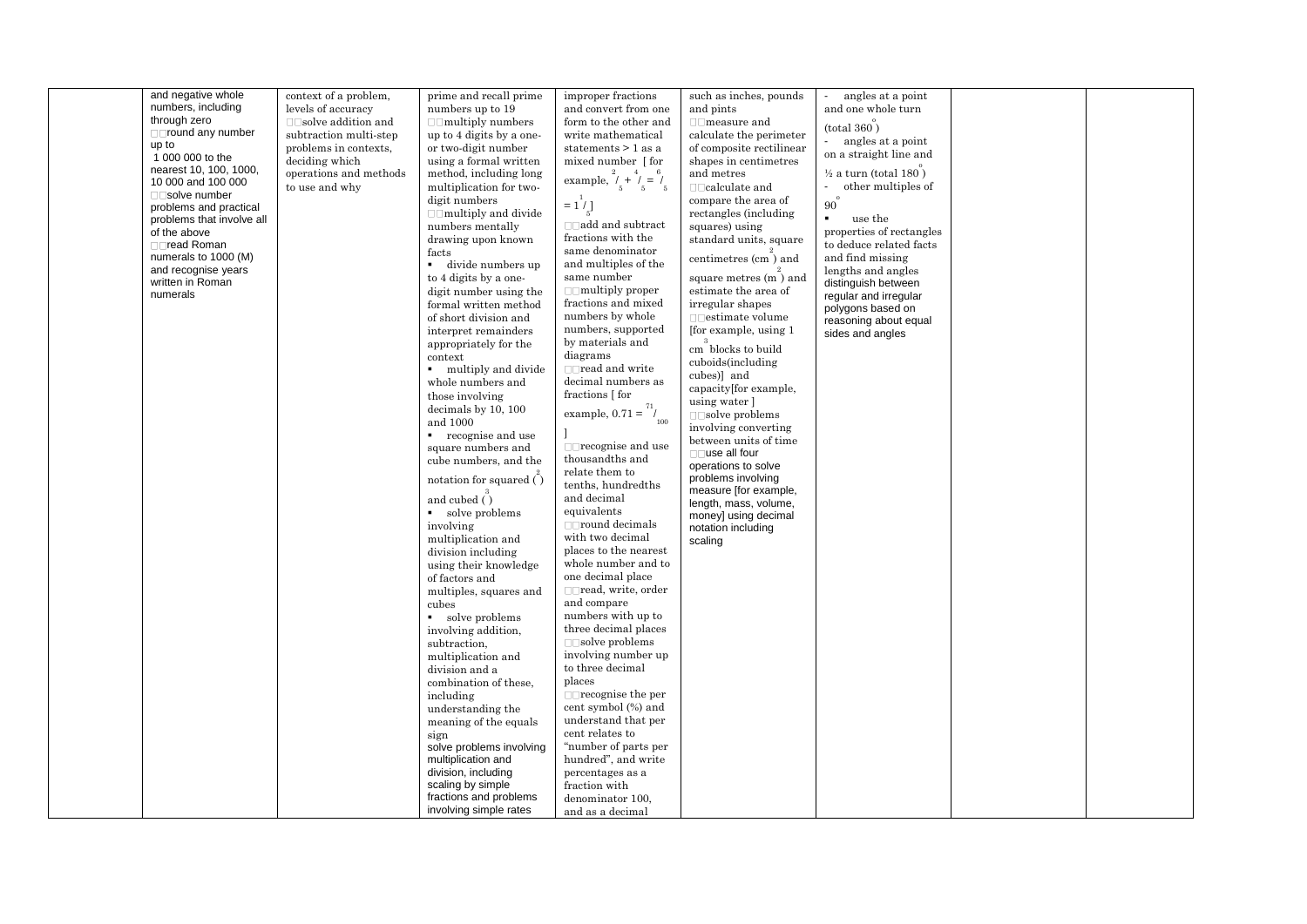|        |                                                |                                                     |                                                     | □□solve problems                                                                                   |                                      |                                           |                                                 |                   |
|--------|------------------------------------------------|-----------------------------------------------------|-----------------------------------------------------|----------------------------------------------------------------------------------------------------|--------------------------------------|-------------------------------------------|-------------------------------------------------|-------------------|
|        |                                                |                                                     |                                                     | which require knowing                                                                              |                                      |                                           |                                                 |                   |
|        |                                                |                                                     |                                                     | percentage and                                                                                     |                                      |                                           |                                                 |                   |
|        |                                                |                                                     |                                                     | decimal equivalents of                                                                             |                                      |                                           |                                                 |                   |
|        |                                                |                                                     |                                                     | $\begin{array}{ccccc} 1 & 1 & 1 & 2 & 4 \\ 1 & 1 & 1 & 2 & 4 \\ 2 & 4 & 5 & 5 & 5 \end{array}$ and |                                      |                                           |                                                 |                   |
|        |                                                |                                                     |                                                     | those with a                                                                                       |                                      |                                           |                                                 |                   |
|        |                                                |                                                     |                                                     | denominator of a                                                                                   |                                      |                                           |                                                 |                   |
|        |                                                |                                                     |                                                     | multiple of 10 or 25                                                                               |                                      |                                           |                                                 |                   |
| Year 6 | $\Box$ read, write, order                      | multiply multi-digit                                | <b>Fractions</b>                                    | Ratio and                                                                                          | Algebra                              | Measurement                               | Geometry:                                       | <b>Statistics</b> |
|        | and compare numbers                            | numbers up to 4 digits                              | (including                                          | proportion                                                                                         |                                      |                                           | properties of                                   |                   |
|        | up to 10 000 000 and<br>determine the value of | by a two-digit whole<br>number using the            | decimals and                                        |                                                                                                    |                                      |                                           | shapes &                                        | • interpret and   |
|        | each digit                                     | formal written method                               | percentages)                                        |                                                                                                    |                                      |                                           |                                                 | construct pie     |
|        | $\Box$ round any whole                         | of long multiplication                              |                                                     |                                                                                                    |                                      |                                           | Geometry:                                       | charts and line   |
|        | number to a required                           | $\Box$ divide numbers up to                         | use common factors to                               |                                                                                                    | use simple formulae                  | solve problems                            | position, and                                   | graphs and use    |
|        | degree of accuracy                             | 4 digits by a two-digit                             | simplify fractions; use                             | solve problems                                                                                     | $\Box$ generate and describe         | involving the                             | direction                                       | these to solve    |
|        | $\Box$ use negative                            | whole number using the                              | common multiples to<br>express fractions in the     | involving the relative                                                                             | linear number                        | calculation and                           |                                                 | problems          |
|        | numbers in context,<br>and calculate intervals | formal written method<br>of long division, and      | same denomination                                   | sizes of two                                                                                       | sequences                            | conversion of units of                    |                                                 | • calculate and   |
|        | across zero                                    | interpret remainders as                             |                                                     | quantities where                                                                                   |                                      | measure, using                            |                                                 | interpret the     |
|        | $\Box$ solve number and                        | whole number                                        | fractions, including                                | missing values can<br>be found by using                                                            | $\Box$ express missing               | decimal notation up to                    | $draw 2-D shapes using$                         | mean as an        |
|        | practical problems that                        | remainders, fractions, or                           | fractions $>1$                                      | integer                                                                                            | number problems                      | three decimal places<br>where appropriate | given dimensions and<br>angles                  | average           |
|        | involve all of the above                       | by rounding, as                                     | $\Box$ add and subtract<br>fractions with different | multiplication and                                                                                 | algebraically                        | $\Box$ use, read, write and               | $\Box$ recognise, describe                      |                   |
|        |                                                | appropriate for the                                 | denominators and                                    | division facts                                                                                     | $\Box$ find pairs of numbers         | convert between                           | and build simple 3-D                            |                   |
|        |                                                | context<br>divide numbers up to                     | mixed numbers, using                                | $\Box$ solve problems                                                                              | that satisfy an                      | standard units,                           | shapes, including                               |                   |
|        |                                                | 4 digits by a two-digit                             | the concept of                                      | involving the                                                                                      | equation with two                    | converting                                | making nets                                     |                   |
|        |                                                | number using the                                    | equivalent fractions                                | calculation of<br>percentages [for                                                                 | unknowns                             | measurements of<br>length, mass, volume   | $\Box$ compare and                              |                   |
|        |                                                | formal written method                               | $\Box$ multiply simple                              | example, of measures                                                                               |                                      | and time from a                           | classify geometric<br>shapes based on their     |                   |
|        |                                                | of short division where                             | pairs of proper                                     | such as 15% of 360]                                                                                | $\Box$ enumerate<br>possibilities of | smaller unit of                           | properties and sizes                            |                   |
|        |                                                | appropriate,                                        | fractions, writing the<br>answer in its simplest    | and the use of                                                                                     | combinations of two                  | measure to a larger                       | and find unknown                                |                   |
|        |                                                | interpreting remainders<br>according to the context |                                                     | percentages for                                                                                    | variables                            | unit, and vice versa,                     | angles in any triangles,                        |                   |
|        |                                                | perform mental                                      | form [ for example, $/ \times$                      | comparison                                                                                         |                                      | using decimal notation                    | quadrilaterals, and                             |                   |
|        |                                                | calculations, including                             |                                                     | $\Box$ solve problems<br>involving similar                                                         |                                      | to up to three decimal<br>places          | regular polygons                                |                   |
|        |                                                | with mixed operations                               | $1\choose 2 = 1\choose 8$                           | shapes where the                                                                                   |                                      | $\Box$ $\Box$ convert between             | $\Box$ illustrate and name<br>parts of circles, |                   |
|        |                                                | and large numbers.                                  | $\Box$ divide proper<br>fractions by whole          | scale factor is known                                                                              |                                      | miles and kilometres                      | including radius,                               |                   |
|        |                                                | • identify common                                   | numbers [for example,                               | or can be found                                                                                    |                                      | $\Box$ recognise that                     | diameter and                                    |                   |
|        |                                                | factors, common<br>multiples and prime              |                                                     | $\Box$ solve problems                                                                              |                                      | shapes with the same                      | circumference and                               |                   |
|        |                                                | numbers                                             | $i_3^+$ + 2 = $i_7^-$ ]                             | involving unequal                                                                                  |                                      | areas can have                            | know that the                                   |                   |
|        |                                                | $\blacksquare$ use their knowledge of               | associate a fraction                                | sharing and grouping<br>using knowledge of                                                         |                                      | different perimeters<br>and vice versa    | diameter is twice the<br>radius                 |                   |
|        |                                                | the order of operations                             | with division and                                   | fractions and                                                                                      |                                      | $\Box$ recognise when it is               | $\Box$ recognise angles                         |                   |
|        |                                                | to carry out calculations                           | calculate decimal<br>fraction equivalents           | multiples                                                                                          |                                      | possible to use                           | where they meet at a                            |                   |
|        |                                                | involving the four                                  | [for example, $0.375$ ] for                         |                                                                                                    |                                      | formulae for area and                     | point, are on a straight                        |                   |
|        |                                                | operations<br>solve addition and                    | a simple fraction [for                              |                                                                                                    |                                      | volume of shapes                          | line, or are vertically                         |                   |
|        |                                                | subtraction multi-step                              | example, $\frac{3}{7}$ ]                            |                                                                                                    |                                      |                                           | opposite, and find                              |                   |
|        |                                                | problems in contexts,                               |                                                     |                                                                                                    |                                      | parallelograms and<br>triangles           | missing angles                                  |                   |
|        |                                                | deciding which                                      | identify the value                                  |                                                                                                    |                                      | $\Box$ $\Box$ calculate, estimate         | describe positions                              |                   |
|        |                                                | operations and methods                              | of each digit to three<br>decimal places and        |                                                                                                    |                                      | and compare volume of                     | on the full coordinate                          |                   |
|        |                                                | to use and why                                      | multiply and divide                                 |                                                                                                    |                                      | cubes and cuboids                         | grid (all four                                  |                   |
|        |                                                | • solve problems                                    | numbers by 10, 100                                  |                                                                                                    |                                      | using standard units,                     | quadrants)                                      |                   |
|        |                                                | involving addition,<br>subtraction,                 | and 1000 giving                                     |                                                                                                    |                                      | including centimetre                      |                                                 |                   |
|        |                                                |                                                     |                                                     |                                                                                                    |                                      | cubed (cm) and cubic                      | draw and<br>translate simple                    |                   |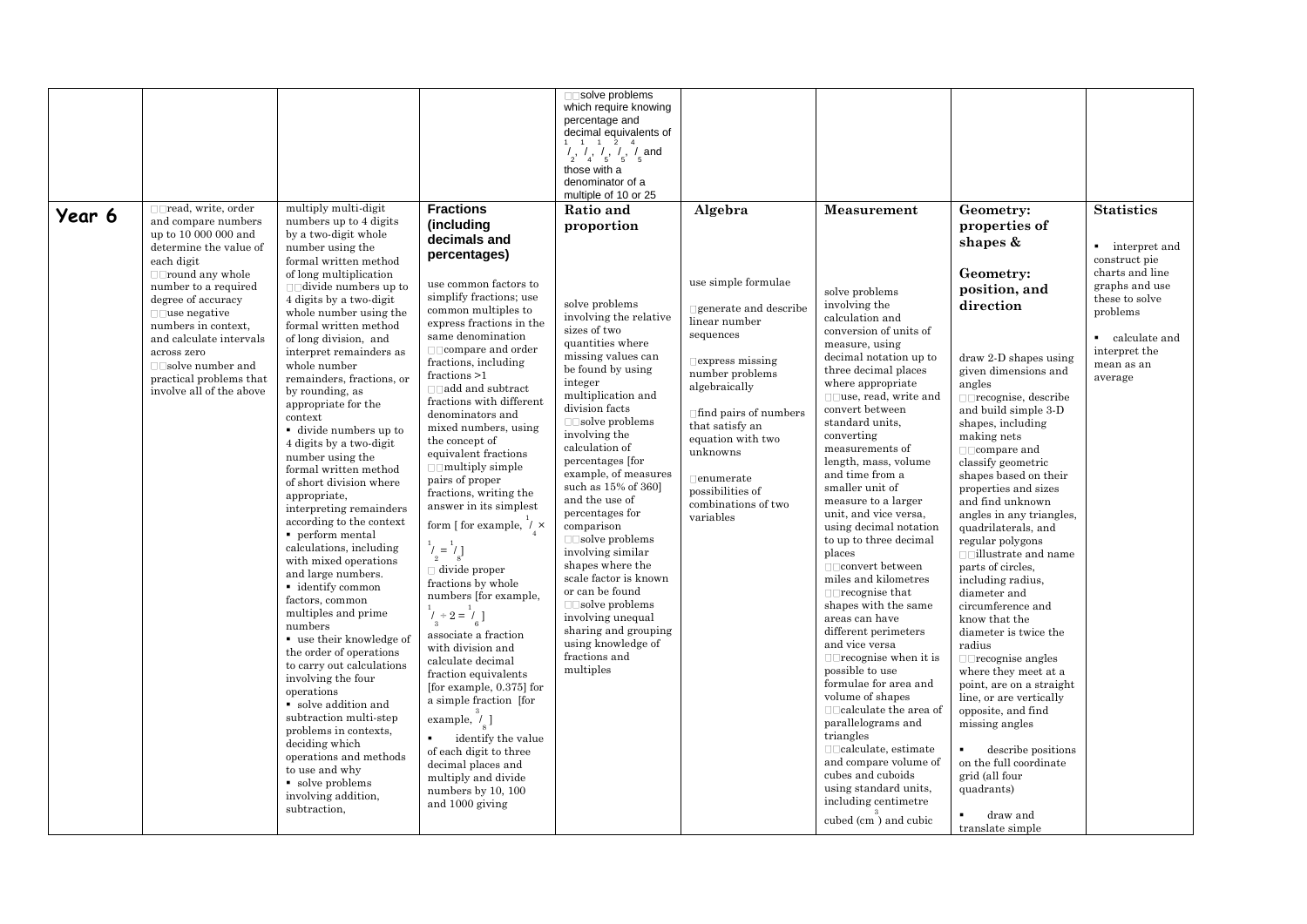| multiplication and<br>division<br>use estimation to check<br>answers to calculations<br>and determine, in the<br>context of a problem, an<br>appropriate degree of<br>accuracy | answers up to three<br>decimal places<br>multiply one-digit<br>$\mathbf{r}$<br>numbers with up to<br>two decimal places by<br>whole numbers<br>use written<br>$\blacksquare$<br>division methods in<br>cases where the answer<br>has up to two decimal<br>places<br>solve problems<br>which require answers<br>to be rounded to<br>specified degrees of<br>accuracy<br>recall and use<br>equivalences between<br>simple fractions,<br>decimals and<br>percentages, including<br>in different contexts | metres (m), and<br>extending to other<br>units [for example mm]<br>and km ] | shapes on the<br>coordinate plane, and<br>reflect them in the<br>axes |
|--------------------------------------------------------------------------------------------------------------------------------------------------------------------------------|-------------------------------------------------------------------------------------------------------------------------------------------------------------------------------------------------------------------------------------------------------------------------------------------------------------------------------------------------------------------------------------------------------------------------------------------------------------------------------------------------------|-----------------------------------------------------------------------------|-----------------------------------------------------------------------|
|--------------------------------------------------------------------------------------------------------------------------------------------------------------------------------|-------------------------------------------------------------------------------------------------------------------------------------------------------------------------------------------------------------------------------------------------------------------------------------------------------------------------------------------------------------------------------------------------------------------------------------------------------------------------------------------------------|-----------------------------------------------------------------------------|-----------------------------------------------------------------------|

## **Non- statutory requirements**

| Year<br>group | Number and<br>place value                                                                                                                                                                                                                                                                                                                                                                                                 | <b>Addition and</b><br>subtraction                                                                                                                                                                                                                                                                                                                                                                                                                                                                       | Multiplication<br>and division                                                                                                                                                                                                                                                                                                                | <b>Fractions</b>                                                                                                                                                                                                                                                                                                                                                                                                                                                    | <b>Measurement</b>                                                                                                                                                                                                                                                                                                                                                                                         | Geometry:<br>properties of<br>shapes                                                                                                                                                                                                                                                         | Geometry:<br>position and<br>direction                                                                                                                                                                                                                                                                                                                                                                                            | <b>Statistics</b> |
|---------------|---------------------------------------------------------------------------------------------------------------------------------------------------------------------------------------------------------------------------------------------------------------------------------------------------------------------------------------------------------------------------------------------------------------------------|----------------------------------------------------------------------------------------------------------------------------------------------------------------------------------------------------------------------------------------------------------------------------------------------------------------------------------------------------------------------------------------------------------------------------------------------------------------------------------------------------------|-----------------------------------------------------------------------------------------------------------------------------------------------------------------------------------------------------------------------------------------------------------------------------------------------------------------------------------------------|---------------------------------------------------------------------------------------------------------------------------------------------------------------------------------------------------------------------------------------------------------------------------------------------------------------------------------------------------------------------------------------------------------------------------------------------------------------------|------------------------------------------------------------------------------------------------------------------------------------------------------------------------------------------------------------------------------------------------------------------------------------------------------------------------------------------------------------------------------------------------------------|----------------------------------------------------------------------------------------------------------------------------------------------------------------------------------------------------------------------------------------------------------------------------------------------|-----------------------------------------------------------------------------------------------------------------------------------------------------------------------------------------------------------------------------------------------------------------------------------------------------------------------------------------------------------------------------------------------------------------------------------|-------------------|
| Year 1        | Pupils practise<br>counting $(1, 2, 3),$<br>ordering (for<br>example, first,<br>second, third), or<br>to indicate a quantity<br>(for example, 3)<br>apples, 2<br>centimetres),<br>including solving<br>simple concrete<br>problems, until they<br>are fluent.<br>Pupils begin to<br>recognise place<br>value in numbers<br>beyond 20 by<br>reading, writing,<br>counting and<br>comparing numbers<br>up to 100, supported | Pupils memorise and<br>reason with number<br>bonds to 10 and 20 in<br>several forms (for<br>example, $9 + 7 = 16$ ; 16<br>$-7 = 9$ ; $7 = 16 - 9$ ). They<br>should realise the effect<br>of adding or subtracting<br>zero. This establishes<br>addition and subtraction<br>as related operations.<br>Pupils combine and<br>increase numbers.<br>counting forwards and<br>backwards.<br>They discuss and solve<br>problems in familiar<br>practical contexts,<br>including using<br>quantities. Problems | Through grouping and<br>sharing small quantities,<br>pupils begin to<br>understand:<br>multiplication and<br>division; doubling<br>numbers and quantities;<br>and finding simple<br>fractions of objects,<br>numbers and quantities.<br>They make connections<br>between arrays, number<br>patterns, and counting in<br>twos, fives and tens. | Pupils are taught half<br>and quarter as<br>'fractions of' discrete<br>and continuous<br>quantities by solving<br>problems using<br>shapes, objects and<br>quantities.<br>For example, they<br>could recognise and<br>find half a length,<br>quantity, set of<br>objects or shape.<br>Pupils connect halves<br>and quarters to the<br>equal sharing and<br>grouping of sets of<br>objects and to<br>measures, as well as<br>recognising and<br>combining halves and | The pairs of terms:<br>mass and weight,<br>volume and capacity,<br>are used<br>interchangeably at this<br>stage.<br>Pupils move from using<br>and comparing<br>different types of<br>quantities and<br>measures using non-<br>standard units,<br>including discrete (for<br>example, counting) and<br>continuous (for<br>example, liquid)<br>measurement, to using<br>manageable common<br>standard units. | Pupils handle common 2-<br>D and 3-D shapes.<br>naming these and related<br>everyday objects fluently.<br>They recognise these<br>shapes in different<br>orientations and sizes.<br>and know that rectangles,<br>triangles, cuboids and<br>pyramids are not always<br>similar to each other. | Pupils use the language<br>of position, direction and<br>motion, including: left<br>and right, top, middle<br>and bottom, on top of, in<br>front of, above, between,<br>around, near, close and<br>far, up and down,<br>forwards and backwards,<br>inside and outside.<br>Pupils make whole, half,<br>quarter and three-quarter<br>turns in both directions and<br>connect turning clockwise<br>with movement on a clock<br>face. |                   |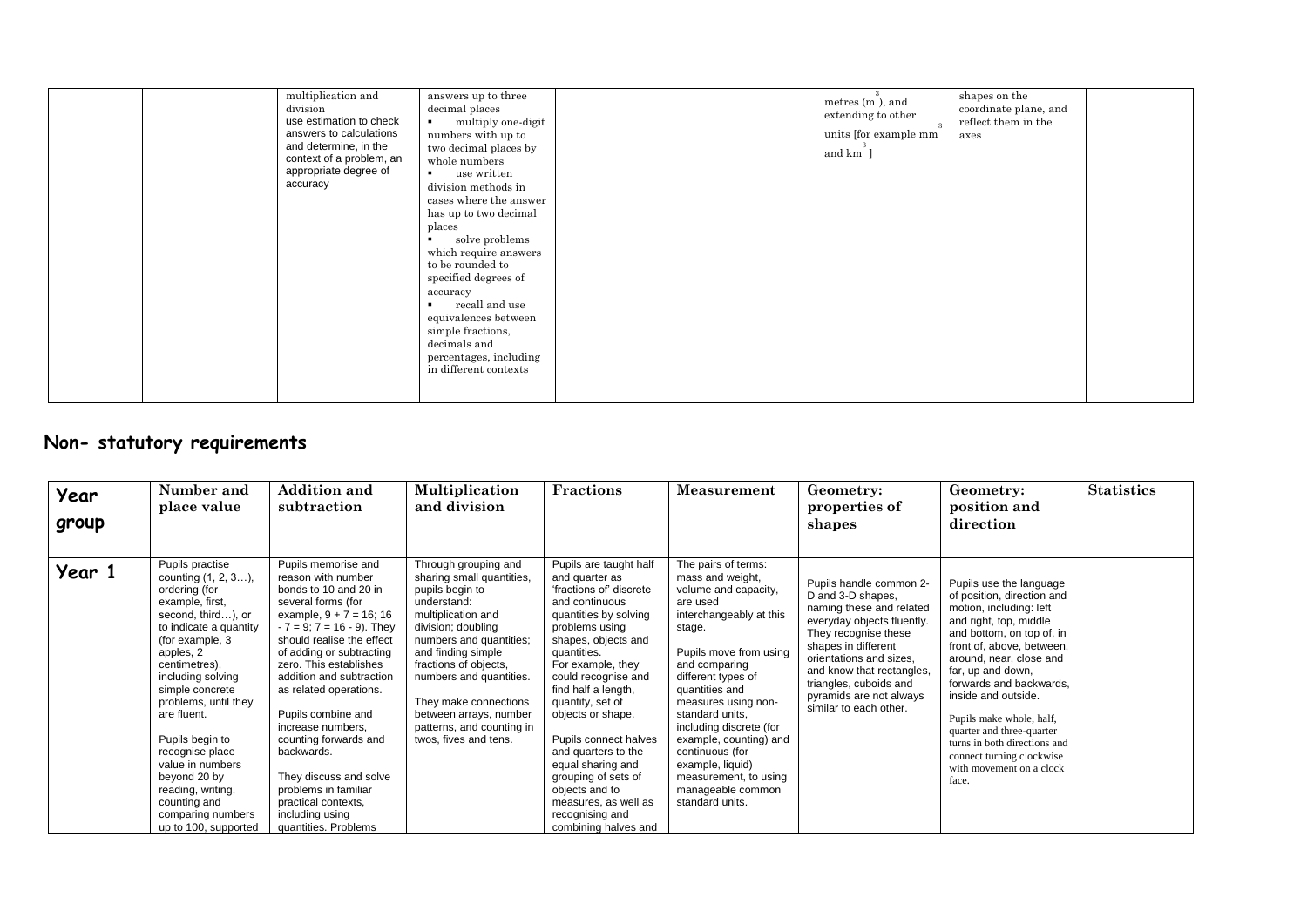|        | by objects and<br>pictorial                                                                                                                                                                                                                                                                                                                                                                                                                                                                                                          | should include the<br>terms: put together, add,                                                                                                                                                                                                                                                                                                                                                                                                                                                                                                                                                                       |                                                                                                                                                                                                                                                                                                                                                                                                                                                                                                                                                                                     | quarters as parts of a<br>whole.                                                                                                                                                                                                                                                                                                                                                                                                                                              | In order to become<br>familiar with standard                                                                                                                                                                                                                                                                                                                                                                                                                                       |                                                                                                                                                                                                                                                                                                                                                                                                                                                                                                                                                                                                             |                                                                                                                                                                                                                                                                                                                                                                                                                                 |                                                                                                                                                                                |
|--------|--------------------------------------------------------------------------------------------------------------------------------------------------------------------------------------------------------------------------------------------------------------------------------------------------------------------------------------------------------------------------------------------------------------------------------------------------------------------------------------------------------------------------------------|-----------------------------------------------------------------------------------------------------------------------------------------------------------------------------------------------------------------------------------------------------------------------------------------------------------------------------------------------------------------------------------------------------------------------------------------------------------------------------------------------------------------------------------------------------------------------------------------------------------------------|-------------------------------------------------------------------------------------------------------------------------------------------------------------------------------------------------------------------------------------------------------------------------------------------------------------------------------------------------------------------------------------------------------------------------------------------------------------------------------------------------------------------------------------------------------------------------------------|-------------------------------------------------------------------------------------------------------------------------------------------------------------------------------------------------------------------------------------------------------------------------------------------------------------------------------------------------------------------------------------------------------------------------------------------------------------------------------|------------------------------------------------------------------------------------------------------------------------------------------------------------------------------------------------------------------------------------------------------------------------------------------------------------------------------------------------------------------------------------------------------------------------------------------------------------------------------------|-------------------------------------------------------------------------------------------------------------------------------------------------------------------------------------------------------------------------------------------------------------------------------------------------------------------------------------------------------------------------------------------------------------------------------------------------------------------------------------------------------------------------------------------------------------------------------------------------------------|---------------------------------------------------------------------------------------------------------------------------------------------------------------------------------------------------------------------------------------------------------------------------------------------------------------------------------------------------------------------------------------------------------------------------------|--------------------------------------------------------------------------------------------------------------------------------------------------------------------------------|
|        | representations.<br>They practise                                                                                                                                                                                                                                                                                                                                                                                                                                                                                                    | altogether, total, take<br>away, distance between,<br>difference between,                                                                                                                                                                                                                                                                                                                                                                                                                                                                                                                                             |                                                                                                                                                                                                                                                                                                                                                                                                                                                                                                                                                                                     |                                                                                                                                                                                                                                                                                                                                                                                                                                                                               | measures, pupils begin<br>to use measuring tools<br>such as a ruler,                                                                                                                                                                                                                                                                                                                                                                                                               |                                                                                                                                                                                                                                                                                                                                                                                                                                                                                                                                                                                                             |                                                                                                                                                                                                                                                                                                                                                                                                                                 |                                                                                                                                                                                |
|        | counting as reciting<br>numbers and<br>counting as                                                                                                                                                                                                                                                                                                                                                                                                                                                                                   | more than and less than,<br>so that pupils develop<br>the concept of addition                                                                                                                                                                                                                                                                                                                                                                                                                                                                                                                                         |                                                                                                                                                                                                                                                                                                                                                                                                                                                                                                                                                                                     |                                                                                                                                                                                                                                                                                                                                                                                                                                                                               | weighing scales and<br>containers.                                                                                                                                                                                                                                                                                                                                                                                                                                                 |                                                                                                                                                                                                                                                                                                                                                                                                                                                                                                                                                                                                             |                                                                                                                                                                                                                                                                                                                                                                                                                                 |                                                                                                                                                                                |
|        | enumerating objects,<br>and counting in twos,<br>fives and tens from<br>different multiples to<br>develop their<br>recognition of                                                                                                                                                                                                                                                                                                                                                                                                    | and subtraction and are<br>enabled to use these<br>operations flexibly.                                                                                                                                                                                                                                                                                                                                                                                                                                                                                                                                               |                                                                                                                                                                                                                                                                                                                                                                                                                                                                                                                                                                                     |                                                                                                                                                                                                                                                                                                                                                                                                                                                                               | Pupils use the language<br>of time, including telling<br>the time throughout the<br>day, first using o'clock<br>and then half past.                                                                                                                                                                                                                                                                                                                                                |                                                                                                                                                                                                                                                                                                                                                                                                                                                                                                                                                                                                             |                                                                                                                                                                                                                                                                                                                                                                                                                                 |                                                                                                                                                                                |
|        | patterns in the<br>number system (for<br>example, odd and<br>even numbers),<br>including varied and<br>frequent practice<br>through increasingly                                                                                                                                                                                                                                                                                                                                                                                     |                                                                                                                                                                                                                                                                                                                                                                                                                                                                                                                                                                                                                       |                                                                                                                                                                                                                                                                                                                                                                                                                                                                                                                                                                                     |                                                                                                                                                                                                                                                                                                                                                                                                                                                                               |                                                                                                                                                                                                                                                                                                                                                                                                                                                                                    |                                                                                                                                                                                                                                                                                                                                                                                                                                                                                                                                                                                                             |                                                                                                                                                                                                                                                                                                                                                                                                                                 |                                                                                                                                                                                |
|        | complex questions.<br>They recognise and                                                                                                                                                                                                                                                                                                                                                                                                                                                                                             |                                                                                                                                                                                                                                                                                                                                                                                                                                                                                                                                                                                                                       |                                                                                                                                                                                                                                                                                                                                                                                                                                                                                                                                                                                     |                                                                                                                                                                                                                                                                                                                                                                                                                                                                               |                                                                                                                                                                                                                                                                                                                                                                                                                                                                                    |                                                                                                                                                                                                                                                                                                                                                                                                                                                                                                                                                                                                             |                                                                                                                                                                                                                                                                                                                                                                                                                                 |                                                                                                                                                                                |
|        | create repeating<br>patterns with objects<br>and with shapes.                                                                                                                                                                                                                                                                                                                                                                                                                                                                        |                                                                                                                                                                                                                                                                                                                                                                                                                                                                                                                                                                                                                       |                                                                                                                                                                                                                                                                                                                                                                                                                                                                                                                                                                                     |                                                                                                                                                                                                                                                                                                                                                                                                                                                                               |                                                                                                                                                                                                                                                                                                                                                                                                                                                                                    |                                                                                                                                                                                                                                                                                                                                                                                                                                                                                                                                                                                                             |                                                                                                                                                                                                                                                                                                                                                                                                                                 |                                                                                                                                                                                |
| Year 2 | Using materials and<br>a range of<br>representations,<br>pupils practise<br>counting, reading,<br>writing and<br>comparing numbers<br>to at least 100 and<br>solving a variety of<br>related problems to<br>develop fluency.<br>They count in<br>multiples of three to<br>support their later<br>understanding of a<br>third.<br>As they become<br>more confident with<br>numbers up to 100,<br>pupils are introduced<br>to larger numbers to<br>develop further their<br>recognition of<br>patterns within the<br>number system and | Pupils extend their<br>understanding of the<br>language of addition<br>and subtraction to<br>include sum and<br>difference.<br>Pupils practise addition<br>and subtraction to 20 to<br>become increasingly<br>fluent in deriving facts<br>such as using $3 + 7 =$<br>10, 10 - 7 = 3 and 7 =<br>10 - 3 to calculate $30 +$<br>$70 = 100, 100 - 70 = 30$<br>and $70 = 100 - 30$ .<br>They check their<br>calculations, including<br>by adding to check<br>subtraction and adding<br>numbers in a different<br>order to check addition<br>(for example, $5 + 2 + 1$ )<br>$= 1 + 5 + 2 = 1 + 2 + 5$ .<br>This establishes | Pupils use a variety of<br>language to describe<br>multiplication and<br>division.<br>Pupils are introduced<br>to the multiplication<br>tables. They practise to<br>become fluent in the 2,<br>5 and 10 multiplication<br>tables and connect<br>them to each other.<br>They connect the 10<br>multiplication table to<br>place value, and the 5<br>multiplication table to<br>the divisions on the<br>clock face. They begin<br>to use other<br>multiplication tables<br>and recall<br>multiplication facts,<br>including using related<br>division facts to<br>perform written and | Pupils use fractions<br>as 'fractions of'<br>discrete and<br>continuous<br>quantities by solving<br>problems using<br>shapes, objects and<br>quantities. They<br>connect unit<br>fractions to equal<br>sharing and<br>grouping, to<br>numbers when they<br>can be calculated.<br>and to measures,<br>finding fractions of<br>lengths, quantities,<br>set of objects or<br>shapes. They meet /<br>as the first example<br>of a non-unit<br>fraction.<br>Pupils should count in | Pupils use standard<br>units of measurement<br>with increasing<br>accuracy, using their<br>knowledge of the<br>number system. They<br>use the appropriate<br>language and record<br>using standard<br>abbreviations.<br>Comparing measures<br>includes simple<br>multiples such as 'half<br>as high'; 'twice as<br>wide'.<br>They become fluent in<br>telling the time on<br>analogue clocks and<br>recording it.<br>Pupils become fluent in<br>counting and<br>recognising coins. | Pupils handle and name<br>a wider variety of<br>common 2-D and 3-D<br>shapes including:<br>quadrilaterals and<br>polygons, and cuboids,<br>prisms and cones, and<br>identify the properties of<br>each shape (for example,<br>number of sides, number<br>of faces). Pupils identify,<br>compare and sort shapes<br>on the basis of their<br>properties and use<br>vocabulary precisely,<br>such as sides, edges,<br>vertices and faces.<br>Pupils read and write<br>names for shapes that<br>are appropriate for their<br>word reading and<br>spelling.<br>Pupils draw lines and<br>shapes using a straight | Pupils should work<br>with patterns of shapes,<br>including those in<br>different orientations.<br>Pupils use the concept<br>and language of angles<br>to describe 'turn' by<br>applying rotations,<br>including in practical<br>contexts (for example,<br>pupils themselves<br>moving in turns, giving<br>instructions to other<br>pupils to do so, and<br>programming robots<br>using instructions given<br>in right angles). | Pupils record,<br>interpret, collate,<br>organise and<br>compare<br>information (for<br>example, using<br>many-to-one<br>correspondence<br>with simple ratios<br>$2, 5, 10$ ). |
|        | represent them in<br>different ways,<br>including spatial<br>representations.                                                                                                                                                                                                                                                                                                                                                                                                                                                        | commutativity and<br>associativity of<br>addition.<br>Recording addition and                                                                                                                                                                                                                                                                                                                                                                                                                                                                                                                                          | mental calculations.<br>Pupils work with a range<br>of materials and<br>contexts in which                                                                                                                                                                                                                                                                                                                                                                                                                                                                                           | fractions up to 10,<br>starting from any<br>number and using the<br>$\frac{1}{2}$ and $\frac{1}{2}$ equivalence                                                                                                                                                                                                                                                                                                                                                               | They read and say<br>amounts of money<br>confidently and use the<br>symbols £ and p<br>accurately, recording                                                                                                                                                                                                                                                                                                                                                                       | edge.                                                                                                                                                                                                                                                                                                                                                                                                                                                                                                                                                                                                       |                                                                                                                                                                                                                                                                                                                                                                                                                                 |                                                                                                                                                                                |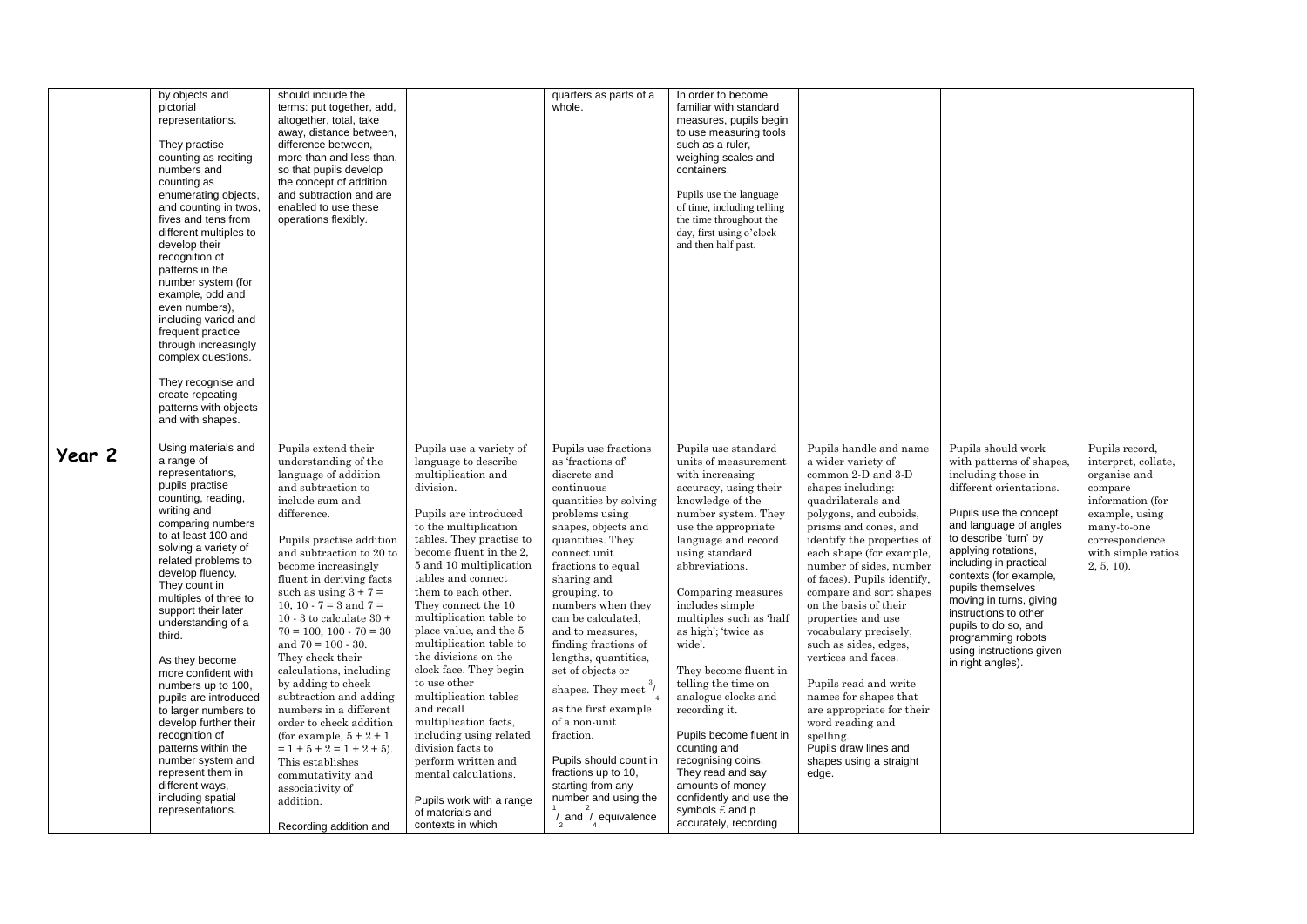|                             | Pupils should<br>partition numbers<br>in different ways<br>(for example, $23 =$<br>$20 + 3$ and $23 =$<br>$10+13$ to support<br>subtraction. They<br>become fluent and<br>apply their<br>knowledge of<br>numbers to reason<br>with, discuss and<br>solve problems that<br>emphasise the<br>value of each digit<br>in two-digit<br>numbers. They<br>begin to understand<br>zero as a place<br>holder.                                                                                                                                                                                                      | subtraction in columns<br>supports place value<br>and prepares for formal<br>written methods with<br>larger numbers.                                                                                                                                                                                                                                                                                                                                                                                                                                                                                                          | multiplication and<br>division relate to<br>grouping and sharing<br>discrete and continuous<br>quantities, to arrays and<br>to repeated addition.<br>They begin to relate<br>these to fractions and<br>measures (for example,<br>$40 \div 2 = 20$ , 20 is a half<br>of 40). They use<br>commutativity and<br>inverse relations to<br>develop multiplicative<br>reasoning (for example,<br>$4 \times 5 = 20$ and $20 \div 5 = 4$ ).                                                                                                                                                                                                                                                                                                                                                                                                                             | on the number line<br>(for example, 1 $\frac{1}{4}$ , 1 $\frac{1}{4}$<br>(or 1 $\binom{1}{2}$ , 1 $\binom{7}{4}$ , 2). This<br>reinforces the concept<br>of fractions as<br>numbers and that<br>they can add up to<br>more than one.                                                                                                                                                                                                                                                                                                                                                                                                                               | pounds and pence<br>separately.                                                                                                                                                                                                                                                                                                                                                                                                                                                                                                                                                                                                                                                                                                               |                                                                                                                                                                                                                                                                                                                                                                                                                                                                                                                                                                                                                                                                                                                                                                                                                                                                                                                                                                                                                                                                                                                                                                                                                                                             |                                                                                                                                                                                                                                                                                                                                                                                                                                                                   |
|-----------------------------|-----------------------------------------------------------------------------------------------------------------------------------------------------------------------------------------------------------------------------------------------------------------------------------------------------------------------------------------------------------------------------------------------------------------------------------------------------------------------------------------------------------------------------------------------------------------------------------------------------------|-------------------------------------------------------------------------------------------------------------------------------------------------------------------------------------------------------------------------------------------------------------------------------------------------------------------------------------------------------------------------------------------------------------------------------------------------------------------------------------------------------------------------------------------------------------------------------------------------------------------------------|----------------------------------------------------------------------------------------------------------------------------------------------------------------------------------------------------------------------------------------------------------------------------------------------------------------------------------------------------------------------------------------------------------------------------------------------------------------------------------------------------------------------------------------------------------------------------------------------------------------------------------------------------------------------------------------------------------------------------------------------------------------------------------------------------------------------------------------------------------------|--------------------------------------------------------------------------------------------------------------------------------------------------------------------------------------------------------------------------------------------------------------------------------------------------------------------------------------------------------------------------------------------------------------------------------------------------------------------------------------------------------------------------------------------------------------------------------------------------------------------------------------------------------------------|-----------------------------------------------------------------------------------------------------------------------------------------------------------------------------------------------------------------------------------------------------------------------------------------------------------------------------------------------------------------------------------------------------------------------------------------------------------------------------------------------------------------------------------------------------------------------------------------------------------------------------------------------------------------------------------------------------------------------------------------------|-------------------------------------------------------------------------------------------------------------------------------------------------------------------------------------------------------------------------------------------------------------------------------------------------------------------------------------------------------------------------------------------------------------------------------------------------------------------------------------------------------------------------------------------------------------------------------------------------------------------------------------------------------------------------------------------------------------------------------------------------------------------------------------------------------------------------------------------------------------------------------------------------------------------------------------------------------------------------------------------------------------------------------------------------------------------------------------------------------------------------------------------------------------------------------------------------------------------------------------------------------------|-------------------------------------------------------------------------------------------------------------------------------------------------------------------------------------------------------------------------------------------------------------------------------------------------------------------------------------------------------------------------------------------------------------------------------------------------------------------|
| Year A<br>(Year 3<br>and 4) | Year 3<br>Pupils now use<br>multiples of 2, 3, 4,<br>5, 8, 10, 50 and 100.<br>They use larger<br>numbers to at least<br>$1000$ , applying<br>partitioning related<br>to place value using<br>varied and<br>increasingly<br>complex problems,<br>building on work in<br>year 2 (for example,<br>$146 = 100$ and $40$<br>and 6, $146 = 130$<br>and 16).<br>Using a variety of<br>representations,<br>including those<br>related to measure,<br>pupils continue to<br>count in ones, tens<br>and hundreds, so<br>that they become<br>fluent in the order<br>and place value of<br>numbers to 1000.<br>Year 4 | Year 3<br>Pupils practise solving<br>varied addition and<br>subtraction questions.<br>For mental calculations<br>with two-digit<br>numbers, the answers<br>could exceed 100.<br>Pupils use their<br>understanding of place<br>value and partitioning,<br>and practise using<br>columnar addition and<br>subtraction with<br>increasingly large<br>numbers up to three<br>digits to become fluent<br>(see Appendix 1).<br>Year 4<br>Pupils continue to<br>practise both mental<br>methods and columnar<br>addition and<br>subtraction with<br>increasingly large<br>numbers to aid fluency<br>(see Mathematics<br>Appendix 1). | Year 3<br>Pupils continue to<br>practise their mental<br>recall of multiplication<br>tables when they are<br>calculating<br>mathematical<br>statements in order to<br>improve fluency.<br>Through doubling, they<br>connect the 2, 4 and 8<br>multiplication tables.<br>Pupils develop efficient<br>mental methods, for<br>example, using<br>commutativity and<br>associativity (for<br>example, $4 \times 12 \times 5 = 4$<br>$\times$ 5 $\times$ 12 = 20 $\times$ 12 =<br>240) and multiplication<br>and division facts (for<br>example, using $3 \times 2 =$<br>6, $6 \div 3 = 2$ and $2 = 6 \div 3$<br>3) to derive related<br>facts $(30 \times 2 = 60, 60 +$<br>$3 = 20$ and $20 = 60 \div 3$ ).<br>Pupils develop reliable<br>written methods for<br>multiplication and<br>division, starting with<br>calculations of two-digit<br>numbers by one-digit | Year 3<br>Pupils connect<br>tenths to place value,<br>decimal measures<br>and to division by 10.<br>They begin to<br>understand unit and<br>non-unit fractions as<br>numbers on the<br>number line, and<br>deduce relations<br>between them, such<br>as size and<br>equivalence. They<br>should go beyond the<br>$[0, 1]$ interval,<br>including relating<br>this to measure.<br>Pupils understand<br>the relation between<br>unit fractions as<br>operators (fractions<br>of), and division by<br>integers.<br>They continue to<br>recognise fractions in<br>the context of parts<br>of a whole, numbers,<br>measurements, a<br>shape, and unit<br>fractions as a | Year 3<br>Pupils continue to<br>measure using the<br>appropriate tools and<br>units, progressing to<br>using a wider range of<br>measures, including<br>comparing and using<br>mixed units (for<br>example, 1 kg and<br>200g) and simple<br>equivalents of mixed<br>units (for example, 5m<br>$= 500cm$ .<br>The comparison of<br>measures should also<br>include simple scaling<br>by integers (for<br>example, a given<br>quantity or measure<br>is twice as long or five<br>times as high) and<br>this connects to<br>multiplication.<br>Pupils continue to<br>become fluent in<br>recognising the value<br>of coins, by adding<br>and subtracting<br>amounts, including<br>mixed units, and<br>giving change using<br>manageable amounts. | Year 3<br>Pupils' knowledge of the properties of shapes is<br>extended at this stage to symmetrical and non-<br>symmetrical polygons and polyhedra.<br>Pupils extend their use of the properties of shapes.<br>They should be able to describe the properties of 2-D<br>and 3-D shapes using accurate language, including<br>lengths of lines and acute and obtuse for angles<br>greater or lesser than a right angle.<br>Pupils connect decimals and rounding to drawing<br>and measuring straight lines in centimetres, in a<br>variety of contexts.<br>Year 4<br>Pupils continue to classify shapes using geometrical<br>properties, extending to classifying different<br>triangles (for example, isosceles, equilateral,<br>scalene) and quadrilaterals (for example,<br>parallelogram, rhombus, trapezium).<br>Pupils compare and order angles in preparation for<br>using a protractor and compare lengths and angles<br>to decide if a polygon is regular or irregular.<br>Pupils draw symmetric patterns using a variety of<br>media to become familiar with different orientations<br>of lines of symmetry; and recognise line symmetry<br>in a variety of diagrams, including where the line of<br>symmetry does not dissect the original shape. | Year 3<br>Pupils understand<br>and use simple<br>scales (for<br>example, 2, 5, 10<br>units per cm) in<br>pictograms and<br>bar charts with<br>increasing<br>accuracy.<br>They continue to<br>interpret data<br>presented in many<br>contexts.<br>Year 4<br>Pupils understand<br>and use a greater<br>range of scales in<br>their<br>representations.<br>Pupils begin to<br>relate the<br>graphical<br>representation of<br>data to recording<br>change over time. |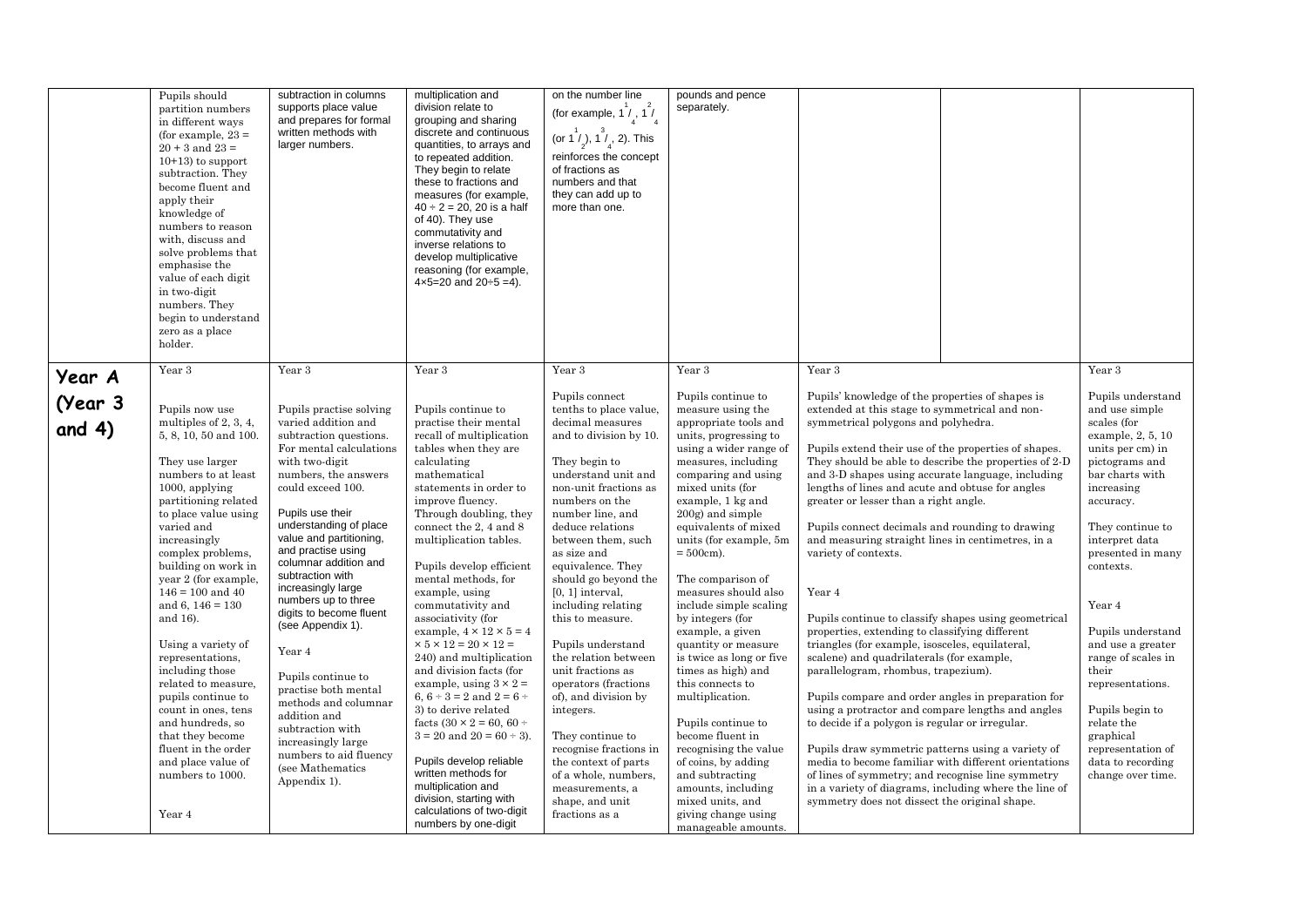| Using a variety of     | numbers and                           | division of a                                         | They record $\pounds$ and $p$ | Pupils draw a pair of axes in one quadrant, with     |  |
|------------------------|---------------------------------------|-------------------------------------------------------|-------------------------------|------------------------------------------------------|--|
| representations.       | progressing to the formal             | quantity.                                             | separately. The               | equal scales and integer labels. They read, write    |  |
| including measures,    | written methods of short              |                                                       | decimal recording of          | and use pairs of coordinates, for example $(2, 5)$ , |  |
|                        | multiplication and                    | Pupils practise adding                                |                               |                                                      |  |
| pupils become          | division.                             |                                                       | money is introduced           | including using coordinate-plotting ICT tools.       |  |
| fluent in the order    |                                       | and subtracting                                       | formally in year 4.           |                                                      |  |
| and place value of     |                                       | fractions with the                                    |                               |                                                      |  |
| numbers beyond         | Pupils solve simple                   | same denominator                                      | Pupils use both               |                                                      |  |
| 1000, including        | problems in contexts,                 | through a variety of                                  | analogue and digital          |                                                      |  |
|                        | deciding which of the                 | increasingly complex                                  | 12-hour clocks and            |                                                      |  |
| counting in tens       | four operations to use                | problems to improve                                   | record their times. In        |                                                      |  |
| and hundreds, and      | and why. These include                | fluency.                                              |                               |                                                      |  |
| maintaining fluency    | measuring and scaling                 |                                                       | this way they become          |                                                      |  |
| in other multiples     |                                       |                                                       | fluent in and prepared        |                                                      |  |
| through varied and     | contexts, (for example,               |                                                       | for using digital 24-hour     |                                                      |  |
| frequent practice.     | four times as high, eight             | Year 4                                                | clocks in year 4.             |                                                      |  |
|                        | times as long etc.) and               |                                                       |                               |                                                      |  |
|                        | correspondence                        | Pupils should                                         | Year 4                        |                                                      |  |
| They begin to          | problems in which m                   | connect hundredths                                    |                               |                                                      |  |
| extend their           | objects are connected to              | to tenths and place                                   | Pupils build on their         |                                                      |  |
| knowledge of the       | n objects (for example, 3             | value and decimal                                     |                               |                                                      |  |
| number system to       | hats and 4 coats, how                 |                                                       | understanding of              |                                                      |  |
| include the decimal    | many different outfits?;              | measure.                                              | place value and               |                                                      |  |
| numbers and            | 12 sweets shared                      |                                                       | decimal notation to           |                                                      |  |
| fractions that they    | equally between 4                     | They extend the use                                   | record metric                 |                                                      |  |
|                        |                                       | of the number line to                                 | measures, including           |                                                      |  |
| have met so far.       | children; 4 cakes shared              | connect fractions.                                    | money.                        |                                                      |  |
|                        | equally between 8                     | numbers and                                           |                               |                                                      |  |
| They connect           | children).                            | measures.                                             |                               |                                                      |  |
| estimation and         |                                       |                                                       | They use                      |                                                      |  |
| rounding numbers       | Year 4                                |                                                       | multiplication to             |                                                      |  |
| to the use of          |                                       | Pupils understand                                     | convert from larger to        |                                                      |  |
|                        |                                       | the relation between                                  | smaller units.                |                                                      |  |
| measuring              | Pupils continue to                    | non-unit fractions                                    |                               |                                                      |  |
| instruments.           | practise recalling and                | and multiplication                                    | Perimeter can be              |                                                      |  |
|                        | using multiplication                  | and division of                                       | expressed algebraically       |                                                      |  |
| Roman numerals         | tables and related                    |                                                       |                               |                                                      |  |
| should be put in their | division facts to aid                 | quantities, with                                      | as $2(a + b)$ where a         |                                                      |  |
| historical context so  | fluency.                              | particular emphasis                                   | and b are the                 |                                                      |  |
| pupils understand      | Pupils practise mental                | on tenths and                                         | dimensions in the             |                                                      |  |
| that there have been   |                                       | hundredths                                            | same unit. They relate        |                                                      |  |
| different ways to      | methods and extend                    |                                                       | area to arrays and            |                                                      |  |
|                        | this to three-digit                   | Pupils make                                           |                               |                                                      |  |
| write whole numbers    | numbers to derive facts               | connections between                                   | multiplication.               |                                                      |  |
| and that the           | (for example $600 \div 3 =$           |                                                       |                               |                                                      |  |
| important concepts     | 200 can be derived from               | fractions of a length,                                |                               |                                                      |  |
| of zero and place      | $2 \times 3 = 6$ ).                   | of a shape and as a                                   |                               |                                                      |  |
| value were             | Pupils practise to                    | representation of one                                 |                               |                                                      |  |
| introduced over a      | become fluent in the                  | whole or set of                                       |                               |                                                      |  |
| period of time.        |                                       | quantities. Pupils                                    |                               |                                                      |  |
|                        | formal written method of              | use factors and                                       |                               |                                                      |  |
|                        | short multiplication and              | multiples to                                          |                               |                                                      |  |
|                        | short division with exact             |                                                       |                               |                                                      |  |
|                        | answers (see                          | recognise equivalent                                  |                               |                                                      |  |
|                        | <b>Mathematics Appendix</b>           | fractions and                                         |                               |                                                      |  |
|                        | 1).                                   | simplify where                                        |                               |                                                      |  |
|                        | Pupils write statements               | appropriate (for                                      |                               |                                                      |  |
|                        | about the equality of                 | example, $\frac{6}{9} = \frac{2}{3}$ or $\frac{1}{4}$ |                               |                                                      |  |
|                        | expressions (for                      |                                                       |                               |                                                      |  |
|                        | example, use the                      |                                                       |                               |                                                      |  |
|                        | distributive law $39 \times 7 =$      | $=$ / ).                                              |                               |                                                      |  |
|                        | $30 \times 7 + 9 \times 7$ and        | Pupils continue to                                    |                               |                                                      |  |
|                        |                                       |                                                       |                               |                                                      |  |
|                        | associative law $(2 \times 3) \times$ | practice adding and                                   |                               |                                                      |  |
|                        | $4 = 2 \times (3 \times 4)$ ). They   | subtracting fractions                                 |                               |                                                      |  |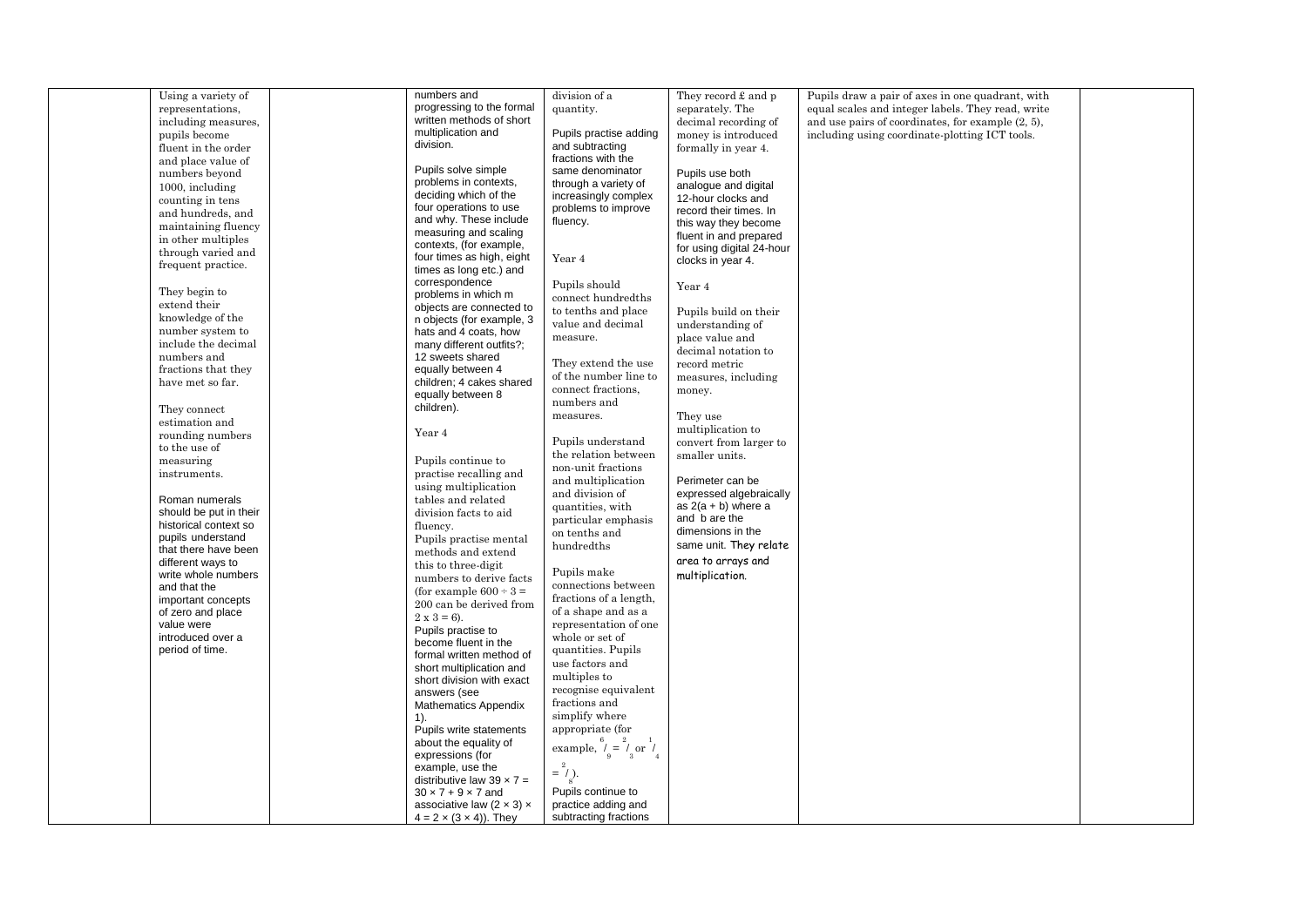| combine their knowledge                   | with the same             |  |  |
|-------------------------------------------|---------------------------|--|--|
| of number facts and                       | denominator, to           |  |  |
| rules of arithmetic to                    | become fluent             |  |  |
|                                           |                           |  |  |
| solve mental and written                  | through a variety of      |  |  |
| calculations for example,                 | increasingly complex      |  |  |
| $2 \times 6 \times 5 = 10 \times 6 = 60.$ | problems beyond one       |  |  |
|                                           |                           |  |  |
| Pupils solve two-step                     | whole.                    |  |  |
| problems in contexts,                     |                           |  |  |
| choosing the appropriate                  | Pupils are taught         |  |  |
| operation, working with                   |                           |  |  |
|                                           | throughout that           |  |  |
| increasingly harder                       | decimals and              |  |  |
| numbers. This should                      | fractions are             |  |  |
| include correspondence                    | different ways of         |  |  |
| questions such as the                     |                           |  |  |
|                                           | expressing numbers        |  |  |
| numbers of choices of a                   | and proportions.          |  |  |
| meal on a menu, or                        |                           |  |  |
| three cakes shared                        | Pupils'                   |  |  |
| equally between 10                        |                           |  |  |
| children.                                 | understanding of the      |  |  |
|                                           | number system and         |  |  |
|                                           | decimal place value       |  |  |
|                                           |                           |  |  |
|                                           | is extended at this       |  |  |
|                                           | stage to tenths and       |  |  |
|                                           | then hundredths.          |  |  |
|                                           |                           |  |  |
|                                           | This includes             |  |  |
|                                           | relating the decimal      |  |  |
|                                           | notation to division      |  |  |
|                                           |                           |  |  |
|                                           | of whole number by        |  |  |
|                                           | $10$ and later $100.$     |  |  |
|                                           |                           |  |  |
|                                           | They practise             |  |  |
|                                           |                           |  |  |
|                                           | counting using            |  |  |
|                                           | simple fractions and      |  |  |
|                                           | decimal fractions,        |  |  |
|                                           |                           |  |  |
|                                           | both forwards and         |  |  |
|                                           | backwards.                |  |  |
|                                           |                           |  |  |
|                                           | Pupils learn decimal      |  |  |
|                                           |                           |  |  |
|                                           | notation and the          |  |  |
|                                           | language associated       |  |  |
|                                           | with it, including in the |  |  |
|                                           | context of                |  |  |
|                                           |                           |  |  |
|                                           | measurements. They        |  |  |
|                                           | make comparisons          |  |  |
|                                           | and order decimal         |  |  |
|                                           | amounts and               |  |  |
|                                           |                           |  |  |
|                                           | quantities that are       |  |  |
|                                           | expressed to the          |  |  |
|                                           | same number of            |  |  |
|                                           | decimal places. They      |  |  |
|                                           |                           |  |  |
|                                           | should be able to         |  |  |
|                                           | represent numbers         |  |  |
|                                           | with one or two           |  |  |
|                                           | decimal places in         |  |  |
|                                           |                           |  |  |
|                                           | several ways, such as     |  |  |
|                                           | on number lines.          |  |  |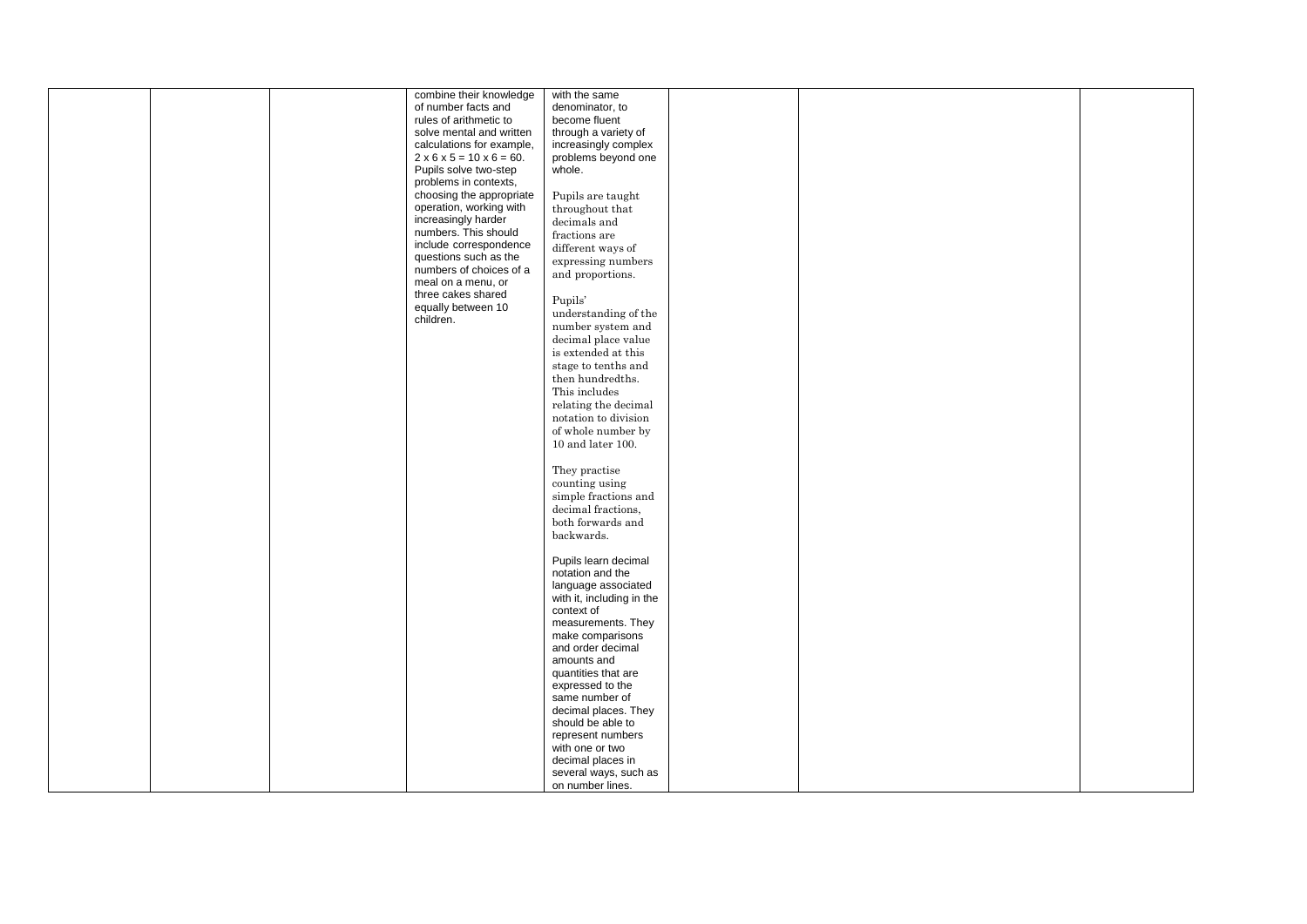| Year 5<br>place value in large<br>use reflection and<br>the formal written<br>extend their use of the<br>taught throughout<br>knowledge of place<br>in drawing lines with a<br>their work on<br>whole numbers.<br>methods of columnar<br>formal written methods<br>that percentages,<br>value and<br>ruler to the nearest<br>translation in a variety<br>coordinates and<br>multiplication and<br>scales to their<br>addition and<br>of short multiplication<br>decimals and<br>millimetre, and<br>of diagrams, including<br>and short division (see<br>They continue to<br>subtraction with<br>fractions are<br>division to convert<br>measuring with a<br>continuing to use a 2-D<br>interpretation of<br>use number in<br>increasingly large<br>Mathematics Appendix<br>different ways of<br>between standard<br>grid and coordinates in<br>protractor. They use<br>time graphs.<br>1). They apply all the<br>context, including<br>numbers to aid fluency<br>expressing<br>conventional markings<br>the first quadrant.<br>units.<br>(see Mathematics<br>multiplication tables<br>proportions. They<br>for parallel lines and<br>Reflection should be in<br>measurement.<br>They begin to<br>Appendix 1).<br>and related division<br>extend their<br>lines that are parallel to<br>decide which<br>Pupils extend and<br>Pupils calculate the<br>right angles.<br>apply their<br>facts frequently,<br>knowledge of<br>representations of<br>perimeter of<br>the axes.<br>commit them to<br>fractions to<br>data are most<br>understanding of<br>They practise mental<br>rectangles and related<br>Pupils use the term<br>the number system<br>calculations with<br>thousandths and<br>memory and use them<br>composite shapes,<br>diagonal and make<br>appropriate and<br>to the decimal<br>confidently to make<br>increasingly large<br>connect to decimals<br>including using the<br>conjectures about the<br>why.<br>numbers and<br>numbers to aid fluency<br>larger calculations.<br>and measures.<br>relations of perimeter<br>angles formed between<br>fractions that they<br>(for example, $12\,462$ –<br>Pupils connect<br>or area to find<br>sides, and between<br>equivalent fractions ><br>unknown lengths.<br>have met so far.<br>$2\,300 = 10\,162$ ).<br>They use and<br>diagonals and parallel<br>1 that simplify to<br>understand the terms<br>Missing measures<br>sides, and other<br>integers with division<br>They should<br>factor, multiple and<br>questions such as<br>properties of<br>and other fractions ><br>prime, square and cube<br>these can be<br>quadrilaterals, for<br>recognise and<br>1 to division with<br>describe linear<br>example using dynamic<br>numbers.<br>expressed<br>remainders, using the<br>number sequences<br>algebraically, for<br>geometry ICT tools.<br>number line and other<br>example $4 + 2b = 20$<br>(for example, 3, 3 $\frac{1}{2}$ )<br>Pupils interpret non-<br>models, and hence<br>$, 4, 4$ $1/2$ ),<br>integer answers to<br>for a rectangle of sides<br>Pupils use angle sum<br>move from these to<br>including those<br>division by expressing<br>2 cm and b cm and<br>facts and other<br>improper and mixed<br>results in different<br>properties to make<br>involving fractions<br>perimeter of 20cm.<br>fractions.<br>and decimals, and<br>ways according to the<br>deductions about<br>Pupils connect<br>Pupils calculate the<br>find the term-to-<br>context, including with<br>missing angles and<br>multiplication by a<br>area from scale<br>term rule in words<br>remainders, as<br>relate these to missing<br>fraction to using<br>drawings using given<br>(for example, add<br>fractions, as decimals<br>number problems.<br>fractions as<br>measurements.<br>or by rounding (for<br>$\frac{1}{2}$ .<br>operators (fractions)<br>example, $98 \div 4 = 98/4$<br>of), and to division,<br>Pupils use all four<br>= 24 r 2 = $24\stackrel{1}{\prime}_2$ = 24.5 $\approx$<br>building on work<br>operations in<br>from previous years.<br>problems involving<br>25).<br>This relates to<br>time and money,<br>scaling by simple<br>including conversions<br>Pupils use multiplication<br>fractions, including<br>(for example, days to<br>and division as inverses<br>fractions $> 1$ .<br>weeks, expressing the<br>to support the<br>Pupils practise<br>introduction of ratio in<br>answer as weeks and<br>adding and<br>year 6, for example, by<br>days).<br>subtracting fractions<br>multiplying and dividing<br>to become fluent<br>by powers of 10 in scale<br>through a variety of<br>drawings or by<br>multiplying and dividing<br>increasingly complex<br>by powers of a 1000 in<br>problems. They<br>converting between units<br>extend their<br>such as kilometres and<br>understanding of<br>metres.<br>adding and<br>subtracting fractions<br>Distributivity can be<br>to calculations that<br>expressed as $a(b + c) =$<br>exceed 1 as a mixed<br>$ab + ac$ .<br>number.<br>Pupils continue to<br>They understand the<br>practise counting<br>terms factor, multiple<br>forwards and<br>and prime, square and<br>backwards in simple<br>cube numbers and use<br>fractions. | Pupils identify the |                       | Pupils practise and | Pupils should be | Pupils use their | Pupils become accurate |                      | Pupils connect |
|------------------------------------------------------------------------------------------------------------------------------------------------------------------------------------------------------------------------------------------------------------------------------------------------------------------------------------------------------------------------------------------------------------------------------------------------------------------------------------------------------------------------------------------------------------------------------------------------------------------------------------------------------------------------------------------------------------------------------------------------------------------------------------------------------------------------------------------------------------------------------------------------------------------------------------------------------------------------------------------------------------------------------------------------------------------------------------------------------------------------------------------------------------------------------------------------------------------------------------------------------------------------------------------------------------------------------------------------------------------------------------------------------------------------------------------------------------------------------------------------------------------------------------------------------------------------------------------------------------------------------------------------------------------------------------------------------------------------------------------------------------------------------------------------------------------------------------------------------------------------------------------------------------------------------------------------------------------------------------------------------------------------------------------------------------------------------------------------------------------------------------------------------------------------------------------------------------------------------------------------------------------------------------------------------------------------------------------------------------------------------------------------------------------------------------------------------------------------------------------------------------------------------------------------------------------------------------------------------------------------------------------------------------------------------------------------------------------------------------------------------------------------------------------------------------------------------------------------------------------------------------------------------------------------------------------------------------------------------------------------------------------------------------------------------------------------------------------------------------------------------------------------------------------------------------------------------------------------------------------------------------------------------------------------------------------------------------------------------------------------------------------------------------------------------------------------------------------------------------------------------------------------------------------------------------------------------------------------------------------------------------------------------------------------------------------------------------------------------------------------------------------------------------------------------------------------------------------------------------------------------------------------------------------------------------------------------------------------------------------------------------------------------------------------------------------------------------------------------------------------------------------------------------------------------------------------------------------------------------------------------------------------------------------------------------------------------------------------------------------------------------------------------------------------------------------------------------------------------------------------------------------------------------------------------------------------------------------------------------------------------------------------------------------------------------------------------------------------------------------------------------------------------------------------------------------------------------------------------------------------------------------------------------------------------------------------------------------------------------------------------------------------------------------------------------------------------------------------------------------------------------------------------------------------|---------------------|-----------------------|---------------------|------------------|------------------|------------------------|----------------------|----------------|
|                                                                                                                                                                                                                                                                                                                                                                                                                                                                                                                                                                                                                                                                                                                                                                                                                                                                                                                                                                                                                                                                                                                                                                                                                                                                                                                                                                                                                                                                                                                                                                                                                                                                                                                                                                                                                                                                                                                                                                                                                                                                                                                                                                                                                                                                                                                                                                                                                                                                                                                                                                                                                                                                                                                                                                                                                                                                                                                                                                                                                                                                                                                                                                                                                                                                                                                                                                                                                                                                                                                                                                                                                                                                                                                                                                                                                                                                                                                                                                                                                                                                                                                                                                                                                                                                                                                                                                                                                                                                                                                                                                                                                                                                                                                                                                                                                                                                                                                                                                                                                                                                                                                                                                        |                     | Pupils practise using |                     |                  |                  |                        | Pupils recognise and |                |
|                                                                                                                                                                                                                                                                                                                                                                                                                                                                                                                                                                                                                                                                                                                                                                                                                                                                                                                                                                                                                                                                                                                                                                                                                                                                                                                                                                                                                                                                                                                                                                                                                                                                                                                                                                                                                                                                                                                                                                                                                                                                                                                                                                                                                                                                                                                                                                                                                                                                                                                                                                                                                                                                                                                                                                                                                                                                                                                                                                                                                                                                                                                                                                                                                                                                                                                                                                                                                                                                                                                                                                                                                                                                                                                                                                                                                                                                                                                                                                                                                                                                                                                                                                                                                                                                                                                                                                                                                                                                                                                                                                                                                                                                                                                                                                                                                                                                                                                                                                                                                                                                                                                                                                        |                     |                       |                     |                  |                  |                        |                      |                |
|                                                                                                                                                                                                                                                                                                                                                                                                                                                                                                                                                                                                                                                                                                                                                                                                                                                                                                                                                                                                                                                                                                                                                                                                                                                                                                                                                                                                                                                                                                                                                                                                                                                                                                                                                                                                                                                                                                                                                                                                                                                                                                                                                                                                                                                                                                                                                                                                                                                                                                                                                                                                                                                                                                                                                                                                                                                                                                                                                                                                                                                                                                                                                                                                                                                                                                                                                                                                                                                                                                                                                                                                                                                                                                                                                                                                                                                                                                                                                                                                                                                                                                                                                                                                                                                                                                                                                                                                                                                                                                                                                                                                                                                                                                                                                                                                                                                                                                                                                                                                                                                                                                                                                                        |                     |                       |                     |                  |                  |                        |                      |                |
|                                                                                                                                                                                                                                                                                                                                                                                                                                                                                                                                                                                                                                                                                                                                                                                                                                                                                                                                                                                                                                                                                                                                                                                                                                                                                                                                                                                                                                                                                                                                                                                                                                                                                                                                                                                                                                                                                                                                                                                                                                                                                                                                                                                                                                                                                                                                                                                                                                                                                                                                                                                                                                                                                                                                                                                                                                                                                                                                                                                                                                                                                                                                                                                                                                                                                                                                                                                                                                                                                                                                                                                                                                                                                                                                                                                                                                                                                                                                                                                                                                                                                                                                                                                                                                                                                                                                                                                                                                                                                                                                                                                                                                                                                                                                                                                                                                                                                                                                                                                                                                                                                                                                                                        |                     |                       |                     |                  |                  |                        |                      |                |
|                                                                                                                                                                                                                                                                                                                                                                                                                                                                                                                                                                                                                                                                                                                                                                                                                                                                                                                                                                                                                                                                                                                                                                                                                                                                                                                                                                                                                                                                                                                                                                                                                                                                                                                                                                                                                                                                                                                                                                                                                                                                                                                                                                                                                                                                                                                                                                                                                                                                                                                                                                                                                                                                                                                                                                                                                                                                                                                                                                                                                                                                                                                                                                                                                                                                                                                                                                                                                                                                                                                                                                                                                                                                                                                                                                                                                                                                                                                                                                                                                                                                                                                                                                                                                                                                                                                                                                                                                                                                                                                                                                                                                                                                                                                                                                                                                                                                                                                                                                                                                                                                                                                                                                        |                     |                       |                     |                  |                  |                        |                      |                |
|                                                                                                                                                                                                                                                                                                                                                                                                                                                                                                                                                                                                                                                                                                                                                                                                                                                                                                                                                                                                                                                                                                                                                                                                                                                                                                                                                                                                                                                                                                                                                                                                                                                                                                                                                                                                                                                                                                                                                                                                                                                                                                                                                                                                                                                                                                                                                                                                                                                                                                                                                                                                                                                                                                                                                                                                                                                                                                                                                                                                                                                                                                                                                                                                                                                                                                                                                                                                                                                                                                                                                                                                                                                                                                                                                                                                                                                                                                                                                                                                                                                                                                                                                                                                                                                                                                                                                                                                                                                                                                                                                                                                                                                                                                                                                                                                                                                                                                                                                                                                                                                                                                                                                                        |                     |                       |                     |                  |                  |                        |                      |                |
|                                                                                                                                                                                                                                                                                                                                                                                                                                                                                                                                                                                                                                                                                                                                                                                                                                                                                                                                                                                                                                                                                                                                                                                                                                                                                                                                                                                                                                                                                                                                                                                                                                                                                                                                                                                                                                                                                                                                                                                                                                                                                                                                                                                                                                                                                                                                                                                                                                                                                                                                                                                                                                                                                                                                                                                                                                                                                                                                                                                                                                                                                                                                                                                                                                                                                                                                                                                                                                                                                                                                                                                                                                                                                                                                                                                                                                                                                                                                                                                                                                                                                                                                                                                                                                                                                                                                                                                                                                                                                                                                                                                                                                                                                                                                                                                                                                                                                                                                                                                                                                                                                                                                                                        |                     |                       |                     |                  |                  |                        |                      |                |
|                                                                                                                                                                                                                                                                                                                                                                                                                                                                                                                                                                                                                                                                                                                                                                                                                                                                                                                                                                                                                                                                                                                                                                                                                                                                                                                                                                                                                                                                                                                                                                                                                                                                                                                                                                                                                                                                                                                                                                                                                                                                                                                                                                                                                                                                                                                                                                                                                                                                                                                                                                                                                                                                                                                                                                                                                                                                                                                                                                                                                                                                                                                                                                                                                                                                                                                                                                                                                                                                                                                                                                                                                                                                                                                                                                                                                                                                                                                                                                                                                                                                                                                                                                                                                                                                                                                                                                                                                                                                                                                                                                                                                                                                                                                                                                                                                                                                                                                                                                                                                                                                                                                                                                        |                     |                       |                     |                  |                  |                        |                      |                |
|                                                                                                                                                                                                                                                                                                                                                                                                                                                                                                                                                                                                                                                                                                                                                                                                                                                                                                                                                                                                                                                                                                                                                                                                                                                                                                                                                                                                                                                                                                                                                                                                                                                                                                                                                                                                                                                                                                                                                                                                                                                                                                                                                                                                                                                                                                                                                                                                                                                                                                                                                                                                                                                                                                                                                                                                                                                                                                                                                                                                                                                                                                                                                                                                                                                                                                                                                                                                                                                                                                                                                                                                                                                                                                                                                                                                                                                                                                                                                                                                                                                                                                                                                                                                                                                                                                                                                                                                                                                                                                                                                                                                                                                                                                                                                                                                                                                                                                                                                                                                                                                                                                                                                                        |                     |                       |                     |                  |                  |                        |                      |                |
|                                                                                                                                                                                                                                                                                                                                                                                                                                                                                                                                                                                                                                                                                                                                                                                                                                                                                                                                                                                                                                                                                                                                                                                                                                                                                                                                                                                                                                                                                                                                                                                                                                                                                                                                                                                                                                                                                                                                                                                                                                                                                                                                                                                                                                                                                                                                                                                                                                                                                                                                                                                                                                                                                                                                                                                                                                                                                                                                                                                                                                                                                                                                                                                                                                                                                                                                                                                                                                                                                                                                                                                                                                                                                                                                                                                                                                                                                                                                                                                                                                                                                                                                                                                                                                                                                                                                                                                                                                                                                                                                                                                                                                                                                                                                                                                                                                                                                                                                                                                                                                                                                                                                                                        |                     |                       |                     |                  |                  |                        |                      |                |
|                                                                                                                                                                                                                                                                                                                                                                                                                                                                                                                                                                                                                                                                                                                                                                                                                                                                                                                                                                                                                                                                                                                                                                                                                                                                                                                                                                                                                                                                                                                                                                                                                                                                                                                                                                                                                                                                                                                                                                                                                                                                                                                                                                                                                                                                                                                                                                                                                                                                                                                                                                                                                                                                                                                                                                                                                                                                                                                                                                                                                                                                                                                                                                                                                                                                                                                                                                                                                                                                                                                                                                                                                                                                                                                                                                                                                                                                                                                                                                                                                                                                                                                                                                                                                                                                                                                                                                                                                                                                                                                                                                                                                                                                                                                                                                                                                                                                                                                                                                                                                                                                                                                                                                        |                     |                       |                     |                  |                  |                        |                      |                |
|                                                                                                                                                                                                                                                                                                                                                                                                                                                                                                                                                                                                                                                                                                                                                                                                                                                                                                                                                                                                                                                                                                                                                                                                                                                                                                                                                                                                                                                                                                                                                                                                                                                                                                                                                                                                                                                                                                                                                                                                                                                                                                                                                                                                                                                                                                                                                                                                                                                                                                                                                                                                                                                                                                                                                                                                                                                                                                                                                                                                                                                                                                                                                                                                                                                                                                                                                                                                                                                                                                                                                                                                                                                                                                                                                                                                                                                                                                                                                                                                                                                                                                                                                                                                                                                                                                                                                                                                                                                                                                                                                                                                                                                                                                                                                                                                                                                                                                                                                                                                                                                                                                                                                                        |                     |                       |                     |                  |                  |                        |                      |                |
|                                                                                                                                                                                                                                                                                                                                                                                                                                                                                                                                                                                                                                                                                                                                                                                                                                                                                                                                                                                                                                                                                                                                                                                                                                                                                                                                                                                                                                                                                                                                                                                                                                                                                                                                                                                                                                                                                                                                                                                                                                                                                                                                                                                                                                                                                                                                                                                                                                                                                                                                                                                                                                                                                                                                                                                                                                                                                                                                                                                                                                                                                                                                                                                                                                                                                                                                                                                                                                                                                                                                                                                                                                                                                                                                                                                                                                                                                                                                                                                                                                                                                                                                                                                                                                                                                                                                                                                                                                                                                                                                                                                                                                                                                                                                                                                                                                                                                                                                                                                                                                                                                                                                                                        |                     |                       |                     |                  |                  |                        |                      |                |
|                                                                                                                                                                                                                                                                                                                                                                                                                                                                                                                                                                                                                                                                                                                                                                                                                                                                                                                                                                                                                                                                                                                                                                                                                                                                                                                                                                                                                                                                                                                                                                                                                                                                                                                                                                                                                                                                                                                                                                                                                                                                                                                                                                                                                                                                                                                                                                                                                                                                                                                                                                                                                                                                                                                                                                                                                                                                                                                                                                                                                                                                                                                                                                                                                                                                                                                                                                                                                                                                                                                                                                                                                                                                                                                                                                                                                                                                                                                                                                                                                                                                                                                                                                                                                                                                                                                                                                                                                                                                                                                                                                                                                                                                                                                                                                                                                                                                                                                                                                                                                                                                                                                                                                        |                     |                       |                     |                  |                  |                        |                      |                |
|                                                                                                                                                                                                                                                                                                                                                                                                                                                                                                                                                                                                                                                                                                                                                                                                                                                                                                                                                                                                                                                                                                                                                                                                                                                                                                                                                                                                                                                                                                                                                                                                                                                                                                                                                                                                                                                                                                                                                                                                                                                                                                                                                                                                                                                                                                                                                                                                                                                                                                                                                                                                                                                                                                                                                                                                                                                                                                                                                                                                                                                                                                                                                                                                                                                                                                                                                                                                                                                                                                                                                                                                                                                                                                                                                                                                                                                                                                                                                                                                                                                                                                                                                                                                                                                                                                                                                                                                                                                                                                                                                                                                                                                                                                                                                                                                                                                                                                                                                                                                                                                                                                                                                                        |                     |                       |                     |                  |                  |                        |                      |                |
|                                                                                                                                                                                                                                                                                                                                                                                                                                                                                                                                                                                                                                                                                                                                                                                                                                                                                                                                                                                                                                                                                                                                                                                                                                                                                                                                                                                                                                                                                                                                                                                                                                                                                                                                                                                                                                                                                                                                                                                                                                                                                                                                                                                                                                                                                                                                                                                                                                                                                                                                                                                                                                                                                                                                                                                                                                                                                                                                                                                                                                                                                                                                                                                                                                                                                                                                                                                                                                                                                                                                                                                                                                                                                                                                                                                                                                                                                                                                                                                                                                                                                                                                                                                                                                                                                                                                                                                                                                                                                                                                                                                                                                                                                                                                                                                                                                                                                                                                                                                                                                                                                                                                                                        |                     |                       |                     |                  |                  |                        |                      |                |
|                                                                                                                                                                                                                                                                                                                                                                                                                                                                                                                                                                                                                                                                                                                                                                                                                                                                                                                                                                                                                                                                                                                                                                                                                                                                                                                                                                                                                                                                                                                                                                                                                                                                                                                                                                                                                                                                                                                                                                                                                                                                                                                                                                                                                                                                                                                                                                                                                                                                                                                                                                                                                                                                                                                                                                                                                                                                                                                                                                                                                                                                                                                                                                                                                                                                                                                                                                                                                                                                                                                                                                                                                                                                                                                                                                                                                                                                                                                                                                                                                                                                                                                                                                                                                                                                                                                                                                                                                                                                                                                                                                                                                                                                                                                                                                                                                                                                                                                                                                                                                                                                                                                                                                        |                     |                       |                     |                  |                  |                        |                      |                |
|                                                                                                                                                                                                                                                                                                                                                                                                                                                                                                                                                                                                                                                                                                                                                                                                                                                                                                                                                                                                                                                                                                                                                                                                                                                                                                                                                                                                                                                                                                                                                                                                                                                                                                                                                                                                                                                                                                                                                                                                                                                                                                                                                                                                                                                                                                                                                                                                                                                                                                                                                                                                                                                                                                                                                                                                                                                                                                                                                                                                                                                                                                                                                                                                                                                                                                                                                                                                                                                                                                                                                                                                                                                                                                                                                                                                                                                                                                                                                                                                                                                                                                                                                                                                                                                                                                                                                                                                                                                                                                                                                                                                                                                                                                                                                                                                                                                                                                                                                                                                                                                                                                                                                                        |                     |                       |                     |                  |                  |                        |                      |                |
|                                                                                                                                                                                                                                                                                                                                                                                                                                                                                                                                                                                                                                                                                                                                                                                                                                                                                                                                                                                                                                                                                                                                                                                                                                                                                                                                                                                                                                                                                                                                                                                                                                                                                                                                                                                                                                                                                                                                                                                                                                                                                                                                                                                                                                                                                                                                                                                                                                                                                                                                                                                                                                                                                                                                                                                                                                                                                                                                                                                                                                                                                                                                                                                                                                                                                                                                                                                                                                                                                                                                                                                                                                                                                                                                                                                                                                                                                                                                                                                                                                                                                                                                                                                                                                                                                                                                                                                                                                                                                                                                                                                                                                                                                                                                                                                                                                                                                                                                                                                                                                                                                                                                                                        |                     |                       |                     |                  |                  |                        |                      |                |
|                                                                                                                                                                                                                                                                                                                                                                                                                                                                                                                                                                                                                                                                                                                                                                                                                                                                                                                                                                                                                                                                                                                                                                                                                                                                                                                                                                                                                                                                                                                                                                                                                                                                                                                                                                                                                                                                                                                                                                                                                                                                                                                                                                                                                                                                                                                                                                                                                                                                                                                                                                                                                                                                                                                                                                                                                                                                                                                                                                                                                                                                                                                                                                                                                                                                                                                                                                                                                                                                                                                                                                                                                                                                                                                                                                                                                                                                                                                                                                                                                                                                                                                                                                                                                                                                                                                                                                                                                                                                                                                                                                                                                                                                                                                                                                                                                                                                                                                                                                                                                                                                                                                                                                        |                     |                       |                     |                  |                  |                        |                      |                |
|                                                                                                                                                                                                                                                                                                                                                                                                                                                                                                                                                                                                                                                                                                                                                                                                                                                                                                                                                                                                                                                                                                                                                                                                                                                                                                                                                                                                                                                                                                                                                                                                                                                                                                                                                                                                                                                                                                                                                                                                                                                                                                                                                                                                                                                                                                                                                                                                                                                                                                                                                                                                                                                                                                                                                                                                                                                                                                                                                                                                                                                                                                                                                                                                                                                                                                                                                                                                                                                                                                                                                                                                                                                                                                                                                                                                                                                                                                                                                                                                                                                                                                                                                                                                                                                                                                                                                                                                                                                                                                                                                                                                                                                                                                                                                                                                                                                                                                                                                                                                                                                                                                                                                                        |                     |                       |                     |                  |                  |                        |                      |                |
|                                                                                                                                                                                                                                                                                                                                                                                                                                                                                                                                                                                                                                                                                                                                                                                                                                                                                                                                                                                                                                                                                                                                                                                                                                                                                                                                                                                                                                                                                                                                                                                                                                                                                                                                                                                                                                                                                                                                                                                                                                                                                                                                                                                                                                                                                                                                                                                                                                                                                                                                                                                                                                                                                                                                                                                                                                                                                                                                                                                                                                                                                                                                                                                                                                                                                                                                                                                                                                                                                                                                                                                                                                                                                                                                                                                                                                                                                                                                                                                                                                                                                                                                                                                                                                                                                                                                                                                                                                                                                                                                                                                                                                                                                                                                                                                                                                                                                                                                                                                                                                                                                                                                                                        |                     |                       |                     |                  |                  |                        |                      |                |
|                                                                                                                                                                                                                                                                                                                                                                                                                                                                                                                                                                                                                                                                                                                                                                                                                                                                                                                                                                                                                                                                                                                                                                                                                                                                                                                                                                                                                                                                                                                                                                                                                                                                                                                                                                                                                                                                                                                                                                                                                                                                                                                                                                                                                                                                                                                                                                                                                                                                                                                                                                                                                                                                                                                                                                                                                                                                                                                                                                                                                                                                                                                                                                                                                                                                                                                                                                                                                                                                                                                                                                                                                                                                                                                                                                                                                                                                                                                                                                                                                                                                                                                                                                                                                                                                                                                                                                                                                                                                                                                                                                                                                                                                                                                                                                                                                                                                                                                                                                                                                                                                                                                                                                        |                     |                       |                     |                  |                  |                        |                      |                |
|                                                                                                                                                                                                                                                                                                                                                                                                                                                                                                                                                                                                                                                                                                                                                                                                                                                                                                                                                                                                                                                                                                                                                                                                                                                                                                                                                                                                                                                                                                                                                                                                                                                                                                                                                                                                                                                                                                                                                                                                                                                                                                                                                                                                                                                                                                                                                                                                                                                                                                                                                                                                                                                                                                                                                                                                                                                                                                                                                                                                                                                                                                                                                                                                                                                                                                                                                                                                                                                                                                                                                                                                                                                                                                                                                                                                                                                                                                                                                                                                                                                                                                                                                                                                                                                                                                                                                                                                                                                                                                                                                                                                                                                                                                                                                                                                                                                                                                                                                                                                                                                                                                                                                                        |                     |                       |                     |                  |                  |                        |                      |                |
|                                                                                                                                                                                                                                                                                                                                                                                                                                                                                                                                                                                                                                                                                                                                                                                                                                                                                                                                                                                                                                                                                                                                                                                                                                                                                                                                                                                                                                                                                                                                                                                                                                                                                                                                                                                                                                                                                                                                                                                                                                                                                                                                                                                                                                                                                                                                                                                                                                                                                                                                                                                                                                                                                                                                                                                                                                                                                                                                                                                                                                                                                                                                                                                                                                                                                                                                                                                                                                                                                                                                                                                                                                                                                                                                                                                                                                                                                                                                                                                                                                                                                                                                                                                                                                                                                                                                                                                                                                                                                                                                                                                                                                                                                                                                                                                                                                                                                                                                                                                                                                                                                                                                                                        |                     |                       |                     |                  |                  |                        |                      |                |
|                                                                                                                                                                                                                                                                                                                                                                                                                                                                                                                                                                                                                                                                                                                                                                                                                                                                                                                                                                                                                                                                                                                                                                                                                                                                                                                                                                                                                                                                                                                                                                                                                                                                                                                                                                                                                                                                                                                                                                                                                                                                                                                                                                                                                                                                                                                                                                                                                                                                                                                                                                                                                                                                                                                                                                                                                                                                                                                                                                                                                                                                                                                                                                                                                                                                                                                                                                                                                                                                                                                                                                                                                                                                                                                                                                                                                                                                                                                                                                                                                                                                                                                                                                                                                                                                                                                                                                                                                                                                                                                                                                                                                                                                                                                                                                                                                                                                                                                                                                                                                                                                                                                                                                        |                     |                       |                     |                  |                  |                        |                      |                |
|                                                                                                                                                                                                                                                                                                                                                                                                                                                                                                                                                                                                                                                                                                                                                                                                                                                                                                                                                                                                                                                                                                                                                                                                                                                                                                                                                                                                                                                                                                                                                                                                                                                                                                                                                                                                                                                                                                                                                                                                                                                                                                                                                                                                                                                                                                                                                                                                                                                                                                                                                                                                                                                                                                                                                                                                                                                                                                                                                                                                                                                                                                                                                                                                                                                                                                                                                                                                                                                                                                                                                                                                                                                                                                                                                                                                                                                                                                                                                                                                                                                                                                                                                                                                                                                                                                                                                                                                                                                                                                                                                                                                                                                                                                                                                                                                                                                                                                                                                                                                                                                                                                                                                                        |                     |                       |                     |                  |                  |                        |                      |                |
|                                                                                                                                                                                                                                                                                                                                                                                                                                                                                                                                                                                                                                                                                                                                                                                                                                                                                                                                                                                                                                                                                                                                                                                                                                                                                                                                                                                                                                                                                                                                                                                                                                                                                                                                                                                                                                                                                                                                                                                                                                                                                                                                                                                                                                                                                                                                                                                                                                                                                                                                                                                                                                                                                                                                                                                                                                                                                                                                                                                                                                                                                                                                                                                                                                                                                                                                                                                                                                                                                                                                                                                                                                                                                                                                                                                                                                                                                                                                                                                                                                                                                                                                                                                                                                                                                                                                                                                                                                                                                                                                                                                                                                                                                                                                                                                                                                                                                                                                                                                                                                                                                                                                                                        |                     |                       |                     |                  |                  |                        |                      |                |
|                                                                                                                                                                                                                                                                                                                                                                                                                                                                                                                                                                                                                                                                                                                                                                                                                                                                                                                                                                                                                                                                                                                                                                                                                                                                                                                                                                                                                                                                                                                                                                                                                                                                                                                                                                                                                                                                                                                                                                                                                                                                                                                                                                                                                                                                                                                                                                                                                                                                                                                                                                                                                                                                                                                                                                                                                                                                                                                                                                                                                                                                                                                                                                                                                                                                                                                                                                                                                                                                                                                                                                                                                                                                                                                                                                                                                                                                                                                                                                                                                                                                                                                                                                                                                                                                                                                                                                                                                                                                                                                                                                                                                                                                                                                                                                                                                                                                                                                                                                                                                                                                                                                                                                        |                     |                       |                     |                  |                  |                        |                      |                |
|                                                                                                                                                                                                                                                                                                                                                                                                                                                                                                                                                                                                                                                                                                                                                                                                                                                                                                                                                                                                                                                                                                                                                                                                                                                                                                                                                                                                                                                                                                                                                                                                                                                                                                                                                                                                                                                                                                                                                                                                                                                                                                                                                                                                                                                                                                                                                                                                                                                                                                                                                                                                                                                                                                                                                                                                                                                                                                                                                                                                                                                                                                                                                                                                                                                                                                                                                                                                                                                                                                                                                                                                                                                                                                                                                                                                                                                                                                                                                                                                                                                                                                                                                                                                                                                                                                                                                                                                                                                                                                                                                                                                                                                                                                                                                                                                                                                                                                                                                                                                                                                                                                                                                                        |                     |                       |                     |                  |                  |                        |                      |                |
|                                                                                                                                                                                                                                                                                                                                                                                                                                                                                                                                                                                                                                                                                                                                                                                                                                                                                                                                                                                                                                                                                                                                                                                                                                                                                                                                                                                                                                                                                                                                                                                                                                                                                                                                                                                                                                                                                                                                                                                                                                                                                                                                                                                                                                                                                                                                                                                                                                                                                                                                                                                                                                                                                                                                                                                                                                                                                                                                                                                                                                                                                                                                                                                                                                                                                                                                                                                                                                                                                                                                                                                                                                                                                                                                                                                                                                                                                                                                                                                                                                                                                                                                                                                                                                                                                                                                                                                                                                                                                                                                                                                                                                                                                                                                                                                                                                                                                                                                                                                                                                                                                                                                                                        |                     |                       |                     |                  |                  |                        |                      |                |
|                                                                                                                                                                                                                                                                                                                                                                                                                                                                                                                                                                                                                                                                                                                                                                                                                                                                                                                                                                                                                                                                                                                                                                                                                                                                                                                                                                                                                                                                                                                                                                                                                                                                                                                                                                                                                                                                                                                                                                                                                                                                                                                                                                                                                                                                                                                                                                                                                                                                                                                                                                                                                                                                                                                                                                                                                                                                                                                                                                                                                                                                                                                                                                                                                                                                                                                                                                                                                                                                                                                                                                                                                                                                                                                                                                                                                                                                                                                                                                                                                                                                                                                                                                                                                                                                                                                                                                                                                                                                                                                                                                                                                                                                                                                                                                                                                                                                                                                                                                                                                                                                                                                                                                        |                     |                       |                     |                  |                  |                        |                      |                |
|                                                                                                                                                                                                                                                                                                                                                                                                                                                                                                                                                                                                                                                                                                                                                                                                                                                                                                                                                                                                                                                                                                                                                                                                                                                                                                                                                                                                                                                                                                                                                                                                                                                                                                                                                                                                                                                                                                                                                                                                                                                                                                                                                                                                                                                                                                                                                                                                                                                                                                                                                                                                                                                                                                                                                                                                                                                                                                                                                                                                                                                                                                                                                                                                                                                                                                                                                                                                                                                                                                                                                                                                                                                                                                                                                                                                                                                                                                                                                                                                                                                                                                                                                                                                                                                                                                                                                                                                                                                                                                                                                                                                                                                                                                                                                                                                                                                                                                                                                                                                                                                                                                                                                                        |                     |                       |                     |                  |                  |                        |                      |                |
|                                                                                                                                                                                                                                                                                                                                                                                                                                                                                                                                                                                                                                                                                                                                                                                                                                                                                                                                                                                                                                                                                                                                                                                                                                                                                                                                                                                                                                                                                                                                                                                                                                                                                                                                                                                                                                                                                                                                                                                                                                                                                                                                                                                                                                                                                                                                                                                                                                                                                                                                                                                                                                                                                                                                                                                                                                                                                                                                                                                                                                                                                                                                                                                                                                                                                                                                                                                                                                                                                                                                                                                                                                                                                                                                                                                                                                                                                                                                                                                                                                                                                                                                                                                                                                                                                                                                                                                                                                                                                                                                                                                                                                                                                                                                                                                                                                                                                                                                                                                                                                                                                                                                                                        |                     |                       |                     |                  |                  |                        |                      |                |
|                                                                                                                                                                                                                                                                                                                                                                                                                                                                                                                                                                                                                                                                                                                                                                                                                                                                                                                                                                                                                                                                                                                                                                                                                                                                                                                                                                                                                                                                                                                                                                                                                                                                                                                                                                                                                                                                                                                                                                                                                                                                                                                                                                                                                                                                                                                                                                                                                                                                                                                                                                                                                                                                                                                                                                                                                                                                                                                                                                                                                                                                                                                                                                                                                                                                                                                                                                                                                                                                                                                                                                                                                                                                                                                                                                                                                                                                                                                                                                                                                                                                                                                                                                                                                                                                                                                                                                                                                                                                                                                                                                                                                                                                                                                                                                                                                                                                                                                                                                                                                                                                                                                                                                        |                     |                       |                     |                  |                  |                        |                      |                |
|                                                                                                                                                                                                                                                                                                                                                                                                                                                                                                                                                                                                                                                                                                                                                                                                                                                                                                                                                                                                                                                                                                                                                                                                                                                                                                                                                                                                                                                                                                                                                                                                                                                                                                                                                                                                                                                                                                                                                                                                                                                                                                                                                                                                                                                                                                                                                                                                                                                                                                                                                                                                                                                                                                                                                                                                                                                                                                                                                                                                                                                                                                                                                                                                                                                                                                                                                                                                                                                                                                                                                                                                                                                                                                                                                                                                                                                                                                                                                                                                                                                                                                                                                                                                                                                                                                                                                                                                                                                                                                                                                                                                                                                                                                                                                                                                                                                                                                                                                                                                                                                                                                                                                                        |                     |                       |                     |                  |                  |                        |                      |                |
|                                                                                                                                                                                                                                                                                                                                                                                                                                                                                                                                                                                                                                                                                                                                                                                                                                                                                                                                                                                                                                                                                                                                                                                                                                                                                                                                                                                                                                                                                                                                                                                                                                                                                                                                                                                                                                                                                                                                                                                                                                                                                                                                                                                                                                                                                                                                                                                                                                                                                                                                                                                                                                                                                                                                                                                                                                                                                                                                                                                                                                                                                                                                                                                                                                                                                                                                                                                                                                                                                                                                                                                                                                                                                                                                                                                                                                                                                                                                                                                                                                                                                                                                                                                                                                                                                                                                                                                                                                                                                                                                                                                                                                                                                                                                                                                                                                                                                                                                                                                                                                                                                                                                                                        |                     |                       |                     |                  |                  |                        |                      |                |
|                                                                                                                                                                                                                                                                                                                                                                                                                                                                                                                                                                                                                                                                                                                                                                                                                                                                                                                                                                                                                                                                                                                                                                                                                                                                                                                                                                                                                                                                                                                                                                                                                                                                                                                                                                                                                                                                                                                                                                                                                                                                                                                                                                                                                                                                                                                                                                                                                                                                                                                                                                                                                                                                                                                                                                                                                                                                                                                                                                                                                                                                                                                                                                                                                                                                                                                                                                                                                                                                                                                                                                                                                                                                                                                                                                                                                                                                                                                                                                                                                                                                                                                                                                                                                                                                                                                                                                                                                                                                                                                                                                                                                                                                                                                                                                                                                                                                                                                                                                                                                                                                                                                                                                        |                     |                       |                     |                  |                  |                        |                      |                |
|                                                                                                                                                                                                                                                                                                                                                                                                                                                                                                                                                                                                                                                                                                                                                                                                                                                                                                                                                                                                                                                                                                                                                                                                                                                                                                                                                                                                                                                                                                                                                                                                                                                                                                                                                                                                                                                                                                                                                                                                                                                                                                                                                                                                                                                                                                                                                                                                                                                                                                                                                                                                                                                                                                                                                                                                                                                                                                                                                                                                                                                                                                                                                                                                                                                                                                                                                                                                                                                                                                                                                                                                                                                                                                                                                                                                                                                                                                                                                                                                                                                                                                                                                                                                                                                                                                                                                                                                                                                                                                                                                                                                                                                                                                                                                                                                                                                                                                                                                                                                                                                                                                                                                                        |                     |                       |                     |                  |                  |                        |                      |                |
|                                                                                                                                                                                                                                                                                                                                                                                                                                                                                                                                                                                                                                                                                                                                                                                                                                                                                                                                                                                                                                                                                                                                                                                                                                                                                                                                                                                                                                                                                                                                                                                                                                                                                                                                                                                                                                                                                                                                                                                                                                                                                                                                                                                                                                                                                                                                                                                                                                                                                                                                                                                                                                                                                                                                                                                                                                                                                                                                                                                                                                                                                                                                                                                                                                                                                                                                                                                                                                                                                                                                                                                                                                                                                                                                                                                                                                                                                                                                                                                                                                                                                                                                                                                                                                                                                                                                                                                                                                                                                                                                                                                                                                                                                                                                                                                                                                                                                                                                                                                                                                                                                                                                                                        |                     |                       |                     |                  |                  |                        |                      |                |
|                                                                                                                                                                                                                                                                                                                                                                                                                                                                                                                                                                                                                                                                                                                                                                                                                                                                                                                                                                                                                                                                                                                                                                                                                                                                                                                                                                                                                                                                                                                                                                                                                                                                                                                                                                                                                                                                                                                                                                                                                                                                                                                                                                                                                                                                                                                                                                                                                                                                                                                                                                                                                                                                                                                                                                                                                                                                                                                                                                                                                                                                                                                                                                                                                                                                                                                                                                                                                                                                                                                                                                                                                                                                                                                                                                                                                                                                                                                                                                                                                                                                                                                                                                                                                                                                                                                                                                                                                                                                                                                                                                                                                                                                                                                                                                                                                                                                                                                                                                                                                                                                                                                                                                        |                     |                       |                     |                  |                  |                        |                      |                |
|                                                                                                                                                                                                                                                                                                                                                                                                                                                                                                                                                                                                                                                                                                                                                                                                                                                                                                                                                                                                                                                                                                                                                                                                                                                                                                                                                                                                                                                                                                                                                                                                                                                                                                                                                                                                                                                                                                                                                                                                                                                                                                                                                                                                                                                                                                                                                                                                                                                                                                                                                                                                                                                                                                                                                                                                                                                                                                                                                                                                                                                                                                                                                                                                                                                                                                                                                                                                                                                                                                                                                                                                                                                                                                                                                                                                                                                                                                                                                                                                                                                                                                                                                                                                                                                                                                                                                                                                                                                                                                                                                                                                                                                                                                                                                                                                                                                                                                                                                                                                                                                                                                                                                                        |                     |                       |                     |                  |                  |                        |                      |                |
|                                                                                                                                                                                                                                                                                                                                                                                                                                                                                                                                                                                                                                                                                                                                                                                                                                                                                                                                                                                                                                                                                                                                                                                                                                                                                                                                                                                                                                                                                                                                                                                                                                                                                                                                                                                                                                                                                                                                                                                                                                                                                                                                                                                                                                                                                                                                                                                                                                                                                                                                                                                                                                                                                                                                                                                                                                                                                                                                                                                                                                                                                                                                                                                                                                                                                                                                                                                                                                                                                                                                                                                                                                                                                                                                                                                                                                                                                                                                                                                                                                                                                                                                                                                                                                                                                                                                                                                                                                                                                                                                                                                                                                                                                                                                                                                                                                                                                                                                                                                                                                                                                                                                                                        |                     |                       |                     |                  |                  |                        |                      |                |
|                                                                                                                                                                                                                                                                                                                                                                                                                                                                                                                                                                                                                                                                                                                                                                                                                                                                                                                                                                                                                                                                                                                                                                                                                                                                                                                                                                                                                                                                                                                                                                                                                                                                                                                                                                                                                                                                                                                                                                                                                                                                                                                                                                                                                                                                                                                                                                                                                                                                                                                                                                                                                                                                                                                                                                                                                                                                                                                                                                                                                                                                                                                                                                                                                                                                                                                                                                                                                                                                                                                                                                                                                                                                                                                                                                                                                                                                                                                                                                                                                                                                                                                                                                                                                                                                                                                                                                                                                                                                                                                                                                                                                                                                                                                                                                                                                                                                                                                                                                                                                                                                                                                                                                        |                     |                       |                     |                  |                  |                        |                      |                |
|                                                                                                                                                                                                                                                                                                                                                                                                                                                                                                                                                                                                                                                                                                                                                                                                                                                                                                                                                                                                                                                                                                                                                                                                                                                                                                                                                                                                                                                                                                                                                                                                                                                                                                                                                                                                                                                                                                                                                                                                                                                                                                                                                                                                                                                                                                                                                                                                                                                                                                                                                                                                                                                                                                                                                                                                                                                                                                                                                                                                                                                                                                                                                                                                                                                                                                                                                                                                                                                                                                                                                                                                                                                                                                                                                                                                                                                                                                                                                                                                                                                                                                                                                                                                                                                                                                                                                                                                                                                                                                                                                                                                                                                                                                                                                                                                                                                                                                                                                                                                                                                                                                                                                                        |                     |                       |                     |                  |                  |                        |                      |                |
|                                                                                                                                                                                                                                                                                                                                                                                                                                                                                                                                                                                                                                                                                                                                                                                                                                                                                                                                                                                                                                                                                                                                                                                                                                                                                                                                                                                                                                                                                                                                                                                                                                                                                                                                                                                                                                                                                                                                                                                                                                                                                                                                                                                                                                                                                                                                                                                                                                                                                                                                                                                                                                                                                                                                                                                                                                                                                                                                                                                                                                                                                                                                                                                                                                                                                                                                                                                                                                                                                                                                                                                                                                                                                                                                                                                                                                                                                                                                                                                                                                                                                                                                                                                                                                                                                                                                                                                                                                                                                                                                                                                                                                                                                                                                                                                                                                                                                                                                                                                                                                                                                                                                                                        |                     |                       |                     |                  |                  |                        |                      |                |
|                                                                                                                                                                                                                                                                                                                                                                                                                                                                                                                                                                                                                                                                                                                                                                                                                                                                                                                                                                                                                                                                                                                                                                                                                                                                                                                                                                                                                                                                                                                                                                                                                                                                                                                                                                                                                                                                                                                                                                                                                                                                                                                                                                                                                                                                                                                                                                                                                                                                                                                                                                                                                                                                                                                                                                                                                                                                                                                                                                                                                                                                                                                                                                                                                                                                                                                                                                                                                                                                                                                                                                                                                                                                                                                                                                                                                                                                                                                                                                                                                                                                                                                                                                                                                                                                                                                                                                                                                                                                                                                                                                                                                                                                                                                                                                                                                                                                                                                                                                                                                                                                                                                                                                        |                     |                       |                     |                  |                  |                        |                      |                |
|                                                                                                                                                                                                                                                                                                                                                                                                                                                                                                                                                                                                                                                                                                                                                                                                                                                                                                                                                                                                                                                                                                                                                                                                                                                                                                                                                                                                                                                                                                                                                                                                                                                                                                                                                                                                                                                                                                                                                                                                                                                                                                                                                                                                                                                                                                                                                                                                                                                                                                                                                                                                                                                                                                                                                                                                                                                                                                                                                                                                                                                                                                                                                                                                                                                                                                                                                                                                                                                                                                                                                                                                                                                                                                                                                                                                                                                                                                                                                                                                                                                                                                                                                                                                                                                                                                                                                                                                                                                                                                                                                                                                                                                                                                                                                                                                                                                                                                                                                                                                                                                                                                                                                                        |                     |                       |                     |                  |                  |                        |                      |                |
|                                                                                                                                                                                                                                                                                                                                                                                                                                                                                                                                                                                                                                                                                                                                                                                                                                                                                                                                                                                                                                                                                                                                                                                                                                                                                                                                                                                                                                                                                                                                                                                                                                                                                                                                                                                                                                                                                                                                                                                                                                                                                                                                                                                                                                                                                                                                                                                                                                                                                                                                                                                                                                                                                                                                                                                                                                                                                                                                                                                                                                                                                                                                                                                                                                                                                                                                                                                                                                                                                                                                                                                                                                                                                                                                                                                                                                                                                                                                                                                                                                                                                                                                                                                                                                                                                                                                                                                                                                                                                                                                                                                                                                                                                                                                                                                                                                                                                                                                                                                                                                                                                                                                                                        |                     |                       |                     |                  |                  |                        |                      |                |
|                                                                                                                                                                                                                                                                                                                                                                                                                                                                                                                                                                                                                                                                                                                                                                                                                                                                                                                                                                                                                                                                                                                                                                                                                                                                                                                                                                                                                                                                                                                                                                                                                                                                                                                                                                                                                                                                                                                                                                                                                                                                                                                                                                                                                                                                                                                                                                                                                                                                                                                                                                                                                                                                                                                                                                                                                                                                                                                                                                                                                                                                                                                                                                                                                                                                                                                                                                                                                                                                                                                                                                                                                                                                                                                                                                                                                                                                                                                                                                                                                                                                                                                                                                                                                                                                                                                                                                                                                                                                                                                                                                                                                                                                                                                                                                                                                                                                                                                                                                                                                                                                                                                                                                        |                     |                       |                     |                  |                  |                        |                      |                |
|                                                                                                                                                                                                                                                                                                                                                                                                                                                                                                                                                                                                                                                                                                                                                                                                                                                                                                                                                                                                                                                                                                                                                                                                                                                                                                                                                                                                                                                                                                                                                                                                                                                                                                                                                                                                                                                                                                                                                                                                                                                                                                                                                                                                                                                                                                                                                                                                                                                                                                                                                                                                                                                                                                                                                                                                                                                                                                                                                                                                                                                                                                                                                                                                                                                                                                                                                                                                                                                                                                                                                                                                                                                                                                                                                                                                                                                                                                                                                                                                                                                                                                                                                                                                                                                                                                                                                                                                                                                                                                                                                                                                                                                                                                                                                                                                                                                                                                                                                                                                                                                                                                                                                                        |                     |                       |                     |                  |                  |                        |                      |                |
|                                                                                                                                                                                                                                                                                                                                                                                                                                                                                                                                                                                                                                                                                                                                                                                                                                                                                                                                                                                                                                                                                                                                                                                                                                                                                                                                                                                                                                                                                                                                                                                                                                                                                                                                                                                                                                                                                                                                                                                                                                                                                                                                                                                                                                                                                                                                                                                                                                                                                                                                                                                                                                                                                                                                                                                                                                                                                                                                                                                                                                                                                                                                                                                                                                                                                                                                                                                                                                                                                                                                                                                                                                                                                                                                                                                                                                                                                                                                                                                                                                                                                                                                                                                                                                                                                                                                                                                                                                                                                                                                                                                                                                                                                                                                                                                                                                                                                                                                                                                                                                                                                                                                                                        |                     |                       |                     |                  |                  |                        |                      |                |
|                                                                                                                                                                                                                                                                                                                                                                                                                                                                                                                                                                                                                                                                                                                                                                                                                                                                                                                                                                                                                                                                                                                                                                                                                                                                                                                                                                                                                                                                                                                                                                                                                                                                                                                                                                                                                                                                                                                                                                                                                                                                                                                                                                                                                                                                                                                                                                                                                                                                                                                                                                                                                                                                                                                                                                                                                                                                                                                                                                                                                                                                                                                                                                                                                                                                                                                                                                                                                                                                                                                                                                                                                                                                                                                                                                                                                                                                                                                                                                                                                                                                                                                                                                                                                                                                                                                                                                                                                                                                                                                                                                                                                                                                                                                                                                                                                                                                                                                                                                                                                                                                                                                                                                        |                     |                       |                     |                  |                  |                        |                      |                |
|                                                                                                                                                                                                                                                                                                                                                                                                                                                                                                                                                                                                                                                                                                                                                                                                                                                                                                                                                                                                                                                                                                                                                                                                                                                                                                                                                                                                                                                                                                                                                                                                                                                                                                                                                                                                                                                                                                                                                                                                                                                                                                                                                                                                                                                                                                                                                                                                                                                                                                                                                                                                                                                                                                                                                                                                                                                                                                                                                                                                                                                                                                                                                                                                                                                                                                                                                                                                                                                                                                                                                                                                                                                                                                                                                                                                                                                                                                                                                                                                                                                                                                                                                                                                                                                                                                                                                                                                                                                                                                                                                                                                                                                                                                                                                                                                                                                                                                                                                                                                                                                                                                                                                                        |                     |                       |                     |                  |                  |                        |                      |                |
|                                                                                                                                                                                                                                                                                                                                                                                                                                                                                                                                                                                                                                                                                                                                                                                                                                                                                                                                                                                                                                                                                                                                                                                                                                                                                                                                                                                                                                                                                                                                                                                                                                                                                                                                                                                                                                                                                                                                                                                                                                                                                                                                                                                                                                                                                                                                                                                                                                                                                                                                                                                                                                                                                                                                                                                                                                                                                                                                                                                                                                                                                                                                                                                                                                                                                                                                                                                                                                                                                                                                                                                                                                                                                                                                                                                                                                                                                                                                                                                                                                                                                                                                                                                                                                                                                                                                                                                                                                                                                                                                                                                                                                                                                                                                                                                                                                                                                                                                                                                                                                                                                                                                                                        |                     |                       |                     |                  |                  |                        |                      |                |
|                                                                                                                                                                                                                                                                                                                                                                                                                                                                                                                                                                                                                                                                                                                                                                                                                                                                                                                                                                                                                                                                                                                                                                                                                                                                                                                                                                                                                                                                                                                                                                                                                                                                                                                                                                                                                                                                                                                                                                                                                                                                                                                                                                                                                                                                                                                                                                                                                                                                                                                                                                                                                                                                                                                                                                                                                                                                                                                                                                                                                                                                                                                                                                                                                                                                                                                                                                                                                                                                                                                                                                                                                                                                                                                                                                                                                                                                                                                                                                                                                                                                                                                                                                                                                                                                                                                                                                                                                                                                                                                                                                                                                                                                                                                                                                                                                                                                                                                                                                                                                                                                                                                                                                        |                     |                       |                     |                  |                  |                        |                      |                |
|                                                                                                                                                                                                                                                                                                                                                                                                                                                                                                                                                                                                                                                                                                                                                                                                                                                                                                                                                                                                                                                                                                                                                                                                                                                                                                                                                                                                                                                                                                                                                                                                                                                                                                                                                                                                                                                                                                                                                                                                                                                                                                                                                                                                                                                                                                                                                                                                                                                                                                                                                                                                                                                                                                                                                                                                                                                                                                                                                                                                                                                                                                                                                                                                                                                                                                                                                                                                                                                                                                                                                                                                                                                                                                                                                                                                                                                                                                                                                                                                                                                                                                                                                                                                                                                                                                                                                                                                                                                                                                                                                                                                                                                                                                                                                                                                                                                                                                                                                                                                                                                                                                                                                                        |                     |                       |                     |                  |                  |                        |                      |                |
|                                                                                                                                                                                                                                                                                                                                                                                                                                                                                                                                                                                                                                                                                                                                                                                                                                                                                                                                                                                                                                                                                                                                                                                                                                                                                                                                                                                                                                                                                                                                                                                                                                                                                                                                                                                                                                                                                                                                                                                                                                                                                                                                                                                                                                                                                                                                                                                                                                                                                                                                                                                                                                                                                                                                                                                                                                                                                                                                                                                                                                                                                                                                                                                                                                                                                                                                                                                                                                                                                                                                                                                                                                                                                                                                                                                                                                                                                                                                                                                                                                                                                                                                                                                                                                                                                                                                                                                                                                                                                                                                                                                                                                                                                                                                                                                                                                                                                                                                                                                                                                                                                                                                                                        |                     |                       |                     |                  |                  |                        |                      |                |
|                                                                                                                                                                                                                                                                                                                                                                                                                                                                                                                                                                                                                                                                                                                                                                                                                                                                                                                                                                                                                                                                                                                                                                                                                                                                                                                                                                                                                                                                                                                                                                                                                                                                                                                                                                                                                                                                                                                                                                                                                                                                                                                                                                                                                                                                                                                                                                                                                                                                                                                                                                                                                                                                                                                                                                                                                                                                                                                                                                                                                                                                                                                                                                                                                                                                                                                                                                                                                                                                                                                                                                                                                                                                                                                                                                                                                                                                                                                                                                                                                                                                                                                                                                                                                                                                                                                                                                                                                                                                                                                                                                                                                                                                                                                                                                                                                                                                                                                                                                                                                                                                                                                                                                        |                     |                       |                     |                  |                  |                        |                      |                |
|                                                                                                                                                                                                                                                                                                                                                                                                                                                                                                                                                                                                                                                                                                                                                                                                                                                                                                                                                                                                                                                                                                                                                                                                                                                                                                                                                                                                                                                                                                                                                                                                                                                                                                                                                                                                                                                                                                                                                                                                                                                                                                                                                                                                                                                                                                                                                                                                                                                                                                                                                                                                                                                                                                                                                                                                                                                                                                                                                                                                                                                                                                                                                                                                                                                                                                                                                                                                                                                                                                                                                                                                                                                                                                                                                                                                                                                                                                                                                                                                                                                                                                                                                                                                                                                                                                                                                                                                                                                                                                                                                                                                                                                                                                                                                                                                                                                                                                                                                                                                                                                                                                                                                                        |                     |                       | them to construct   |                  |                  |                        |                      |                |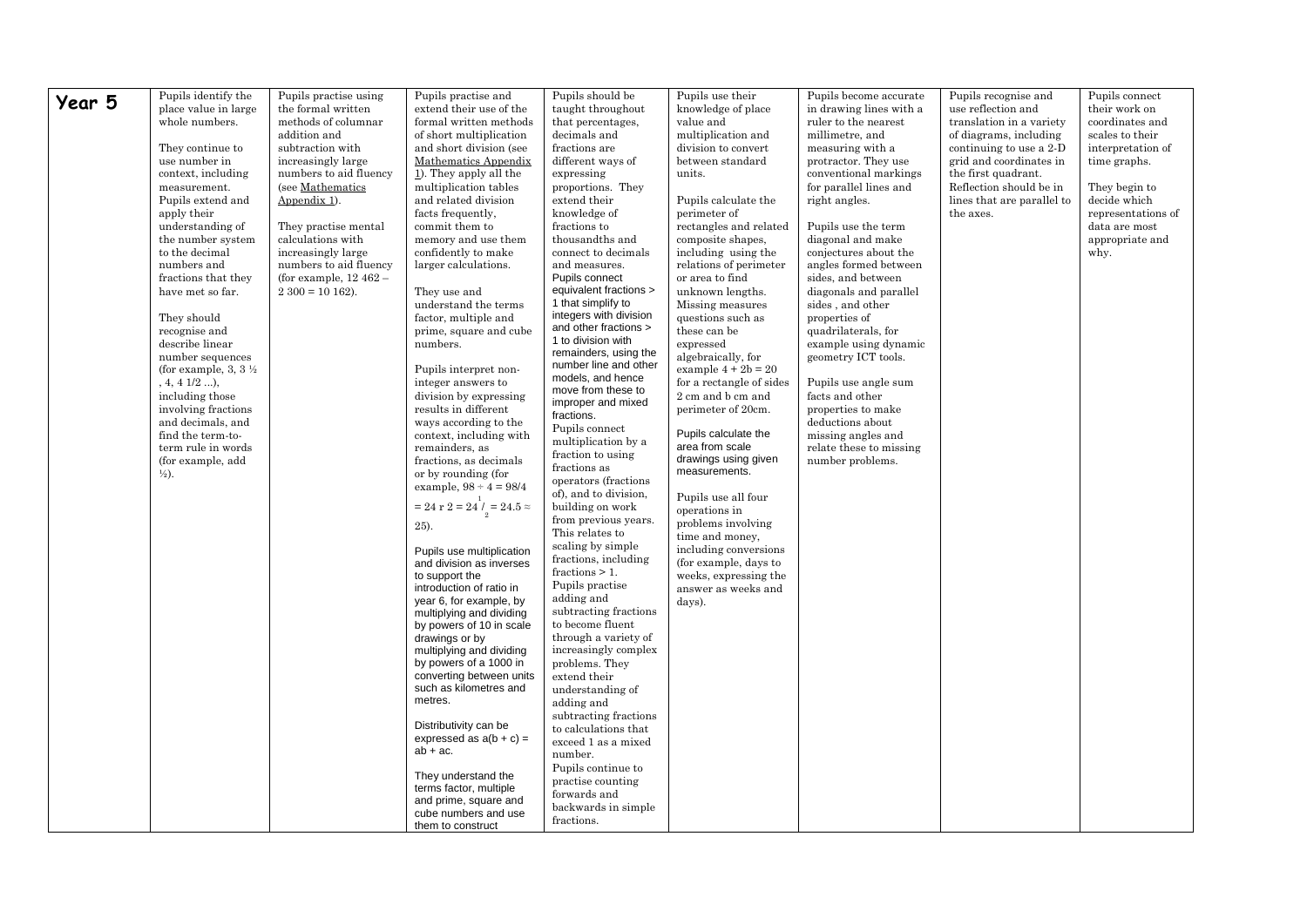|  | equivalence statements          | Pupils continue to                                                                    |  |  |
|--|---------------------------------|---------------------------------------------------------------------------------------|--|--|
|  | (for example, $4 \times 35 = 2$ | develop their                                                                         |  |  |
|  | $x$ 2 x 35; 3 x 270 = 3 x 3     | understanding of                                                                      |  |  |
|  |                                 | fractions as                                                                          |  |  |
|  | $x 9 x 10 = 9^2 x 10$ .         |                                                                                       |  |  |
|  |                                 | numbers, measures                                                                     |  |  |
|  | Pupils use and explain          | and operators by                                                                      |  |  |
|  | the equals sign to              | finding fractions of                                                                  |  |  |
|  | indicate equivalence,           | numbers and                                                                           |  |  |
|  | including in missing            | quantities.                                                                           |  |  |
|  |                                 |                                                                                       |  |  |
|  | number problems (for            | Pupils extend                                                                         |  |  |
|  | example, $13 + 24 = 12 +$       | counting from year 4,                                                                 |  |  |
|  | 25; 33 = $5 \times \square$ ).  | using decimals and                                                                    |  |  |
|  |                                 | fractions including                                                                   |  |  |
|  |                                 | bridging zero, for                                                                    |  |  |
|  |                                 | example on a                                                                          |  |  |
|  |                                 |                                                                                       |  |  |
|  |                                 | number line.                                                                          |  |  |
|  |                                 | Pupils say, read and                                                                  |  |  |
|  |                                 | write decimal                                                                         |  |  |
|  |                                 | fractions and related                                                                 |  |  |
|  |                                 | tenths, hundredths                                                                    |  |  |
|  |                                 | $% \left\vert \left( \mathbf{d}\right\vert \mathbf{d}\right\vert$ and thousand<br>ths |  |  |
|  |                                 |                                                                                       |  |  |
|  |                                 | accurately and are                                                                    |  |  |
|  |                                 | confident in checking                                                                 |  |  |
|  |                                 | the reasonableness                                                                    |  |  |
|  |                                 | of their answers to                                                                   |  |  |
|  |                                 | problems.                                                                             |  |  |
|  |                                 | They mentally add                                                                     |  |  |
|  |                                 | and subtract tenths,                                                                  |  |  |
|  |                                 |                                                                                       |  |  |
|  |                                 | and one-digit whole                                                                   |  |  |
|  |                                 | numbers and tenths.                                                                   |  |  |
|  |                                 | They practise adding                                                                  |  |  |
|  |                                 | and subtracting                                                                       |  |  |
|  |                                 | decimals, including a                                                                 |  |  |
|  |                                 | mix of whole                                                                          |  |  |
|  |                                 | numbers and                                                                           |  |  |
|  |                                 |                                                                                       |  |  |
|  |                                 | decimals, decimals                                                                    |  |  |
|  |                                 | with different                                                                        |  |  |
|  |                                 | numbers of decimal                                                                    |  |  |
|  |                                 | places, and                                                                           |  |  |
|  |                                 | complements of 1 (for                                                                 |  |  |
|  |                                 | example, $0.83 + 0.17$                                                                |  |  |
|  |                                 | $=$ 1).                                                                               |  |  |
|  |                                 | Pupils should go                                                                      |  |  |
|  |                                 |                                                                                       |  |  |
|  |                                 | beyond the                                                                            |  |  |
|  |                                 | measurement and                                                                       |  |  |
|  |                                 | money models of                                                                       |  |  |
|  |                                 | decimals, for                                                                         |  |  |
|  |                                 | example, by solving                                                                   |  |  |
|  |                                 | puzzles involving                                                                     |  |  |
|  |                                 | decimals.                                                                             |  |  |
|  |                                 | Pupils should make                                                                    |  |  |
|  |                                 |                                                                                       |  |  |
|  |                                 | connections between                                                                   |  |  |
|  |                                 | percentages, fractions                                                                |  |  |
|  |                                 | and decimals (for                                                                     |  |  |
|  |                                 | example, 100%                                                                         |  |  |
|  |                                 | represents a whole                                                                    |  |  |
|  |                                 | quantity and 1% is                                                                    |  |  |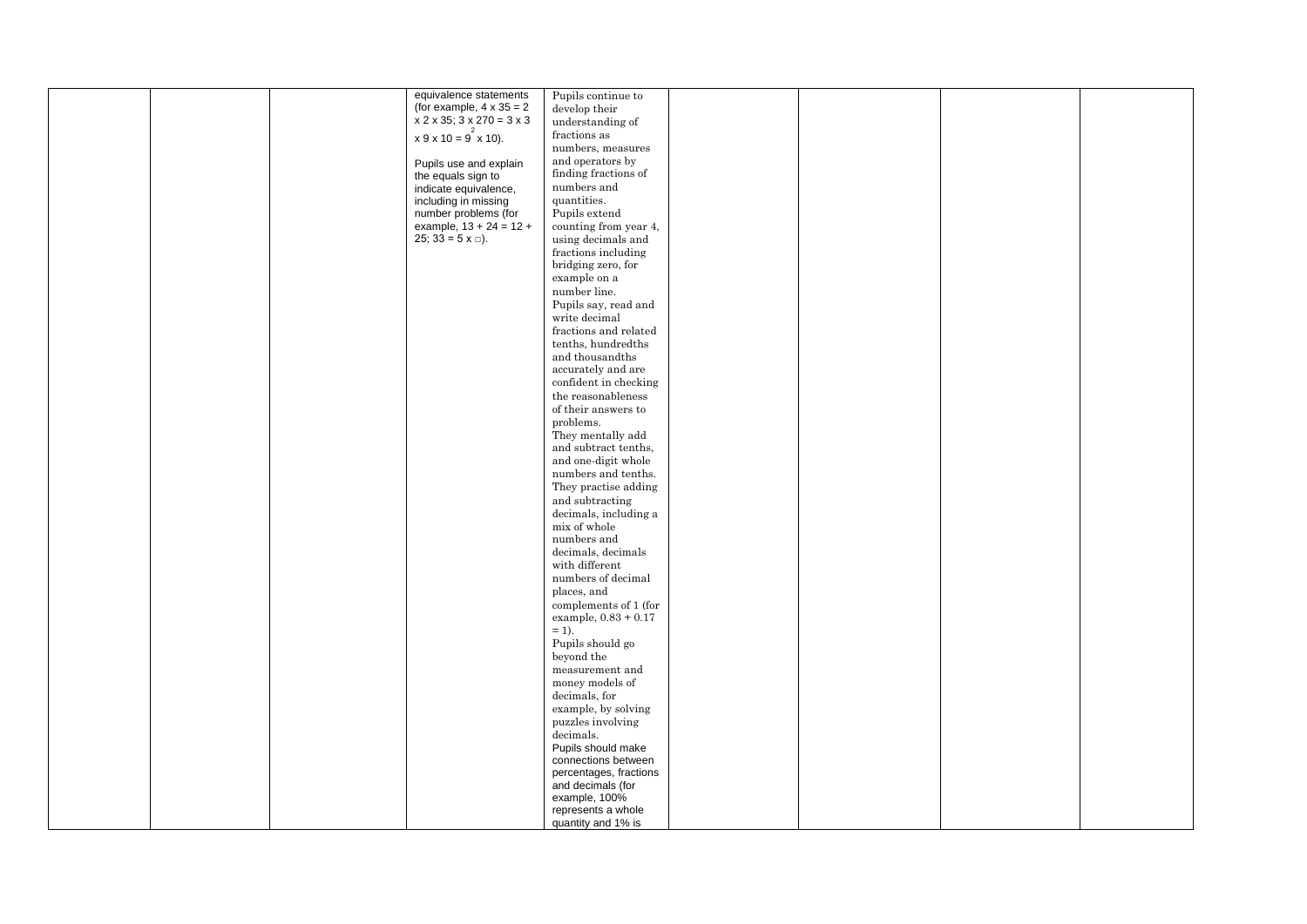|        |                                   |                                                     |                                                           | 1/100, 50% is 50/100,<br>25% is 25/100) and  |                                           |                                                 |                                                     |                                   |
|--------|-----------------------------------|-----------------------------------------------------|-----------------------------------------------------------|----------------------------------------------|-------------------------------------------|-------------------------------------------------|-----------------------------------------------------|-----------------------------------|
|        |                                   |                                                     |                                                           | relate this to finding<br>'fractions of'.    |                                           |                                                 |                                                     |                                   |
| Year 6 | Pupils use the                    | Pupils practise                                     | <b>Fractions</b>                                          | Ratio and                                    | Algebra                                   | <b>Measurement</b>                              | Geometry:                                           | <b>Statistics</b>                 |
|        | whole number<br>system, including | addition, subtraction,<br>multiplication and        | (including                                                | proportion                                   |                                           |                                                 | properties of                                       |                                   |
|        | saying, reading and               | division for larger                                 | decimals and                                              |                                              |                                           | Pupils connect                                  | shapes &                                            | Pupils connect                    |
|        | writing numbers                   | numbers, using the                                  | percentages)                                              |                                              |                                           | conversion (for example,                        |                                                     | their work on                     |
|        | accurately.                       | formal written methods                              | Pupils should practise,                                   | Pupils recognise                             | Pupils should be<br>introduced to the use | from kilometres to                              | Geometry:                                           | angles, fractions                 |
|        |                                   | of columnar addition                                | use and understand the<br>addition and subtraction        | proportionality in                           | of symbols and letters                    | miles) to a graphical                           | position, and                                       | and percentages to                |
|        |                                   | and subtraction, short                              | of fractions with different                               | contexts when the                            | to represent variables                    | representation as                               | direction                                           | the interpretation                |
|        |                                   | and long                                            | denominators by                                           | relations between<br>quantities are in the   | and unknowns in                           | preparation for                                 |                                                     | of pie charts.                    |
|        |                                   | multiplication, and<br>short and long division      | identifying equivalent                                    | same ratio (for                              | mathematical                              | understanding<br>linear/proportional            | Pupils draw shapes and                              | Pupils both                       |
|        |                                   | (see Mathematics                                    | fractions with the same                                   | example, similar                             | situations that they                      | graphs.                                         | nets accurately, using                              | encounter and                     |
|        |                                   | Appendix 1).                                        | denominator. They<br>should start with                    | shapes, recipes).                            | already understand,                       |                                                 | measuring tools and                                 | draw graphs                       |
|        |                                   |                                                     | fractions where the                                       |                                              | such as:                                  | They know approximate                           | conventional markings                               | relating two                      |
|        |                                   | They undertake mental                               | denominator of one                                        | Pupils link                                  | • missing numbers,                        | conversions and are able                        | and labels for lines and                            | variables, arising                |
|        |                                   | calculations with                                   | fraction is a multiple of                                 | percentages or 360°<br>to calculating angles | lengths, coordinates                      | to tell if an answer is                         | angles.                                             | from their own                    |
|        |                                   | increasingly large<br>numbers and more              | the other (for example,<br>$\frac{1}{2}$ + 1/8 = 5/8) and | of pie charts.                               | and angles                                | sensible.                                       | Pupils describe the                                 | enquiry and in<br>other subjects. |
|        |                                   | complex calculations.                               | progress to varied and                                    |                                              |                                           | Using the number line,                          | properties of shapes                                |                                   |
|        |                                   |                                                     | increasingly complex                                      | Pupils should                                | • formulae in                             | pupils use, add and                             | and explain how                                     | They should                       |
|        |                                   | Pupils continue to use                              | problems.                                                 | consolidate their                            | mathematics and<br>science                | subtract positive and                           | unknown angles and                                  | connect conversion                |
|        |                                   | all the multiplication                              | Pupils should use a                                       | understanding of                             |                                           | negative integers for                           | lengths can be derived                              | from kilometres to                |
|        |                                   | tables to calculate                                 | variety of images to                                      | ratio when                                   | • equivalent                              | measures such as                                | from known<br>measurements.                         | miles in                          |
|        |                                   | mathematical<br>statements in order to              | support their<br>understanding of                         | comparing<br>quantities, sizes and           | expressions (for                          | temperature.                                    |                                                     | measurement to                    |
|        |                                   | maintain their fluency.                             | multiplication with                                       | scale drawings by                            | example, $a + b = b +$                    | They relate the area of                         | These relationships                                 | its graphical<br>representation.  |
|        |                                   | Pupils round answers                                | fractions. This follows                                   | solving a variety of                         | a)                                        | rectangles to                                   | might be expressed                                  |                                   |
|        |                                   | to a specified degree of                            | earlier work about                                        | problems. They                               |                                           | parallelograms and                              | algebraically for                                   | Pupils know when                  |
|        |                                   | accuracy, for example,                              | fractions as operators                                    | might use the                                | • generalisations of<br>number patterns   | triangles, for example,                         | example, $d = 2 \times r$ ; a =                     | it is appropriate to              |
|        |                                   | to the nearest $10, 20$ ,                           | (fractions of), as<br>numbers, and as equal               | notation a:b to record                       |                                           | by dissection, and                              | $180 - (b + c)$ .                                   | find the mean of a                |
|        |                                   | $50$ etc, but not to a<br>specified number of       | parts of objects, for                                     | their work.                                  | • number puzzles                          | calculate their areas.                          | Pupils draw and label a                             | data set                          |
|        |                                   | significant figures.                                | example as parts of a                                     | Pupils solve                                 | (for example, what                        | understanding and<br>using the formulae (in     | pair of axes in all four                            |                                   |
|        |                                   |                                                     | rectangle.                                                | problems involving                           | two numbers can add                       | words or symbols) to do                         | quadrants with equal                                |                                   |
|        |                                   | Pupils explore the                                  | Pupils use their<br>understanding of the                  | unequal quantities                           | up to).                                   | this.                                           | scaling. This extends                               |                                   |
|        |                                   | order of operations                                 | relationship between unit                                 | for example, 'for                            |                                           |                                                 | their knowledge of one                              |                                   |
|        |                                   | using brackets; for                                 | fractions and division to                                 | every egg you need                           |                                           | Pupils could be                                 | quadrant to all four                                |                                   |
|        |                                   | example, $2 + 1x3 = 5$<br>and $(2 + 1)$ x $3 = 9$ . | work backwards by                                         | three spoonfuls of                           |                                           | introduced to compound                          | quadrants, including<br>the use of negative         |                                   |
|        |                                   |                                                     | multiplying a quantity                                    | flour', ' $\sqrt{\ }$ of the class           |                                           | units for speed, such as<br>miles per hour, and | numbers.                                            |                                   |
|        |                                   | Common factors can be                               | that represents a unit<br>fraction to find the whole      | are boys'. These                             |                                           | apply their knowledge in                        |                                                     |                                   |
|        |                                   | related to finding                                  | quantity (for example, if                                 | problems are the                             |                                           | science or other subjects                       | Pupils draw and label                               |                                   |
|        |                                   | equivalent fractions.                               | 1⁄4 of a length is 36cm,                                  | foundation for later                         |                                           | as appropriate.                                 | rectangles (including                               |                                   |
|        |                                   |                                                     | then the whole length is                                  | formal approaches to                         |                                           |                                                 | squares),                                           |                                   |
|        |                                   |                                                     | $36 \times 4 = 144$ cm).<br>They practise                 | ratio and proportion.                        |                                           |                                                 | parallelograms and<br>rhombuses, specified by       |                                   |
|        |                                   |                                                     | calculations with simple                                  |                                              |                                           |                                                 | coordinates in the four                             |                                   |
|        |                                   |                                                     | fractions and decimal                                     |                                              |                                           |                                                 | quadrants, predicting                               |                                   |
|        |                                   |                                                     | fraction equivalents to                                   |                                              |                                           |                                                 | missing coordinates                                 |                                   |
|        |                                   |                                                     | aid fluency, including                                    |                                              |                                           |                                                 | using the properties of                             |                                   |
|        |                                   |                                                     | listing equivalent<br>fractions to identify               |                                              |                                           |                                                 | shapes. These might be                              |                                   |
|        |                                   |                                                     |                                                           |                                              |                                           |                                                 | expressed algebraically<br>for example, translating |                                   |
|        |                                   |                                                     |                                                           |                                              |                                           |                                                 |                                                     |                                   |